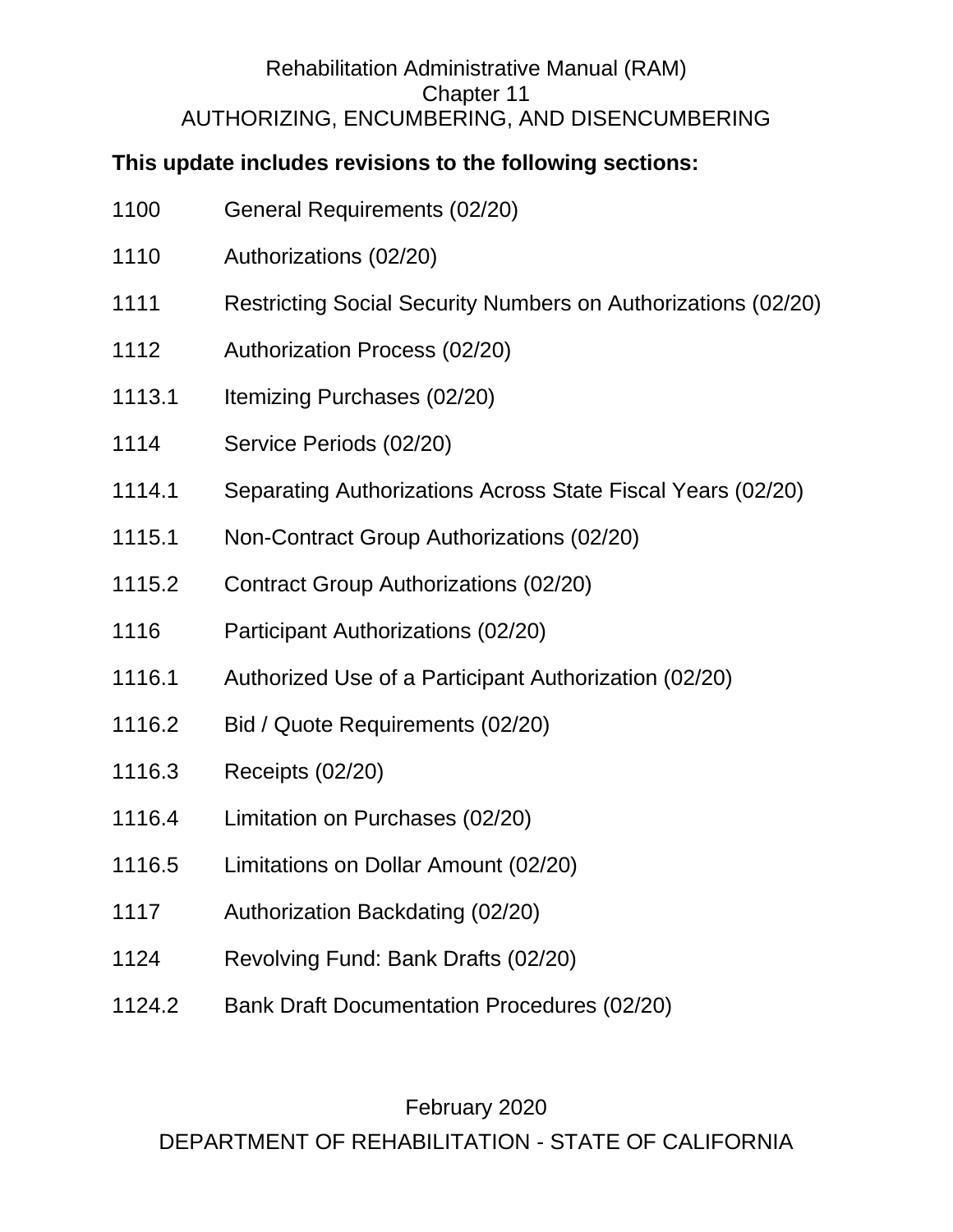#### Rehabilitation Administrative Manual (RAM) Chapter 11 AUTHORIZING, ENCUMBERING, AND DISENCUMBERING

- 1128 Revolving Fund Controls (02/20)
- 1129 Consumer Travel Account / Concur Travel (02/20)
- 1132.2 California Assistive Technologies, Services and Devices Supplier Directory (02/20)
- 1142 Maintaining Encumbering Records (02/20)
- 1144 Encumbrance of Non-Leveraged Procurement Agreement Purchases (02/20)
- 1145 Fair and Reasonable Pricing (02/20)
- 1146 RSA Prior Approval (02/20)
- 1161 Disencumbering Monitoring Tools (02/20)
- 1170 Records and Forms (02/20)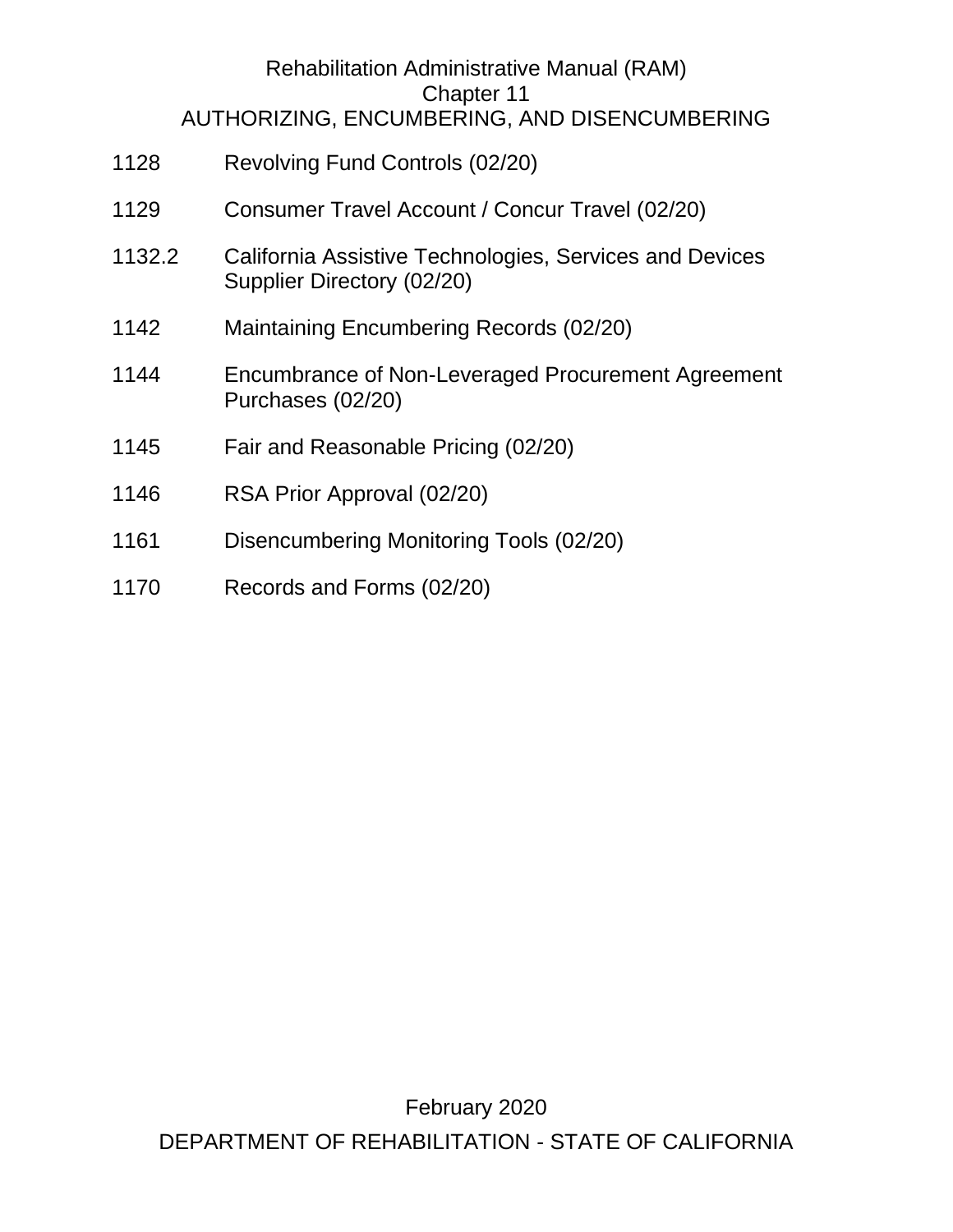Table of Contents

# **[ABBREVIATIONS](#page-4-0)**

## **[1100 GENERAL REQUIREMENTS \(02/20\)](#page-6-0)**

- 1101 [Purchasing Authority Program \(03/16\)](#page-8-0)
- 1102 [Separation of Duties \(03/16\)](#page-8-1)
- 1103 [Authorization Register \(03/16\)](#page-8-2)
- 1104 [Procurement File \(03/16\)](#page-9-0)

# **1110 [AUTHORIZATIONS \(02/20\)](#page-10-0)**

- 1111 [Restricting Social Security Numbers on Authorizations \(02/20\)](#page-12-0)
- 1112 [Authorization Process \(02/20\)](#page-12-1)
- 1113 [Activity Due \(03/16\)](#page-13-0)
- 1113.1 [Itemizing Purchases \(02/20\)](#page-13-1)
- 1114 [Service Periods \(02/20\)](#page-14-0)
- 1114.1 [Separating Authorizations Across State Fiscal Years \(02/20\)](#page-14-1)
- 1114.2 [Item End Dates \(03/16\)](#page-15-0)
- [1115 Group Authorizations \(03/16\)](#page-15-1)
- 1115.1 [Non-Contract Group Authorizations \(02/20\)](#page-16-0)
- 1115.2 [Contract Group Authorizations \(02/20\)](#page-18-0)
- 1116 [Participant Authorizations \(02/20\)](#page-18-1)
- 1116.1 [Authorized Use of a Participant Authorization \(02/20\)](#page-19-0)
- 1116.2 [Bid / Quote Requirements \(02/20\)](#page-20-0)
- 1116.3 [Receipts \(02/20\)](#page-20-1)
- 1116.4 [Limitation on Purchases \(02/20\)](#page-20-2)
- [1116.5 Limitations on Dollar Amount \(02/20\)](#page-21-0)
- 1117 [Authorization Backdating \(02/20\)](#page-22-0)
- 1118 [Authorizations for Concurrent Services \(03/16\)](#page-23-0)

# **1120 [METHODS OF PAYMENT \(03/16\)](#page-24-0)**

- 1121 [State Controller's Office Warrant \(03/16\)](#page-24-1)
- 1122 [Consumer Cal-Card \(03/16\)](#page-24-2)
- 1123 [Revolving Fund Overview \(03/16\)](#page-25-0)
- 1124 [Revolving Fund: Bank Drafts \(02/20\)](#page-25-1)
- 1124.1 [Bank Draft Requirements \(03/16\)](#page-26-0)
- 1124.2 [Bank Draft Documentation Procedures \(02/20\)](#page-27-0)
- 1125 [Revolving Fund: Immediate Payment Demand \(03/16\)](#page-28-0)
- 1126 [Revolving Fund: Participant Checks \(03/16\)](#page-29-0)
- 1126.1 [Reimbursement \(03/16\)](#page-29-1)
- 1127 [Revolving Fund: Imprest Cash \(03/16\)](#page-29-2)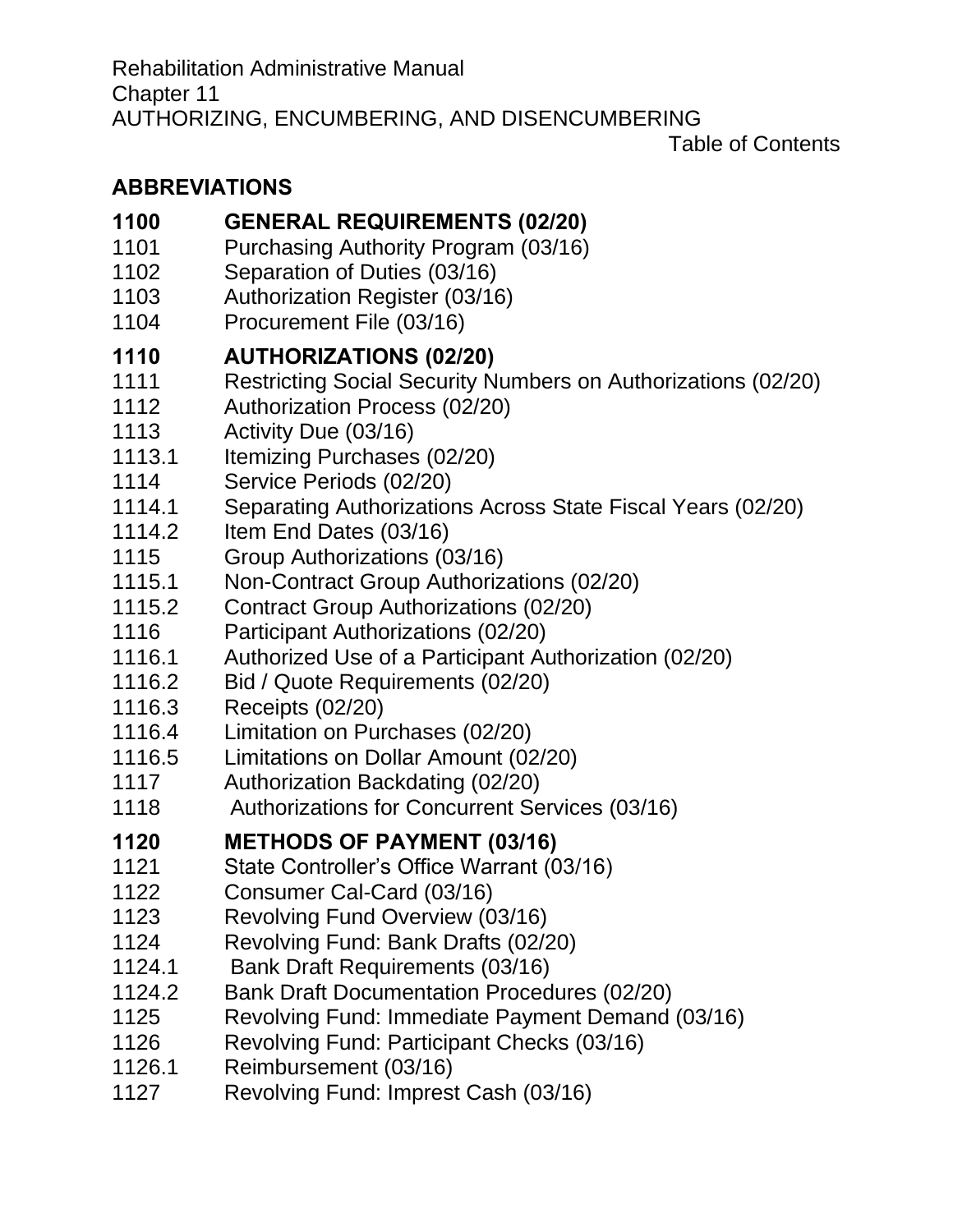Rehabilitation Administrative Manual Chapter 11 AUTHORIZING, ENCUMBERING, AND DISENCUMBERING

Table of Contents

- 1127.1 [Permissible Use of Imprest Cash \(03/16\)](#page-30-0)
- 1127.2 [Prohibited Use of Imprest Cash \(03/16\)](#page-30-1)
- 1128 [Revolving Fund Controls \(02/20\)](#page-30-2)
- 1129 [Consumer Travel Account / Concur Travel \(02/20\)](#page-31-0)

#### **1130 [VENDOR SELECTION \(03/16\)](#page-33-0)**

- 1131 [STD 204 Payee Data Record \(03/16\)](#page-33-1)
- 1132 [Vendor Requirements \(03/16\)](#page-34-0)
- 1132.1 [Small Business / Disabled Veteran Business Enterprise](#page-34-1)  [Requirements \(03/16\)](#page-34-1)
- 1132.2 [California Assistive Technologies, Services and Devices](#page-35-0)  Supplier [Directory](#page-35-0) (02/20)
- 1133 [Vendor File Maintenance \(03/16\)](#page-36-0)

#### **1140 [ENCUMBERING \(03/16\)](#page-37-0)**

- 1141 [Electronic Encumbering System \(03/16\)](#page-37-1)
- 1142 [Maintaining Encumbering Records \(02/20\)](#page-38-0)
- 1143 [Encumbering Process \(03/16\)](#page-38-1)
- 1144 [Encumbrance of Non-Leveraged Procurement Agreement](#page-39-0)  [Purchases \(02/20\)](#page-39-0)
- 1145 [Fair and Reasonable Pricing \(02/20\)](#page-40-0)
- 1146 [RSA Prior Approval \(](#page-40-1)11/21)
- 1147 [Encumbrances Covering Two Fiscal Years \(03/16\)](#page-42-0)
- 1148 [Encumbrances and a Single Fund Source \(03/16\)](#page-42-1)
- 1149 [Encumbrance Amendments \(03/16\)](#page-42-2)

#### **1150 [CASE TRANSFER ADJUSTMENTS \(03/16\)](#page-44-0)**

- 1151 [Intra-District Transfers \(03/16\)](#page-44-1)
- 1152 [Inter-District Transfers \(03/16\)](#page-44-2)
- 1153 [Case Service Contract Encumbrances \(03/16\)](#page-44-3)

#### **1160 [DISENCUMBERING \(03/16\)](#page-45-0)**

- 1161 [Disencumbering Monitoring Tools \(02/20\)](#page-46-0)
- 1162 [Automated Disencumbering \(03/16\)](#page-48-0)
- 1162.1 [Automatic Disencumbering of Goods and Services \(03/16\)](#page-49-0)
- 1163 [Final and Partial Payment Feature \(03/16\)](#page-49-1)
- 1164 [Closed Record of Services \(03/16\)](#page-50-0)

#### **1170 [RECORDS AND FORMS \(02/20\)](#page-51-0)**

**1180 [DEFINITIONS \(03/16\)](#page-53-0)**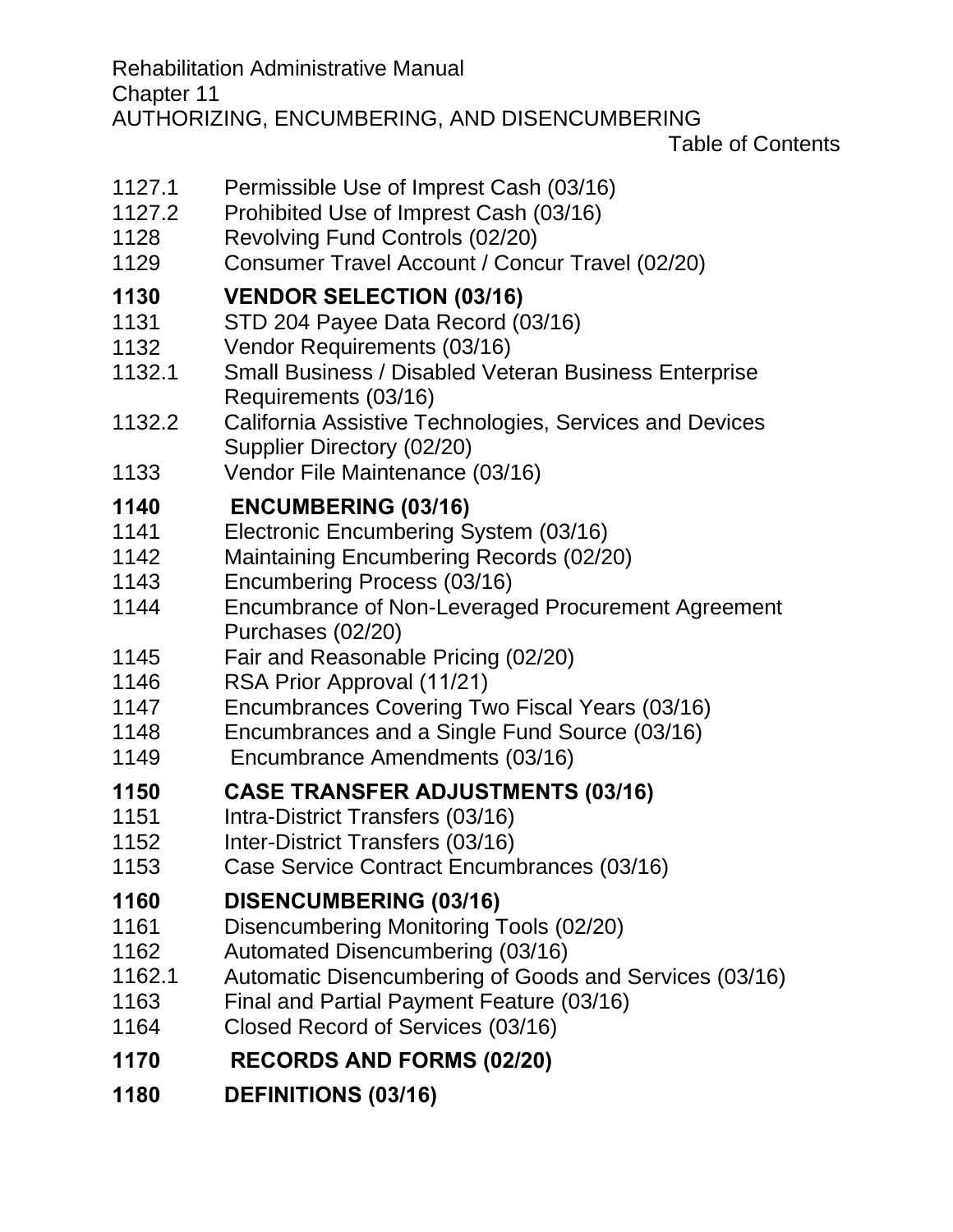## <span id="page-4-0"></span>**ABBREVIATIONS**

District staff may encounter many abbreviations while performing authorizing, encumbering, and disencumbering activities. The following list contains many of the abbreviations commonly used by the Department of Rehabilitation:

| A.D.           | <b>Activity Due</b>                                       |
|----------------|-----------------------------------------------------------|
| A.T.           | <b>Assistive Technology</b>                               |
| <b>BD</b>      | <b>Bank Draft</b>                                         |
| <b>BFFR</b>    | Budgets, Fiscal Forecasting, and Research                 |
| <b>BFS</b>     | <b>Blind Field Services</b>                               |
| C&PS           | <b>Contracts and Procurement Section</b>                  |
| CAS            | <b>Client Accounting System</b>                           |
| <b>CCR</b>     | California Code of Regulations                            |
| <b>CFR</b>     | <b>Code of Federal Regulations</b>                        |
| C.O.           | <b>Central Office</b>                                     |
| <b>CES</b>     | <b>Client Encumbering System</b>                          |
| <b>CIP</b>     | <b>Centralized Invoicing Process</b>                      |
| <b>CIS</b>     | <b>Client Invoicing System</b>                            |
| <b>DBAU</b>    | Database Administration Unit                              |
| <b>DGS</b>     | <b>Department of General Services</b>                     |
| <b>DOS</b>     | <b>District Operations Support</b>                        |
| <b>DOR</b>     | Department of Rehabilitation                              |
| D-TARP         | District Tools, Activities, and Resources Portal          |
| <b>FFY</b>     | <b>Federal Fiscal Year</b>                                |
| <b>FISCAL</b>  | <b>Financial Information System for California</b>        |
| <b>IPE</b>     | <b>Individualized Plan for Employment</b>                 |
| I.T.           | <b>Information Technology</b>                             |
| <b>ITSD</b>    | <b>Information Technology Services Division</b>           |
| <b>MIOR</b>    | <b>Medical Information of Record</b>                      |
| OT-G           | <b>Office Technician General</b>                          |
| P.A.           | <b>Participant Authorization</b>                          |
| <b>PE</b>      | <b>Potentially Eligible</b>                               |
| <b>RAM</b>     | <b>Rehabilitation Administrative Manual</b>               |
| <b>RSA</b>     | <b>Rehabilitation Services Administration</b>             |
| <b>SFY</b>     | <b>State Fiscal Year</b>                                  |
| <b>SPT II</b>  | <b>Supervising Program Technician II</b>                  |
| <b>SSA-DOS</b> | <b>Staff Services Analyst-District Operations Support</b> |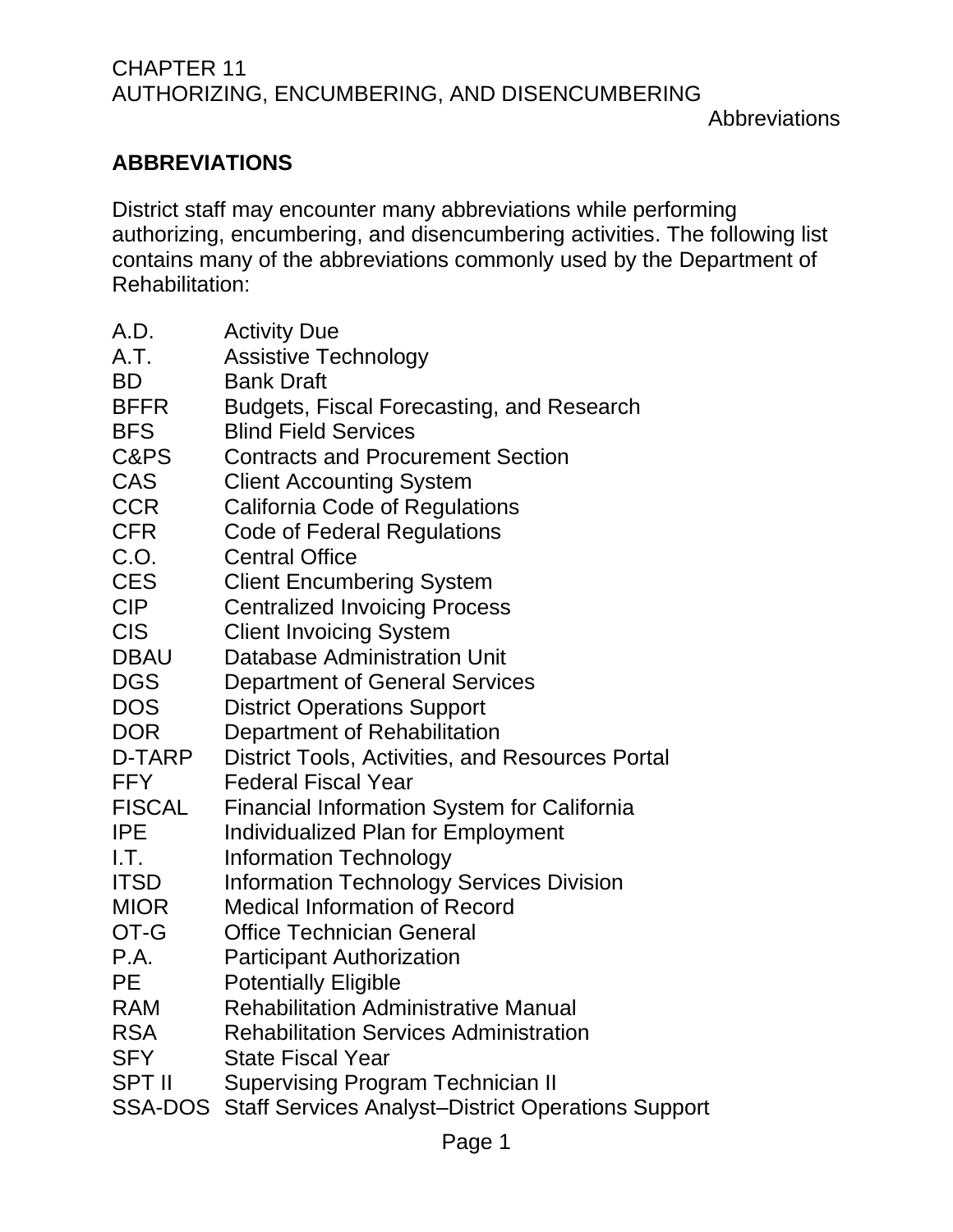#### Abbreviations

- SSN Social Security Number
- UEL Unliquidated Encumbrance Layout
- VR Vocational Rehabilitation<br>WIOA Workforce Innovation and
- Workforce Innovation and Opportunities Act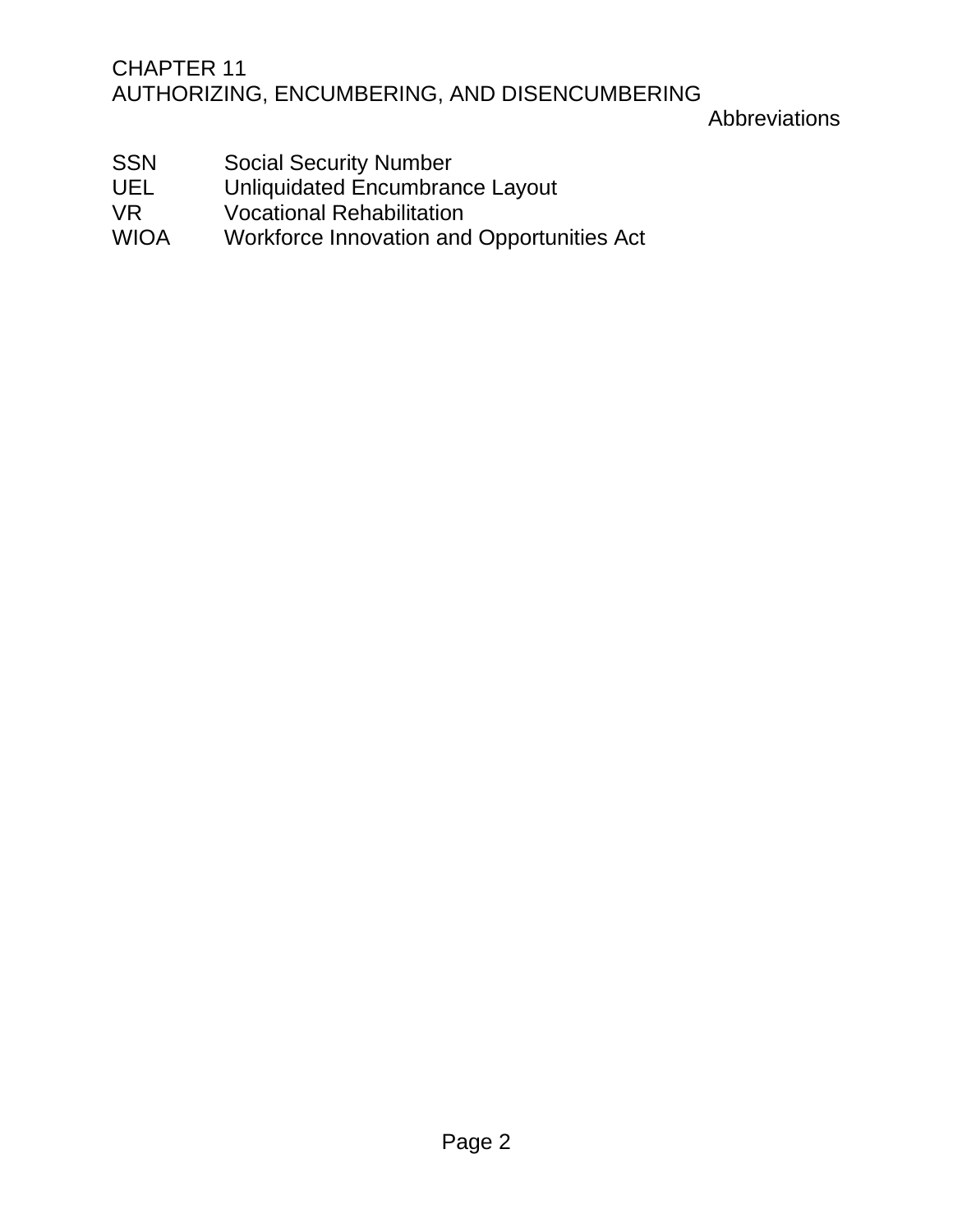## <span id="page-6-0"></span>**1100 GENERAL REQUIREMENTS (02/20)**

The Department of Rehabilitation (DOR) is committed to ensuring that federal Vocational Rehabilitation (VR) grant funds are fully utilized and liquidated in the appropriate federal fiscal year. The Central Office Accounting and Budgets, Fiscal Forecasting, and Research staff provide oversight and maintain a system for tracking and monitoring the allocation and liquidation of federal funds.

State and federal funds are time limited. Appropriate and timely authorizing, encumbering, and disencumbering are crucial activities that:

- Ensure goods and services are provided to consumers in an efficient and timely manner.
- Directly impact DOR's ability to fully utilize its available state and federal funds to provide services to individuals on their path to employment and independence.
- Allow for critical decision-making regarding funding availability.
- Provide for accurate reporting of allowable VR obligations.

The DOR shall utilize a standardized method of authorizing, encumbering, and disencumbering funds for consumer goods and services, as described in this chapter.

The DOR shall maintain a separation of duties to serve as internal control for documentation, authorization, and payment of consumer goods and services. The separation of duties is intended to divide fiscal functions, maintain the integrity of casework, and protect public funds.

District staff will follow DOR Rehabilitation Administrative Manual (commonly known as RAM) policies and related resources, including but not limited to the following:

- DOR Contracts and Procurement Bulletins
- RAM Chapter 5 Property/Equipment
- RAM Chapter 9 Procurement Policies and Procedures
- RAM Chapter 10 Accounting Fund Sources, Codes, and Records
- RAM Chapter 12 Authorizing Case Service Expenditures
- RAM Chapter 13 Invoices
- RAM Chapter 14 Accounts Receivable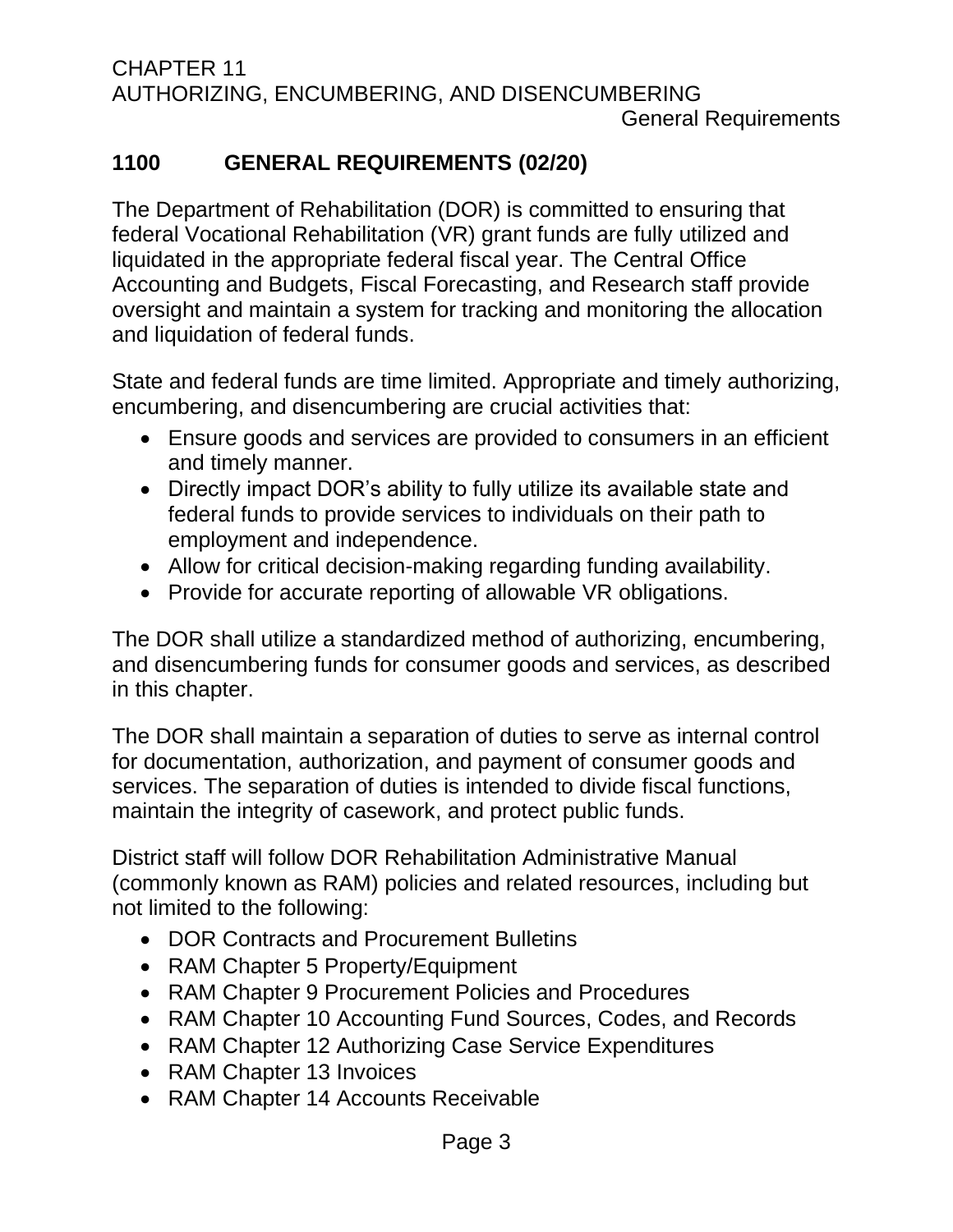#### General Requirements

- RAM Chapter 15—Case Service Property
- RAM Chapter 16—Revolving Fund / Imprest Cash/Bank Drafts
- RAM Chapter 17—Cash Receipts
- RAM Chapter 20—Records Management
- RAM Chapter 30—Record of Services

This chapter is also designed to be used in conjunction with the AWARE [Reference Guide](http://indor/division/itsd/aware) located on the DOR intranet, and the [Accounting and](file://///dorgroup/group/Public%20Folder/Accounting%20and%20Support%20Desk%20Manuals)  [Support Desk Manual](file://///dorgroup/group/Public%20Folder/Accounting%20and%20Support%20Desk%20Manuals) Volume 1 and Volume 2 located on the Case Management page of the [District Tools, Activities, and Resources Portal.](http://indor/vrprd/program-policy-implementation/district-tools-activities-and-resources-portal)

For brevity, this chapter uses the following conventions:

- The term "consumer" is used in lieu of "eligible individuals." Policy references to "consumers" shall also apply to applicants unless otherwise specified.
- The term "individual" refers to both potentially eligible students and consumers.
- The term "Rehabilitation Counselor" refers to the Senior Vocational Rehabilitation Counselor, Qualified Rehabilitation Professional.
- The term "designated district staff" or "designated district support staff" refers to standard and optional actors within a VR team, DOR Student Services Team, District Operations Support team, and other authorized staff.

In accordance with federal and state regulations, the use of the words "shall" or "must," means mandatory, and the use of the word "may," means permissive. For the purpose of this chapter, the use of the word "will", also means mandatory.

For questions related to the accounting process, contact Central Office Accounting at [acctginfo@dor.ca.gov.](mailto:acctginfo@dor.ca.gov)

For questions related to the procurement process, contact Contracts and Procurement at [Procurement.Section@dor.ca.gov.](mailto:Procurement.Section@dor.ca.gov)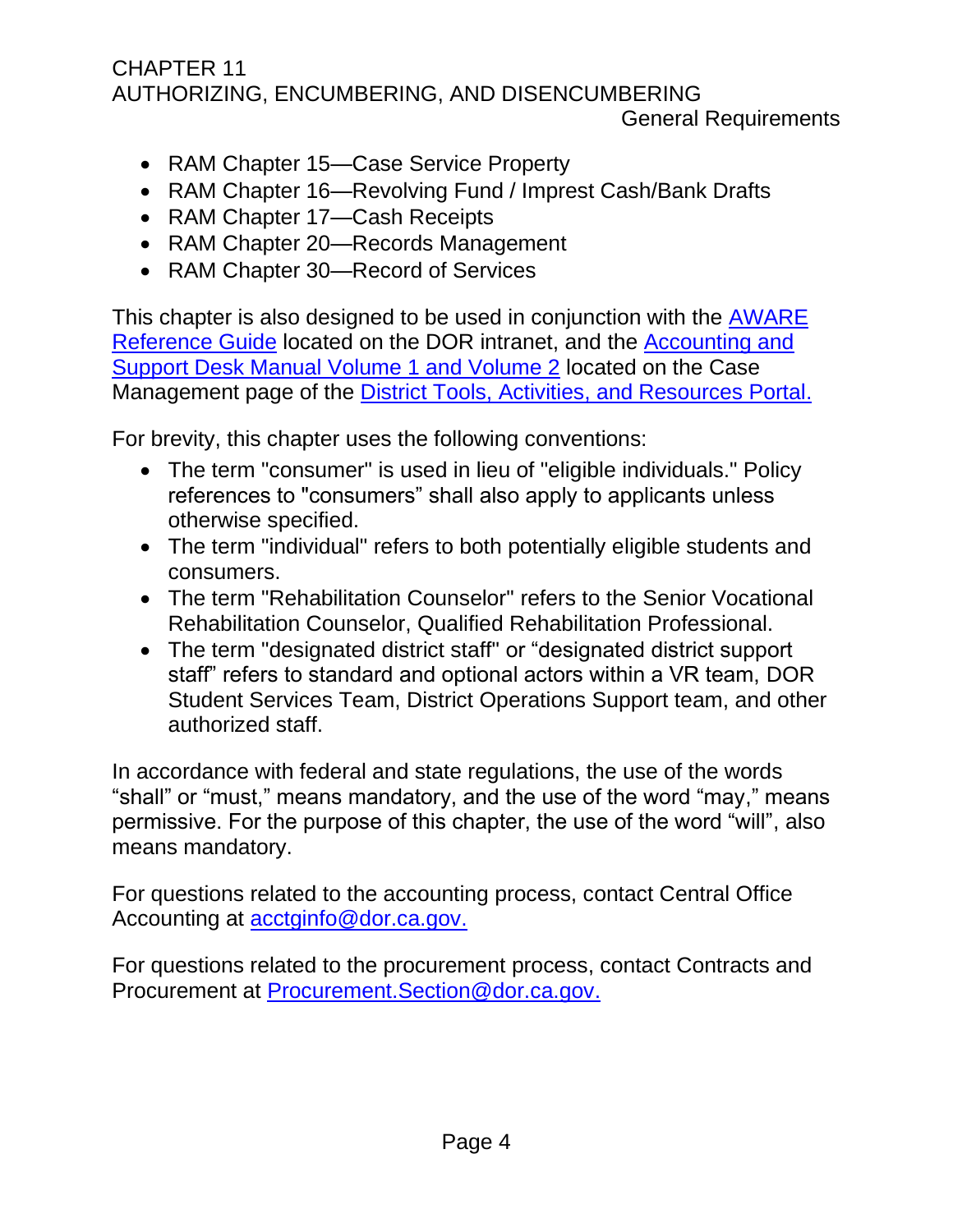CHAPTER 11 AUTHORIZING, ENCUMBERING, AND DISENCUMBERING General Requirements

## <span id="page-8-0"></span>**1101 Purchasing Authority Program (03/16)**

The Department of General Services (commonly known as DGS) delegates to DOR, authority to implement a purchasing program conditioned upon DOR's compliance with specific guidelines.

Acting on behalf of DOR, the Contracts & Procurement Section is administratively responsible for this purchasing authority. The purchasing authority includes "Non-Information Technology" and "Information Technology" purchases.

## <span id="page-8-1"></span>**1102 Separation of Duties (03/16)**

The separation of duties enables district staff to process vendor invoices through the Centralized Invoicing Process with maximum efficiency and accountability.

Designated district staff will perform separate duties of drafting or issuing an authorizing document and posting the invoice and payments in AWARE. The staff who creates an authorizing document may post an invoice if they did not create the authorizing document for that invoice.

Refer to Exhibit A Separation of Duties Guidelines to review a table illustrating purchasing and payment functions that cannot be combined.

## <span id="page-8-2"></span>**1103 Authorization Register (03/16)**

Designated district staff will use an Authorization Register, available in AWARE, to list services authorized for the consumer along with the expenditures and balances on each authorization.

Designated district staff will follow procedures in the Accounting and Support Desk Manual Vol. 1 when utilizing the authorization register. The Team Manager will review a consumer's Authorization Register to ensure that all outstanding case service property/equipment is properly listed and disposed.

Refer to the [AWARE Reference Guide,](http://indor/division/itsd/aware) and the [Accounting and Support](file://///dorgroup/group/Public%20Folder/Accounting%20and%20Support%20Desk%20Manuals)  [Desk Manual,](file://///dorgroup/group/Public%20Folder/Accounting%20and%20Support%20Desk%20Manuals) for more details on using the authorization register.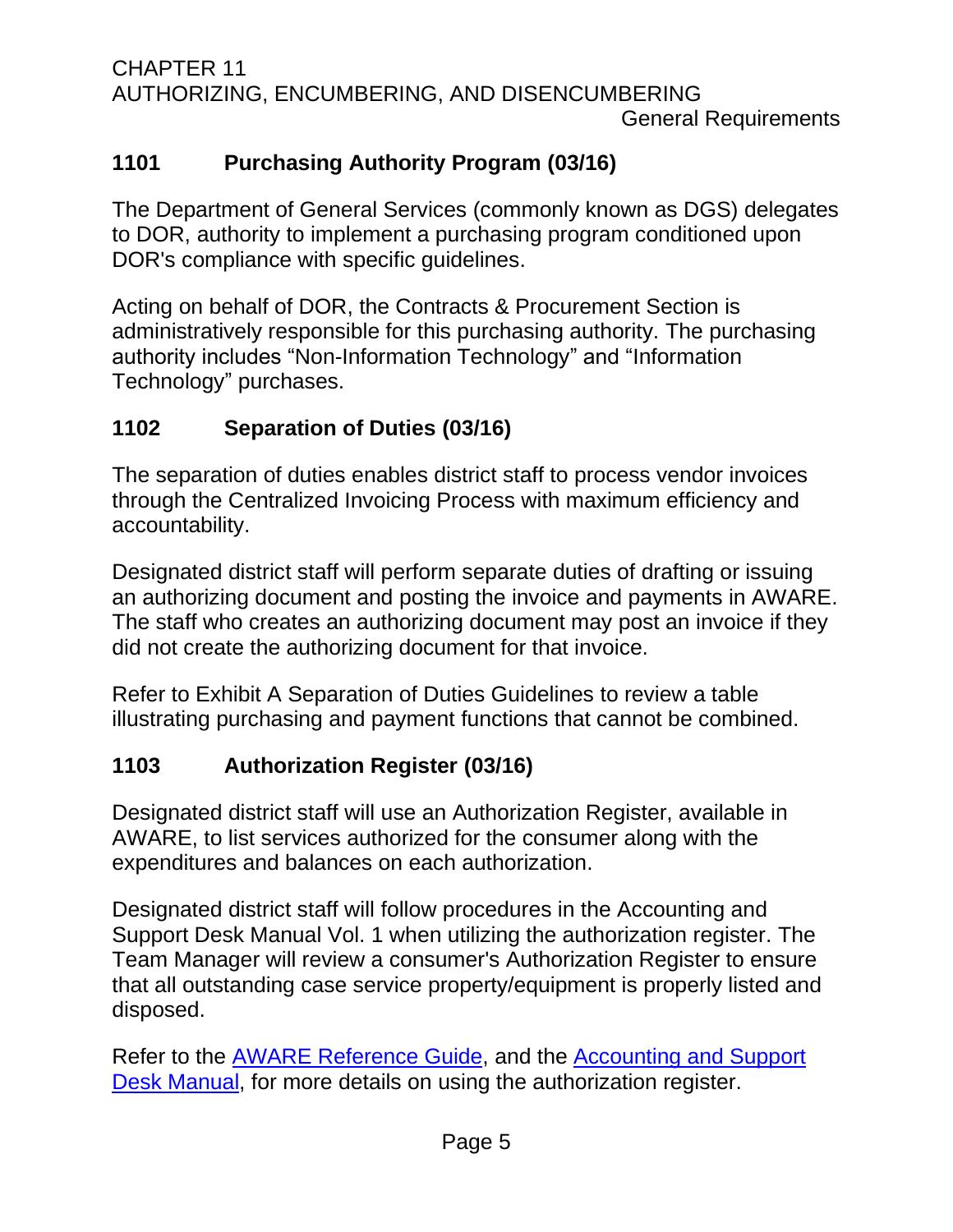CHAPTER 11 AUTHORIZING, ENCUMBERING, AND DISENCUMBERING General Requirements

## <span id="page-9-0"></span>**1104 Procurement File (03/16)**

The Procurement file is a record of purchasing documents that provides justification for the procurement activities of DOR.

The designated district staff is responsible for maintaining the procurement file that supports all activities related to a transaction. These files will be maintained at their workstation or in a central location; in addition, these files will be made available during a compliance review or at any other time upon request by Contracts and Procurement Section.

Designated district staff will retain all procurement files in-house for a total of three fiscal years, then send the files to the State Records Center to hold for four years.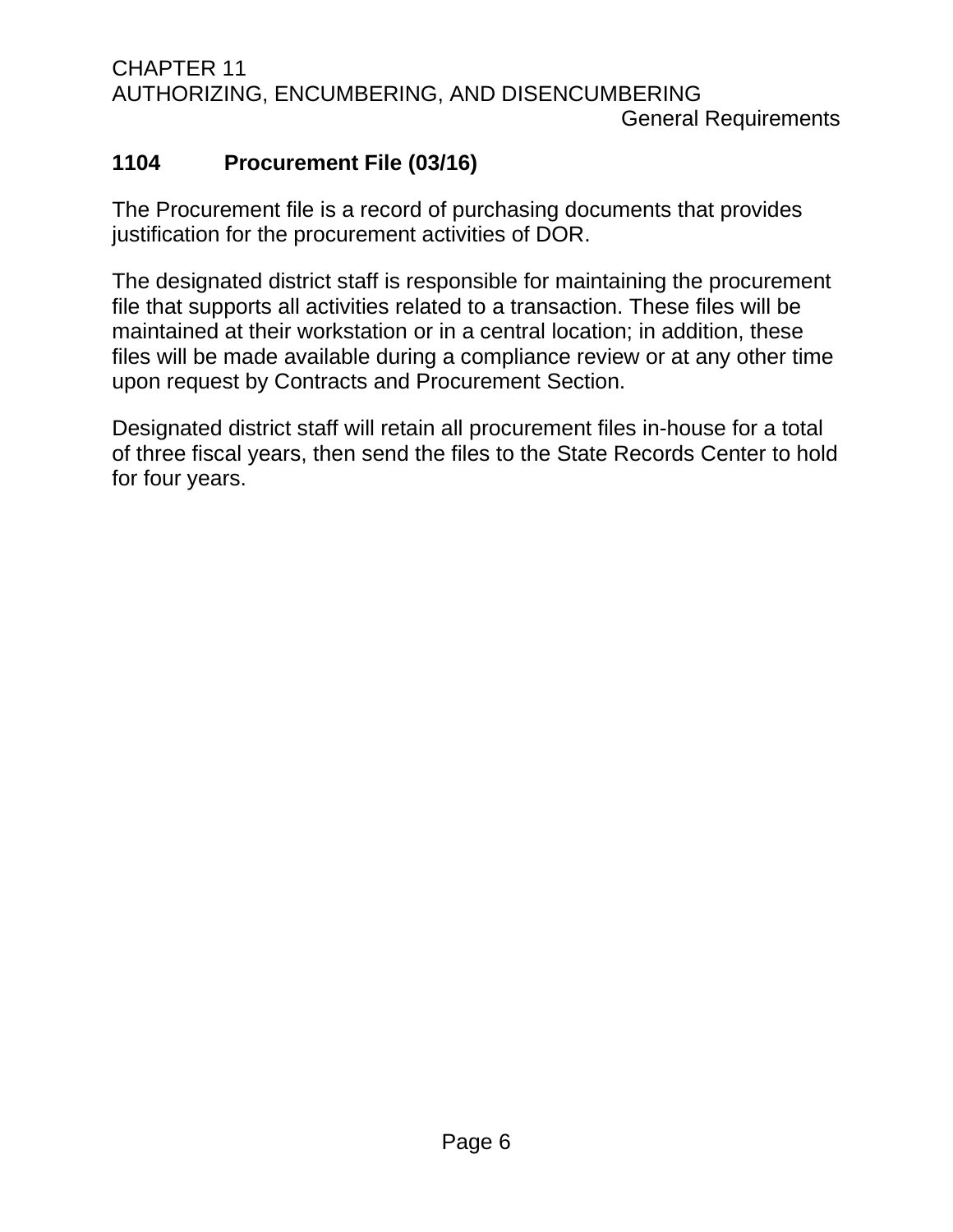## <span id="page-10-0"></span>**1110 AUTHORIZATIONS (02/20)**

The DOR shall demonstrate responsible administration of the VR program through the appropriate management and oversight of authorizations and procurement records, as described in this section.

The DOR shall ensure that any goods and services provided to an applicant prior to development of an Individualized Plan for Employment, or to an eligible individual who is not yet receiving services under an Individualized Plan for Employment, are necessary to complete only the following activities:

- An assessment for eligibility and priority category when existing data is unavailable, insufficient, or inappropriate.
- A comprehensive assessment to determine the unique strengths, resources, priorities, concerns, abilities, capabilities, interests, and informed choice, including the need for supported employment, for development of an Individualized Plan for Employment when existing data is unavailable, insufficient, or inappropriate.

The DOR shall not be required to pay for goods and services that are not authorized in advance by a DOR employee, except in a situation of "extreme medical risk" as defined in California Code of Regulations (commonly known as CCR) title 9, section 7160.5(c).

The DOR staff shall not verbally request a good or service from a vendor without first providing an authorizing document. A written authorization shall be made prior to the purchase of goods and services as documented in a consumer's record of services.

The DOR shall use authorizing documents as the written authorization and agreement to provide/purchase specific goods and services for a consumer for a certain timeframe and at a specific cost. In the following list, the authorization prefix is the first part of the authorization number that is printed on the authorizing document in AWARE.

• **Bank Draft**: Use the DR 297D Purchasing Authority Purchase Order form. Prefix: BD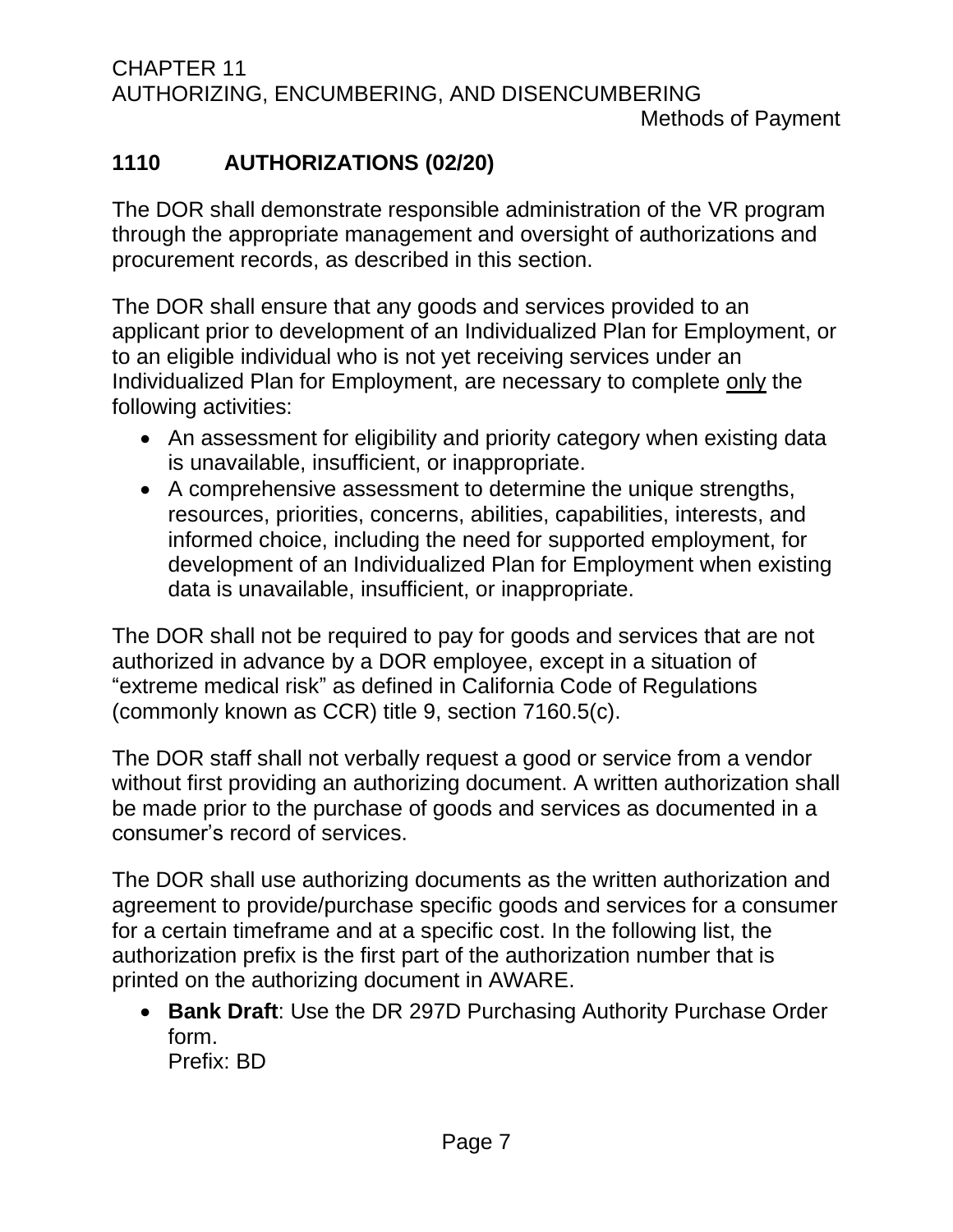- **Commodities**: Use the DR 297D Purchasing Authority Purchase Order form. Prefix: P.O.
- **Contract Group Authorization**: Use the DR 297CG Contract Group Authorization form. Prefix: GRP
- **Direct Service Fees**: Use the DR 297F Authorization and Invoice for Direct Service Fees form. Prefix: DSF
- **Group Job Coaching Client**: Use the DR 297JC Authorization for Non-Contract SE Group Job Coaching Hours form. Prefix: GJCC
- **Imprest**: Use the DR 297B Authorization for Vocational Rehabilitation Services form. Prefix: IMP
- **Medical**: Use the DR 297C Authorization and Invoice for Medical Services form. Prefix: Med
- **Non-Contract Group Authorization**: Use the DR 297B Authorization for Vocational Rehabilitation Services form. Prefix: GRP
- **Non-Medical**: Use the DR 297B Authorization for Vocational Rehabilitation Services form. Prefix: NMed
- **Participant Authorization**: Use AWARE to create an electronic participant authorization record. Prefix: P.A.

The DOR shall update authorizing documents as necessary for the administration of the VR program.

The DOR shall upload all authorizations into the State Contract and Procurement Registration System.

Refer to section 1113.1 Itemizing Purchases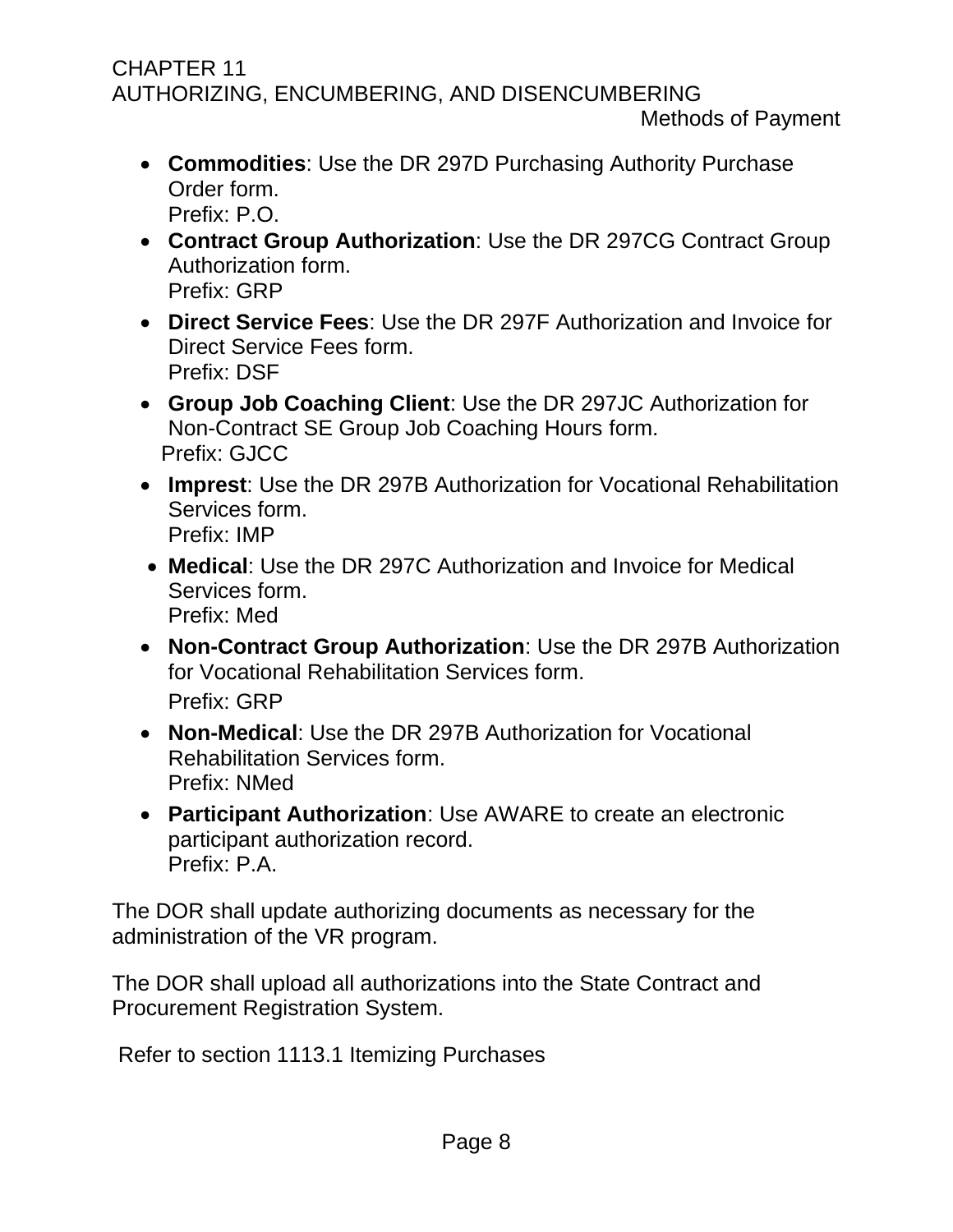## <span id="page-12-0"></span>**1111 Restricting Social Security Numbers on Authorizations (02/20)**

In keeping in line with the effort to protect the confidential information and identity of consumers and employees, DOR will no longer print Social Security Numbers (SSN) on the following authorizing documents:

- DR 297B Authorization for Vocational Rehabilitation Service
- DR 297C Medical Services Authorization and Invoice
- DR 297F Authorization and Invoice for Direct Service Fees

For medical vendors and educational institutions that still require the social security number with the authorization, designated district staff will provide that information to them using a secure method of communication such as a phone call or an encrypted email.

## <span id="page-12-1"></span>**1112 Authorization Process (02/20)**

"*Authorization*" refers both of the following:

- The process of documenting a commitment to pay for goods and services in the future.
- The authorizing document that communicates and records the commitment.

The designated district staff will adhere to the following process to authorize goods and services:

- The Rehabilitation Counselor will use an individual's record of services case notes and Individualized Plan for Employment to document the necessity for provision of goods and services.
- The Rehabilitation Counselor or designated district staff will create an AWARE Activity Due to document the request to purchase goods and services, or to reissue a previously purchased item from the storeroom.
- Designated district staff will use an appropriate authorizing document to record the issuance of goods and services.

Team Managers and District Operations Support Managers will review Activity Dues and authorizing documents, as necessary, to ensure timeliness, accuracy, and completion.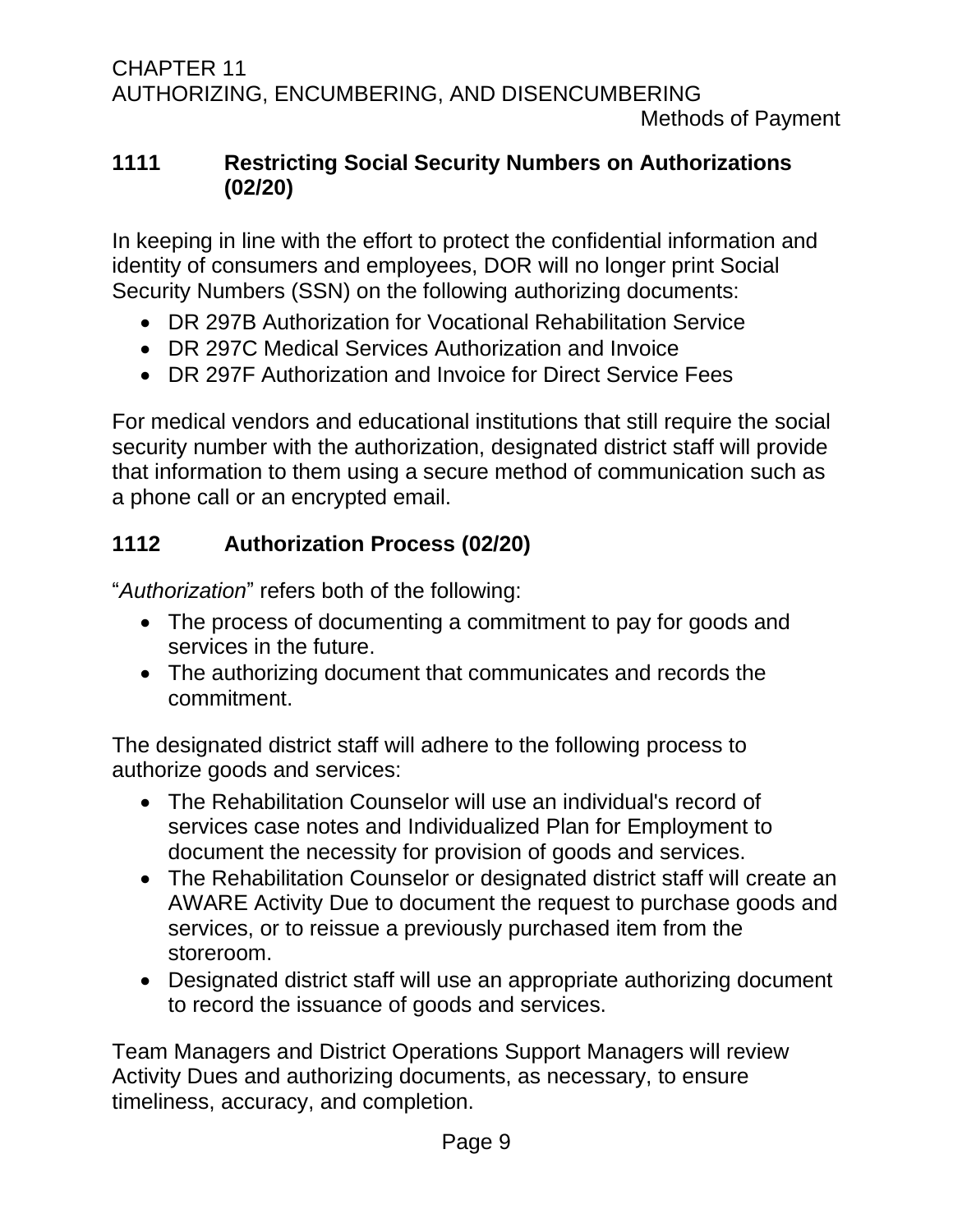CHAPTER 11 AUTHORIZING, ENCUMBERING, AND DISENCUMBERING Methods of Payment

## <span id="page-13-0"></span>**1113 Activity Due (03/16)**

The VR team will follow a consistent statewide Activity Due format to support the effective and efficient communication of procurement information between DOR employees.

The Rehabilitation Counselor or designated district staff will perform the following actions:

- Create an Activity Due including the standardized headings provided in RAM Chapter 30 Record of Services to communicate procurement information, special instructions, and other information.
- Provide necessary clarity and specificity to allow designated district staff to accurately complete the authorizing documents for the requested goods and services.

#### <span id="page-13-1"></span>1113.1 Itemizing Purchases (02/20)

Designated district staff will itemize both the Activity Due and the authorizing document when purchasing goods and services for consumers.

As part of California's transparency efforts, DOR is required to report all purchases of goods and services, regardless of the dollar amount. Additionally, reporting all purchases of goods and services is a requirement of the delegated purchasing authority assigned to DOR. Reporting all purchases will be accomplished by registering all purchases into the State Contract and Procurement Registration System located in the Financial Information System for California website (commonly known as FISCAL). The website address is https://fiscal.ca.gov/.

The DOR Contracts and Procurement Section will ensure that all purchases are uploaded into the State Contract and Procurement Registration System. This will allow DOR to be compliant with the new reporting requirement set forth by the Department of General Services.

Refer to [RAM Chapter 9](http://indor/ram/ram/rehabilitation-administrative-manual-ram) for more details on the Financial Information System for California and the State Contract and Procurement Registration System.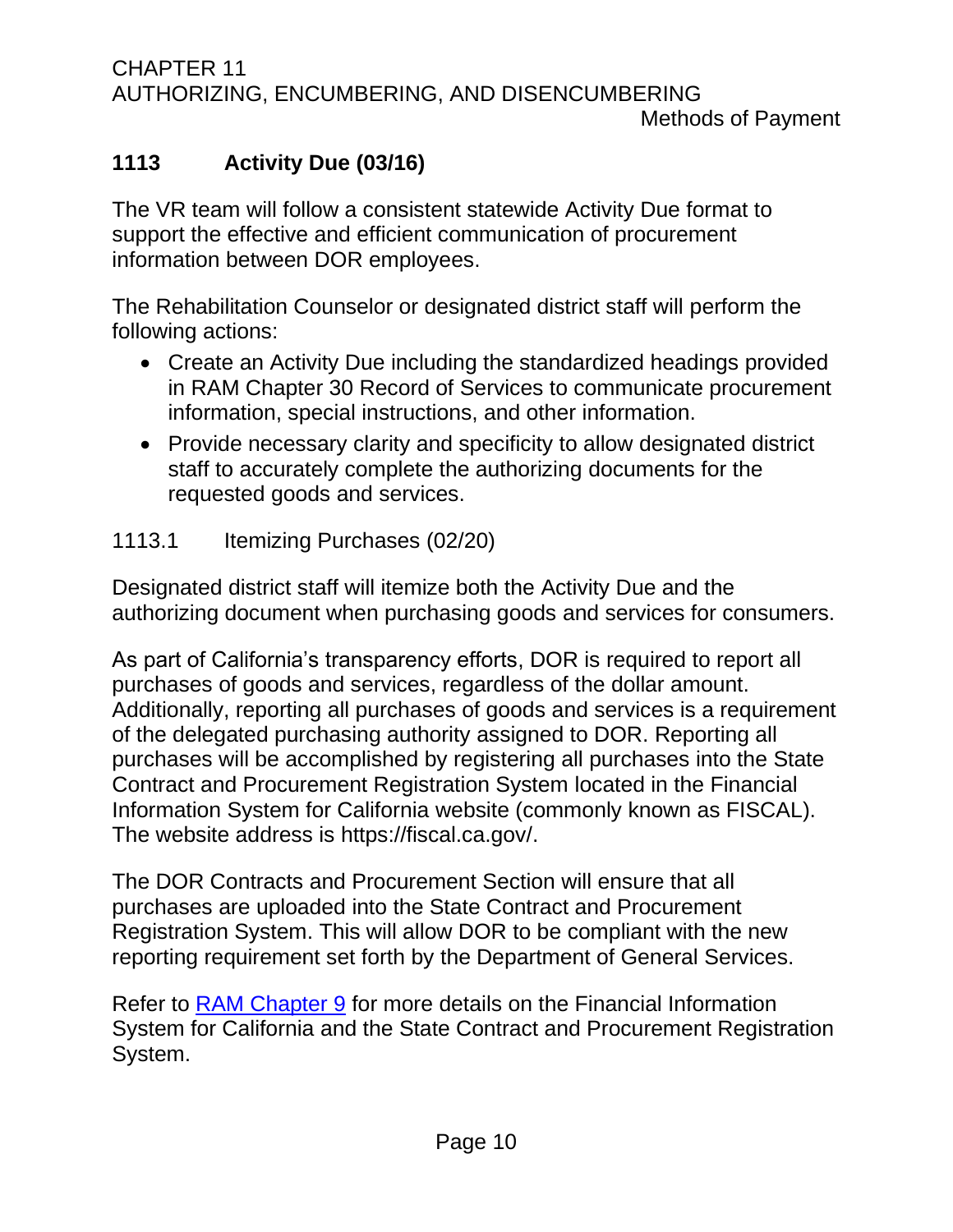## <span id="page-14-0"></span>**1114 Service Periods (02/20)**

Designated district staff will follow consistent policies to govern the authorization "service periods" (commonly known as dates of service).

The authorization "service period" means the begin date through the end date. The service period must not cross the state fiscal year which runs from July 1 through June 30.

The VR team will only authorize goods and services to a DOR consumer who has an open record of services. The authorization "begin date" and "end date" must fall within the period the record of services is opened and closed.

Designated district staff will determine the correct state fiscal year according to the service period. When a service is authorized in the last two weeks of the state fiscal year and the actual dates of service is unknown, designated district staff will perform the following activities:

- Encumber against the new state fiscal year. Once the invoice is received with the actual dates of service, if the actual dates of service are July 1 or later, no updates to the authorization are required.
- If the actual dates of service fall in June, encumber against the same state fiscal year of the dates of service.

## <span id="page-14-1"></span>1114.1 Separating Authorizations Across State Fiscal Years (02/20)

Designated district staff will separate authorizations to allocate consumer goods and services across state fiscal years, when necessary.

Designated district staff will separate authorizations, as follows:

- If a service is authorized at a monthly rate and overlaps the state fiscal year within five days, designated district staff will encumber and charge the service to the year in which the major portion of service falls; otherwise the amount must be split.
- If more than five days are involved, it is necessary to prorate the amount by state fiscal year for both the encumbrance and invoice, which will require separate authorizations for each state fiscal year.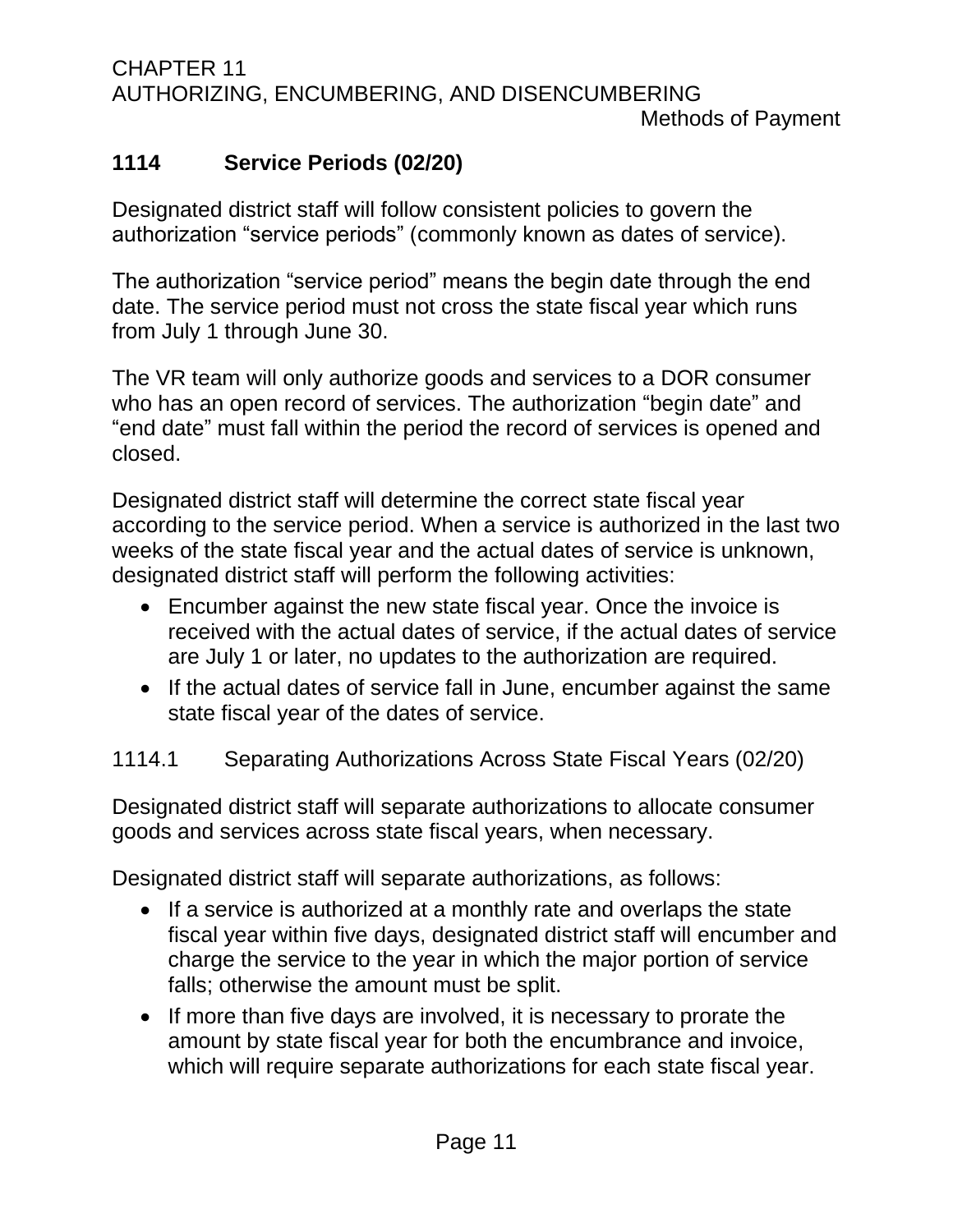Methods of Payment

If the invoice covers services performed in two state fiscal years and the charges need to be split, designated district staff will perform the following activities:

- Make the appropriate copies of the invoice.
- Make corrections on each set of invoices listing the proper charge for each state fiscal year.
- Submit the invoices together to Central Office Accounting Services. Note on each invoice to indicate "split invoices." Split invoices must have separate authorization numbers, one for each state fiscal year.

For the DR 297D Purchasing Authority Purchase Order, designated district staff will enter a begin date and end date in AWARE but the state fiscal year that is used for the authorization is determined by the begin date which is the date the DR 297D form is issued. All goods and services on a commodity authorization with a begin date prior to July 1 will be charged to the begin date of the state fiscal year regardless of when the goods are shipped/received, or services are provided.

## <span id="page-15-0"></span>1114.2 Item End Dates (03/16)

This term refers to the end date for each line item within the authorization. For example, services purchased must be provided by the date shown on the Item End Date.

Each Item End Date must fall entirely within the period the authorization covers. Services must be provided by the Item End Date to which they are budgeted to or they cannot be posted.

## <span id="page-15-1"></span>**1115 Group Authorizations (03/16)**

A group authorization is categorized as either a non-contract or a contract group authorization. Designated district staff will distinguish between the purpose and nature of non-contract and contract group authorizations, their fund source assignments, and their respective authorizing documents.

Group authorizations are based on the fund source selection at authorization for services provided to a group of DOR consumers.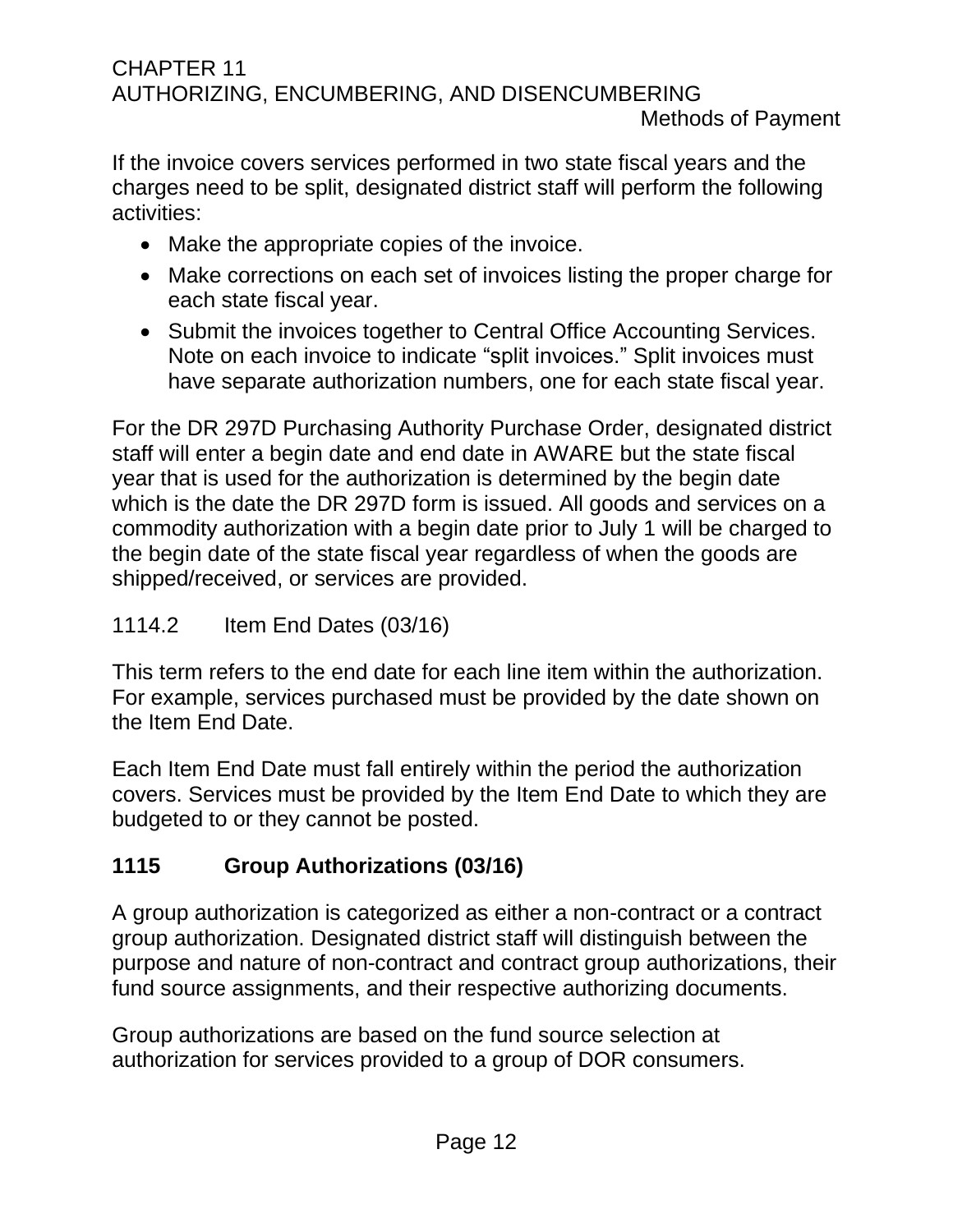Methods of Payment

Only one fund source will be permitted for each group authorization regardless of the number of consumers receiving services within a group.

The Team Manager, or a designee of the District Administrator, will monitor fund source assignments for group authorizations and will take appropriate action to ensure accurate selection.

Central Office Accounting will determine the permitted utilization of noncontract and contract authorizations and may establish additional uses as necessary to administer the VR program.

Refer to RAM [Chapter 10](http://indor/ram/ram/rehabilitation-administrative-manual-ram) for more information on non-contract and contract fund source assignments.

## <span id="page-16-0"></span>1115.1 Non-Contract Group Authorizations (02/20)

A non-contract group authorization is a document that encumbers funds for services for a group of DOR consumers who are participating in a noncontract or hourly service. An invoice for non-contract group services is calculated and posted according to the actual units of service provided to each consumer, rather than a straight proration.

A non-contract group authorization is typically used to allocate supported employment group job coaching. The invoice documents the number of "allocated job coach hours" actually worked by each DOR consumer among the total individuals who were authorized on the non-contract group authorization, including DOR consumers and non-DOR (i.e., regional center) consumers who participated in the group service.

Only the following three group services may be authorized under a noncontract group authorization:

- Concur Travel booking fees for consumers.
- Group supported employment allocated job coach hours.
- Hourly services on a contract, e.g., contract Interpreting Services.

## Concur Travel Booking Fees

The Consumer Travel Administrator, located in Central Office Accounting, will send a spreadsheet of monthly district travel charges to a designated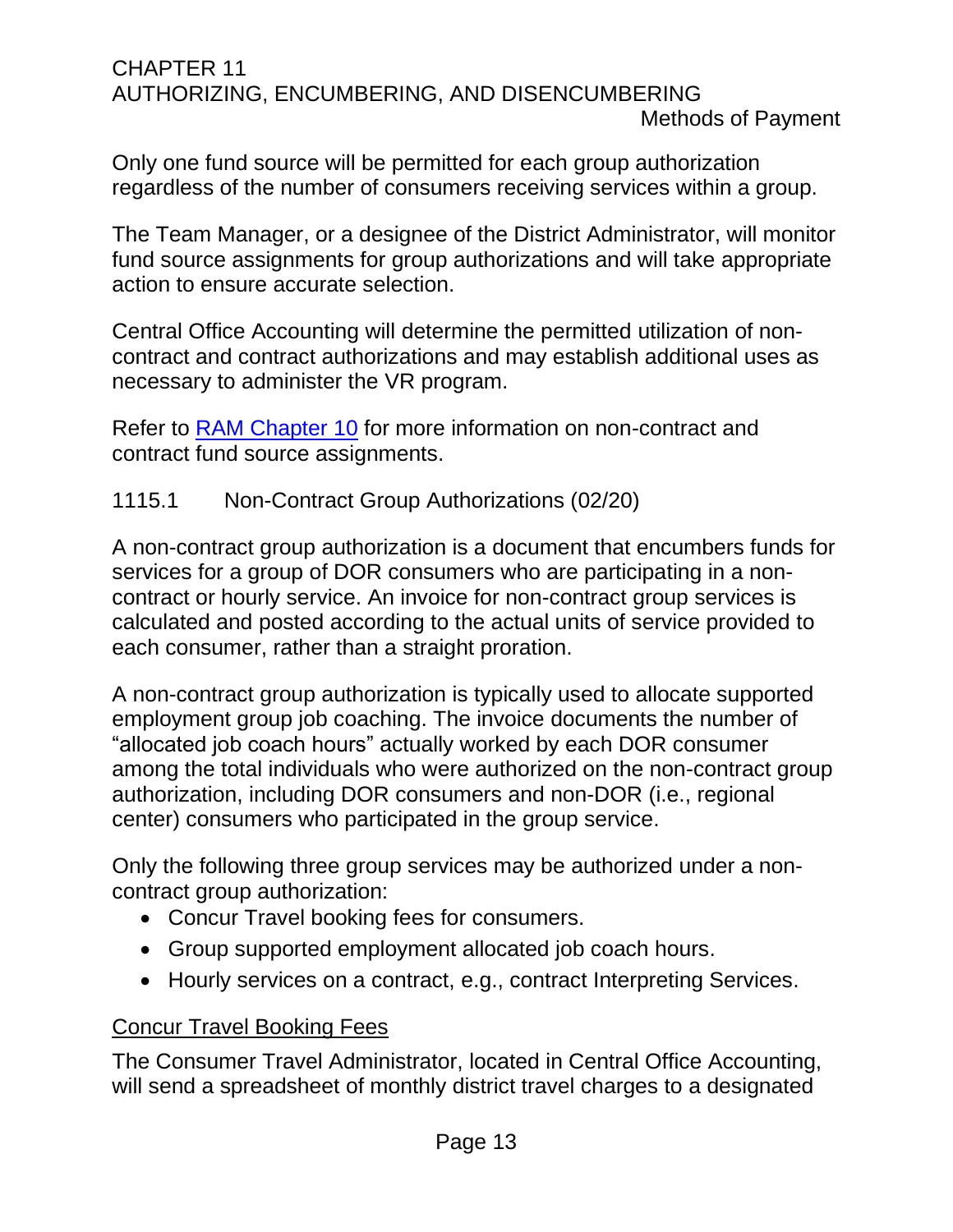Methods of Payment

district staff member at the end of the billing cycle. Designated district staff member will create a non-contract group authorization for booking fees for that month and submit it to Central Office Accounting no later than the 9<sup>th</sup> of the following month.

Refer to the [Accounting Support Desk Manual Volume 1](file://///dorgroup/group/Public%20Folder/Accounting%20and%20Support%20Desk%20Manuals/ASDM%20Volume%201%20(VR%20Teams)%20Fourth%20Edition%20(2019).docx) and [Creating a](http://indor/asd/financial-management-branch/accounting-services/consumer-travel-guide)  [Group Authorization in AWARE l](http://indor/asd/financial-management-branch/accounting-services/consumer-travel-guide)ocated on the InDOR Intranet for more details on Consumer Travel Booking Fees.

## Group Supported Employment (GSE)

The Workforce Innovation and Opportunity Act (commonly known as WIOA) reinforced criteria for determining integrated work settings. Notably, group supported employment is rare because many group placements fail to meet the integrated settings criteria if they allow an individual with a disability to only work among other individuals with disabilities.

At the end of each month, the service provider will send to the District Operations Support team an invoice packet of all DOR consumers receiving supported employment group job coaching services. The designated district staff will audit the invoice packet and create the invoice in the Vendor module in AWARE to be submitted to Central Office Accounting.

Refer to the [Accounting Support Desk Manual Volume 2](file://///dorgroup/group/Public%20Folder/Accounting%20and%20Support%20Desk%20Manuals/ASDM%20Volume%202%20(DOS)%20Thrid%20Edition%202018.07.09.docx) for more details on creating a non-contract group authorization for the Supported Employment Program.

Refer to the [WIOA Guidance Circular 2017-13 Determining Integrated](http://indor/vrprd/program-policy-implementation/workforce-innovation-and-opportunity-act-wioa-toolbox)  [Work Settings](http://indor/vrprd/program-policy-implementation/workforce-innovation-and-opportunity-act-wioa-toolbox) and the DR 380 Integrated Settings Checklist for more information details on Integrated Work Settings.

## Hourly Services on a Contract

At the end of each month, the vendor will send an invoice packet to the District Operation Support team of all DOR consumers receiving hourly services on a contract. The designated staff member will audit the invoice packet and create the non-contract group authorization to be submitted to Central Office Accounting.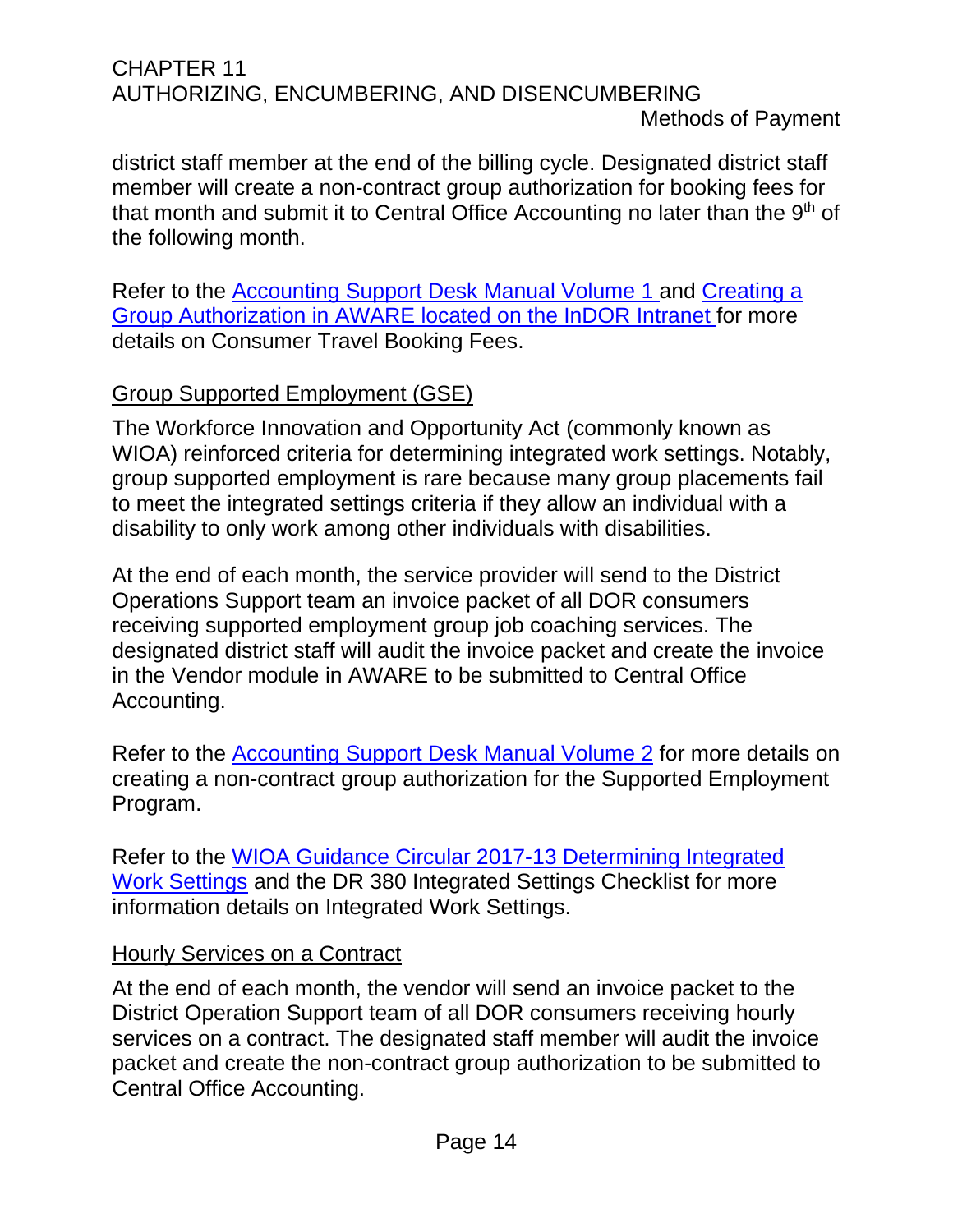## <span id="page-18-0"></span>1115.2 Contract Group Authorizations (02/20)

A contract group authorization is a document that authorizes monthly invoiced contract expenses to a group of DOR consumers who are participating in contracted services. It is typically created to distribute payment for Cooperative Contract Services authorized under a "Third Party Cooperative Agreement" or an associated case service contract. An invoice for a contract service is paid according to a straight proration (or division) of service costs equally among one or more DOR consumers identified on the contract group authorization. Cooperative contracts are typically three-year contracts that are encumbered in annual "segments" (a segment represents a fiscal year) by Central Office Accounting. They are then paid based on monthly contract invoices.

Other contracted services that utilize the contract group authorizations are:

- College to Career
- We Can Work
- Summer Training and Employment Program (commonly known as STEPS)
- Foundation of California Community Colleges (commonly known as FCCC)

## <span id="page-18-1"></span>**1116 Participant Authorizations (02/20)**

The participant authorization (commonly known as P.A.) is an ongoing annual authorization used to authorize all planned payments to a consumer throughout the state fiscal year for a specific fund source. It is created only one time per consumer, per state fiscal year, per fund source. Once created, the same authorization is amended to add items and payments throughout the state fiscal year.

The participant authorization is used in conjunction with the DR 253 Claim for Maintenance and/or Transportation form, which serves as an internal invoice that Central Office Accounting uses for scheduling payments.

The Rehabilitation Counselor or designated district staff will review and approve the participant authorization electronic payment requests in a timely manner, typically daily.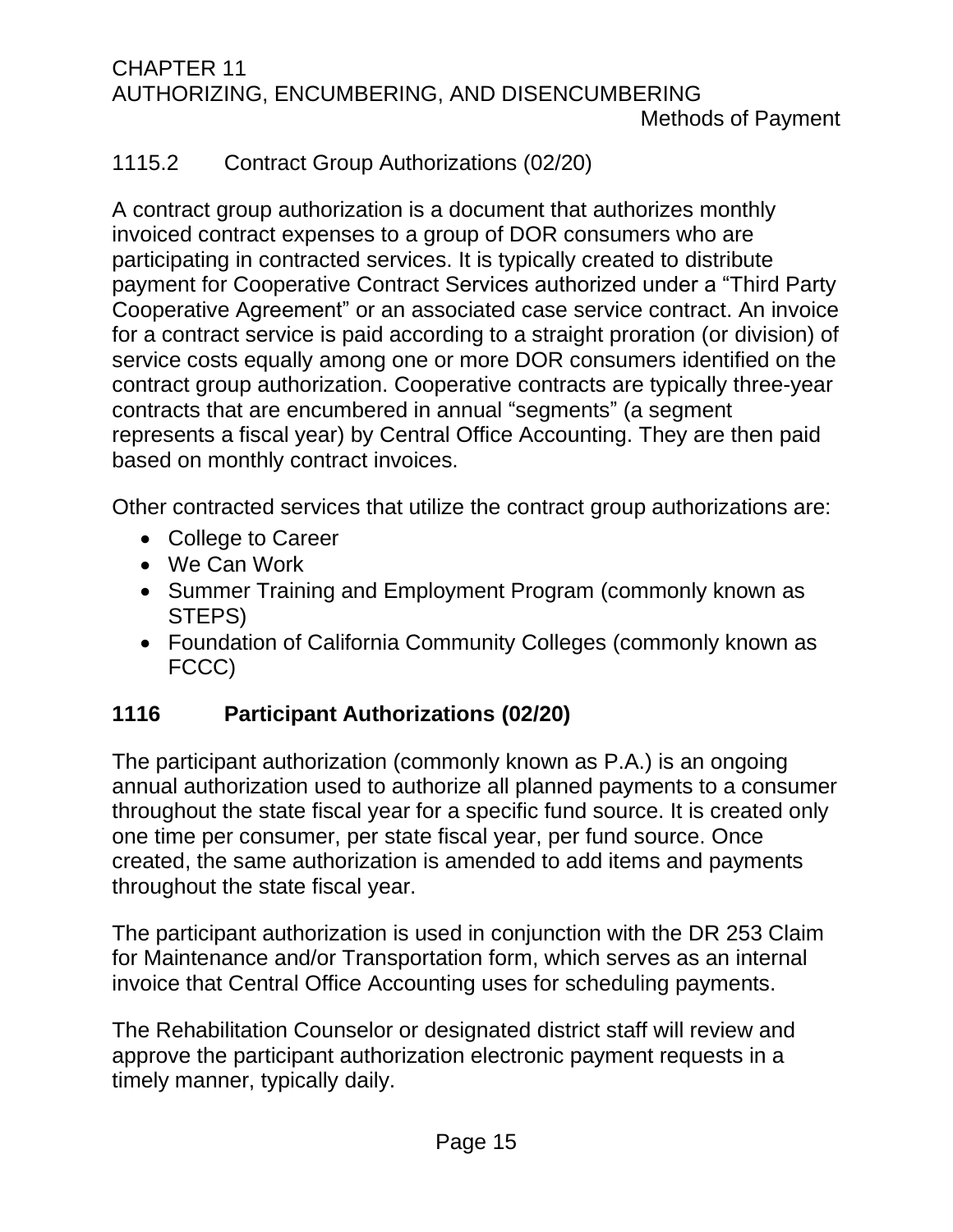Methods of Payment

Designated district staff will monitor the participant authorization to ensure future planned payments are appropriate and are sufficient to cover the period authorized. The encumbered balance should be zero after all payments have been made, or at the end of the state fiscal year.

Designated district staff will refer to the following policies when purchasing goods and services using a participant authorization that are subject to DOR prior approval requirements:

- RAM Chapter 12, Exhibit A-Services that Require Prior Approval
- RAM Chapter 12, Exhibit C—Medical Services and Purchases that Require Prior Approval

## <span id="page-19-0"></span>1116.1 Authorized Use of a Participant Authorization (02/20)

Designated district staff will use a participant authorization only when it is not feasible to issue a State Controller's Office warrant, consumer Cal-Card, Concur Travel Account, or a Bank Draft.

Subject to a search for comparable services and benefits, and financial participation requirements, a participant authorization may be used to pay for the following:

- Maintenance "in excess of normal living expenses" (CCR) 7019). The District Administrator must approve the provision of maintenance that exceeds \$500 during any consecutive 12-month period (CCR 7177).
- Transportation necessary to enable an applicant or eligible individual to participate in a VR service (CCR 7029). The method of transportation provided must be the least costly mode that meets the special needs of the consumer; for example, issuances of a participant authorization to pay for a bus pass (CCR 7161).
- Other necessary goods and services (CCR 7174) when other methods of payment are not available, or are not feasible, contingent upon prior approval requirements.

The VR teams will use the correct procedure codes to make clear what is being authorized.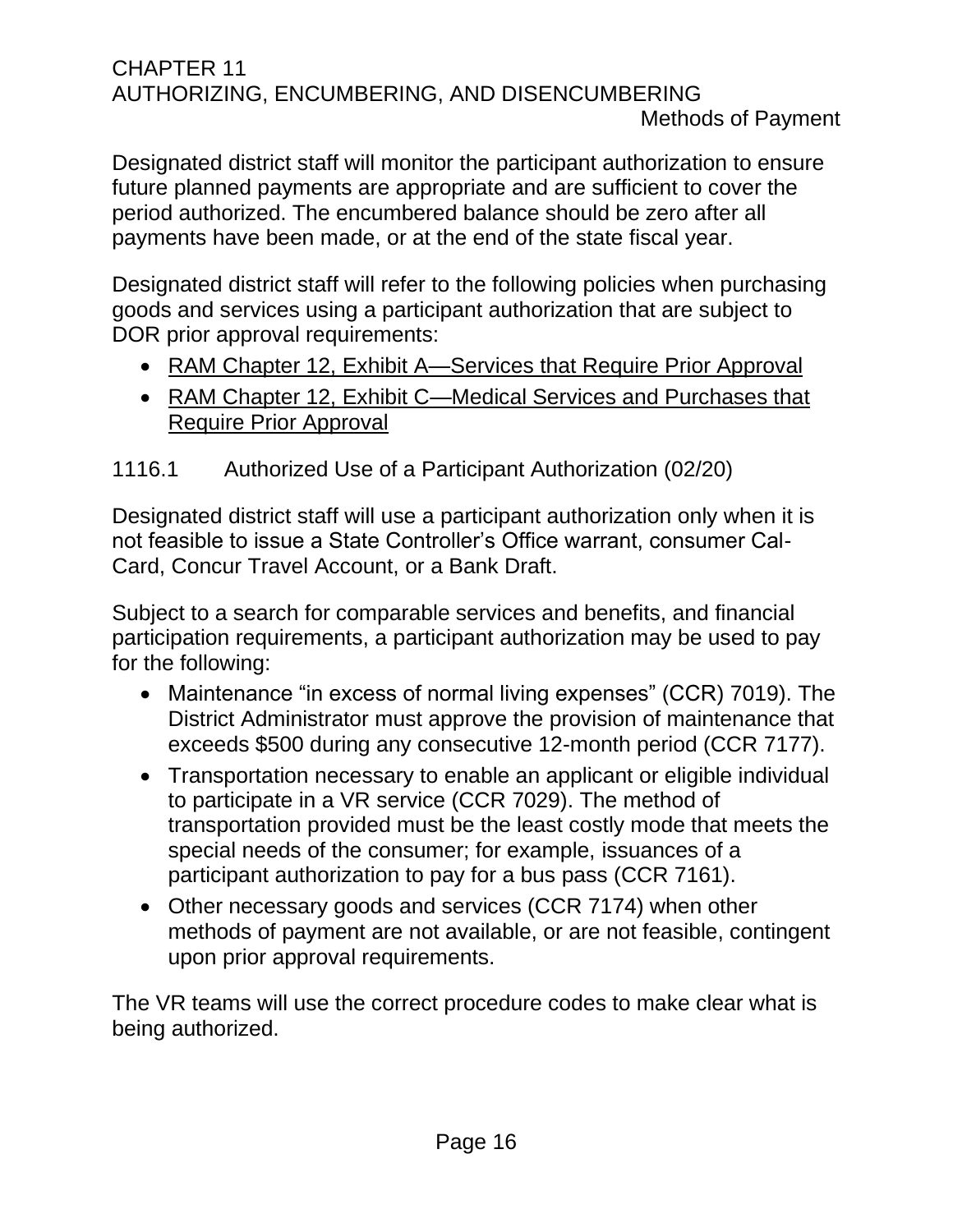Methods of Payment

## <span id="page-20-0"></span>1116.2 Bid / Quote Requirements (02/20)

Designated district staff will maintain bid/quotes, as appropriate, with the participant authorization for audit purposes when purchasing goods and services over \$99.99 and under \$10,000. A participant authorization is subject to State bid/quote requirements, unless "fair and reasonable" is established, in accordance with RAM Chapter 9.

## <span id="page-20-1"></span>1116.3 Receipts (02/20)

Designated district staff will follow the timelines described below for obtaining a receipt when using a participant authorization:

## • **Reimbursements**

o The consumer must provide receipts before issuance of a participant authorization for reimbursement of a good or service.

## • **Non-Reimbursements**

 $\circ$  The consumer must provide receipts within 30 days after issuing the participant authorization for payment to document that the item purchased was the item authorized. In rare circumstances the Rehabilitation Counselor or designated district staff may extend this time frame. The VR team must document in the record of services the reason a receipt cannot be submitted within 30 days.

Consumers must submit a unique itemized receipt that identifies the vendor's name and the date of purchase. It must include a detailed list of the authorized goods or services purchased.

The following cannot be used as a receipt:

- Renewal notices
- Quotes and estimates
- Invoices not indicating payment
- Calculator tapes with handwritten date and vendor name
- Bank or credit card statements

<span id="page-20-2"></span>1116.4 Limitation on Purchases (02/20)

Designated district staff will not use a participant authorization for certain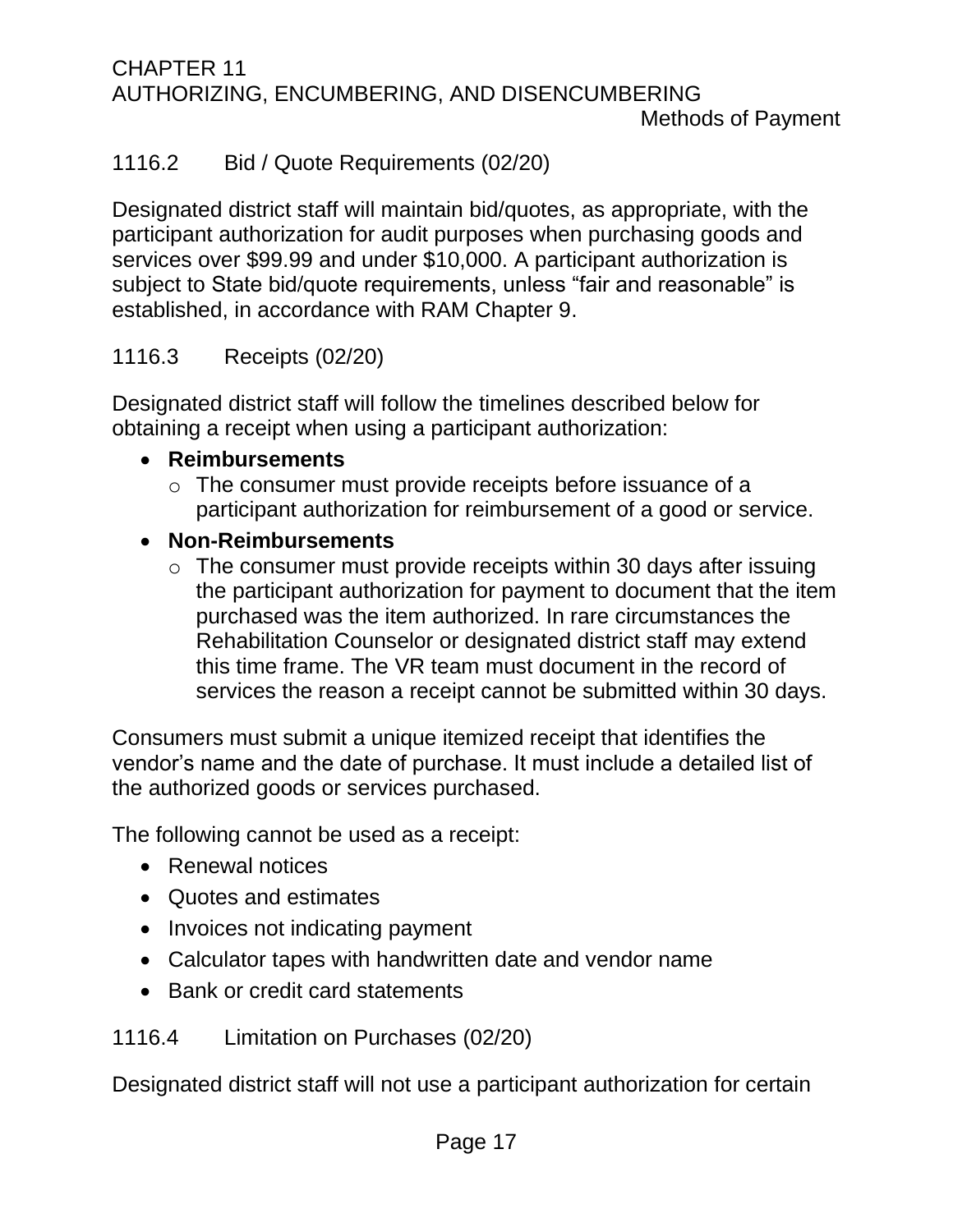purchases that are subject to income tax reporting. For example, a participant authorization is not permitted to allow a consumer to pay in cash for services furnished by medical service providers, individual service providers, family members who provide childcare, or other service providers that would otherwise be subject to income tax reporting. Other examples include:

- Tuition
- Travel related expenses authorized through Concur Travel (airlines, hotels, and rental cars)
- Rental fees
- Moving companies

## <span id="page-21-0"></span>1116.5 Limitations on Dollar Amount (02/20)

An Office Technician Generalist or other appropriate support staff may not add goods or services for the remainder of the state fiscal year when a participant authorization reaches a dollar amount of \$5,000. In this case, any further purchases added to the participant authorization must first be approved by the Team Manager and the District Administrator. The approved activity due will then be routed to the Supervising Program Technician II who will complete the authorizing document.

The Supervising Program Technician II may add an additional \$5,000 to the participant authorization; however, once a total of \$10,000 is reached, the participant authorization can no longer be used for the remainder of the state fiscal year.

## Exception Process

In the case of an exception, the District Administrator may approve a temporary adjustment to the Supervising Program Technician II security template if a participant authorization will exceed \$10,000. The following steps must be followed when authorizing a participant authorization to surpass \$10,000:

1. The Supervising Program Technician II notifies the District Administrator via email of the request to exceed \$10,000 on the participant authorization.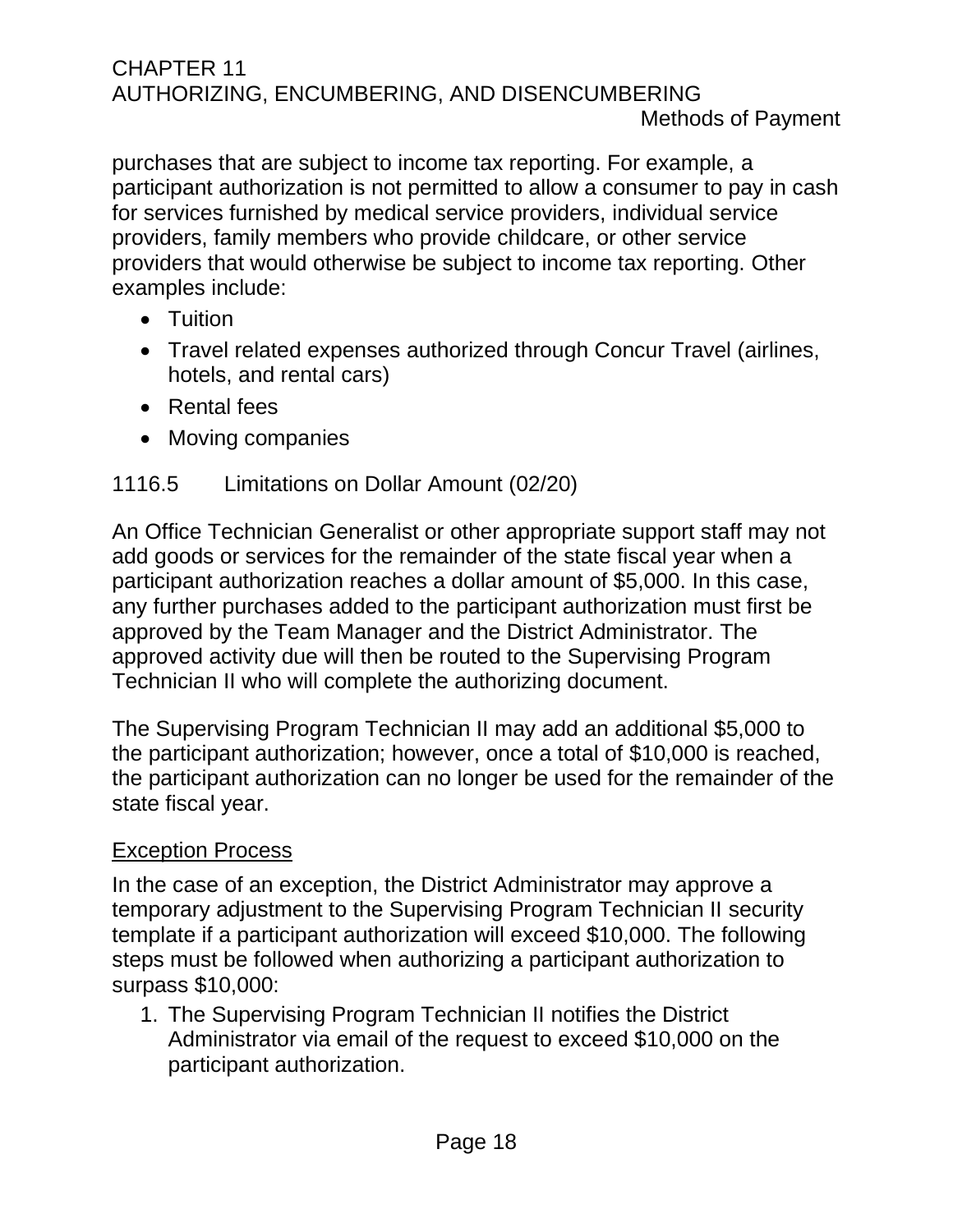- 2. The Supervising Program Technician II forwards the District Administrator's email approval to Program Policy.
- 3. Program Policy emails Database Administration Unit to temporarily adjust the security template of the Supervising Program Technician II.
- 4. The Supervising Program Technician II creates the authorization then immediately emails Database Administration Unit to restore their original security template.

If an exception is necessary, the Team Manager will first ensure that participant authorization expenditures are being used appropriately. For example, DOR districts may not give funds directly to a consumer when a good or service can otherwise be paid through other methods such as a Warrant or Cal-card.

Refer to the following resources for procedures related to completing the participant authorization in AWARE:

- [Accounting and Support Desk Manual, Vol.1](file://///dorgroup/group/Public%20Folder/Accounting%20and%20Support%20Desk%20Manuals)
- [AWARE Reference Guide, Chapter 5.](http://indor/division/itsd/aware)

## <span id="page-22-0"></span>**1117 Authorization Backdating (02/20)**

Designated district staff will provide vendors with a written authorization for goods and services in advance. However, in order for DOR to provide uninterrupted and timely services to consumers, and ensure vendors are paid for goods and services provided, a standardized process for exceptional circumstances warranting backdated authorizations shall be used. Approval and issuance of backdated authorizations shall be closely controlled.

Prior to issuance, a backdated authorization must be approved by the Team Manager, who will perform the following processes and procedures for all backdated authorizations:

- Review the activity due and the justification for backdating of the authorization.
- Determine whether the justification warrants approval to backdate the authorization.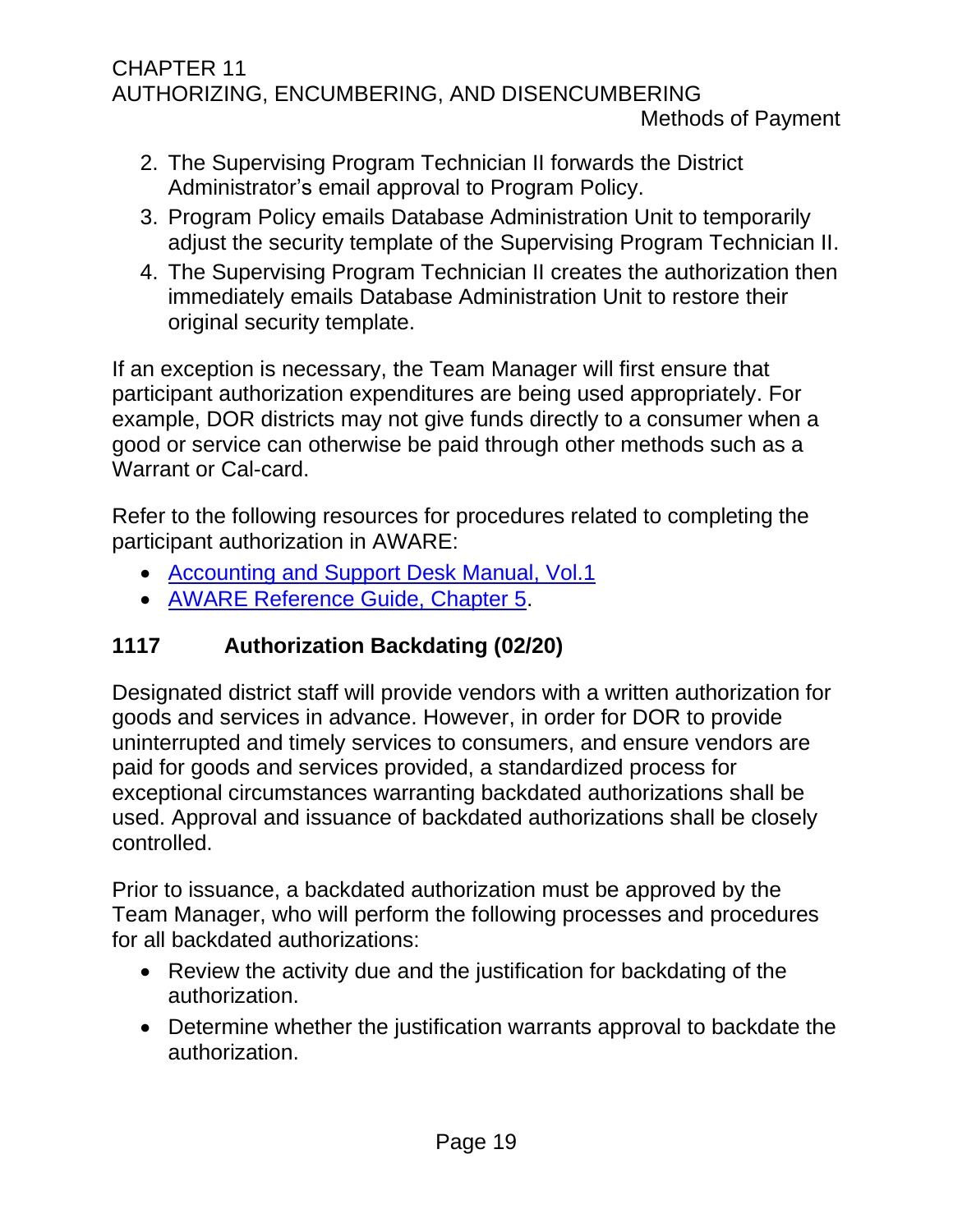- If the activity due is approved, forward it to the Office Technician Generalist if the request for backdating is at or less than the time frames listed below.
- If the request to backdate exceeds the time frames listed below, forward the activity due to the Supervising Program Technician II or Staff Services Analyst–District Operations Support to amend the authorization.

In each district, only the Supervising Program Technician II and the Staff Services Analyst–District Operations Support will have access in AWARE to override an authorization begin date for an approved backdated authorization that exceeds the timeframes below.

- Bank Draft 0 days No backdating allowed
- Commodity  $-7$  days
- Contract Group 180 days
- Direct Service Fees 30 days
- Imprest 0 days No backdating allowed
- Medical Services 60 days
- Non-Medical Services 7 days
- Participant 90 days

The Office Technician Generalist will have access in AWARE to override an authorization begin date for an approved backdated authorization that does not exceed the timeframes listed above.

## <span id="page-23-0"></span>**1118 Authorizations for Concurrent Services (03/16)**

Designated district staff will process authorizations for concurrent services that may overlap or occur at the same time, as appropriate to the individual case. A consumer may receive distinct services from more than one fund source concurrently if there is a unique authorization for each separately funded good or service.

Fund source selection for concurrent services at authorization may include any combination of non-contract and contract fund sources: For example, a consumer may receive supported employment job coaching funded by the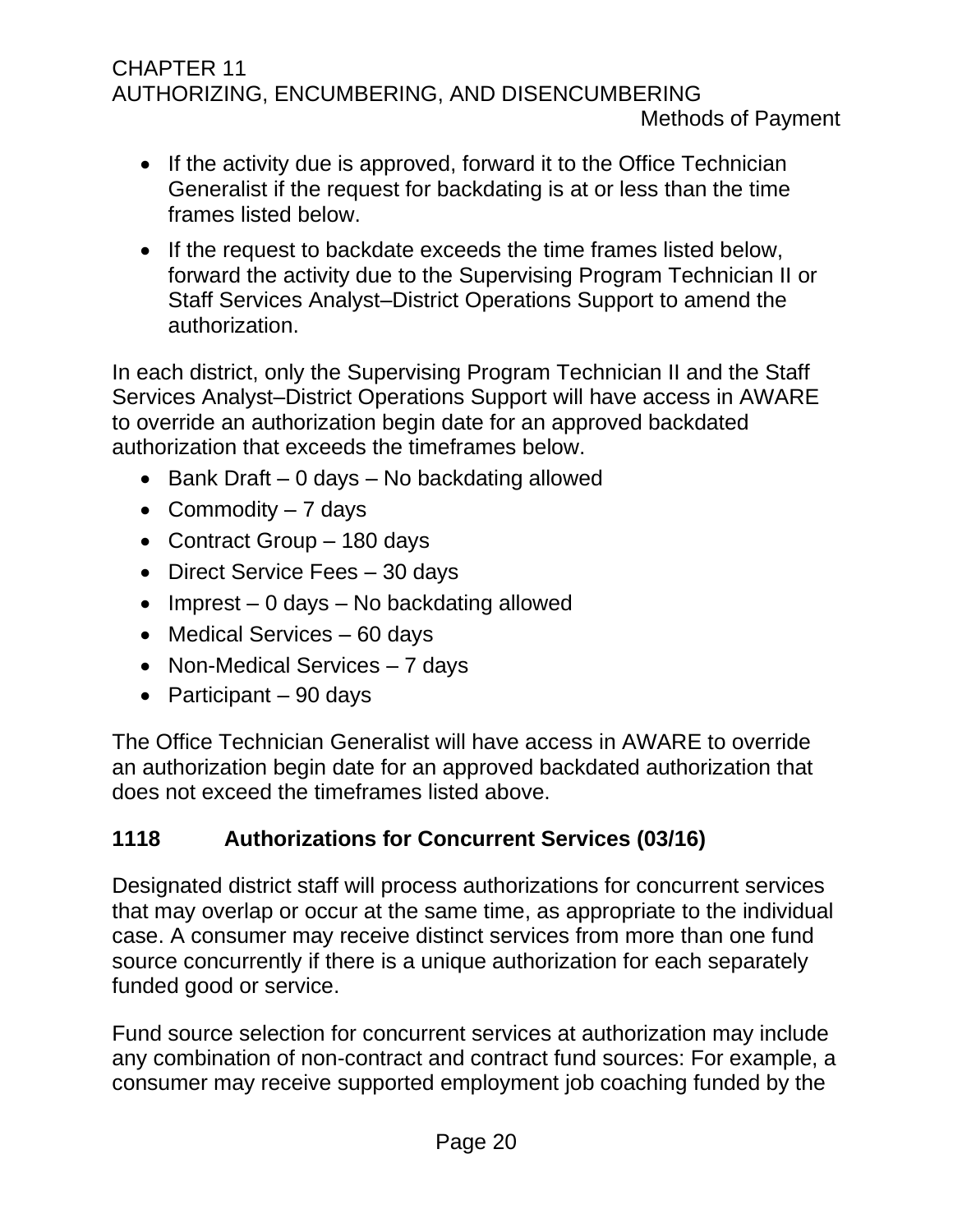CHAPTER 11 AUTHORIZING, ENCUMBERING, AND DISENCUMBERING Methods of Payment

(non-contract) Supported Employment-Regional Center fund source, and cooperative employment services funded by a (contract) Transition Partnership Program Cooperative Program fund source. Two separate authorizations are necessary—each having a distinct fund source.

## <span id="page-24-0"></span>**1120 METHODS OF PAYMENT (03/16)**

The DOR shall use the appropriate method of payment when creating an authorizing document.

A method of payment determines the means by which payment for goods and services are made. Regardless of payment, a corresponding authorizing document is required.

The methods of payment will typically follow the following hierarchy:

- State [Controller's Office Warrants](#page-24-1)
- [Consumer Cal-Card](#page-24-2)
- [DOR Revolving Fund](#page-25-0)
- [Corporate Travel Account Visa](#page-30-2) / Concur Travel (used solely for consumer travel)

## <span id="page-24-1"></span>**1121 State Controller's Office Warrant (03/16)**

A State Controller's Office warrant is the preferred method of payment for authorized consumer goods and services. After receiving an invoice, DOR has a total of 30 calendar days to submit the invoice to the State Controller's Office for a warrant.

## <span id="page-24-2"></span>**1122 Consumer Cal-Card (03/16)**

A Consumer Cal-Card method of payment is a DOR Visa credit card assigned to an approved DOR employee. It is used for payment of consumer goods and services that have been authorized by the Rehabilitation Counselor.

It is essential that the Consumer Cal-Card is not used to pay for administration purchases and conversely, that the Administrative Cal-Card is not used to pay for consumer purchases.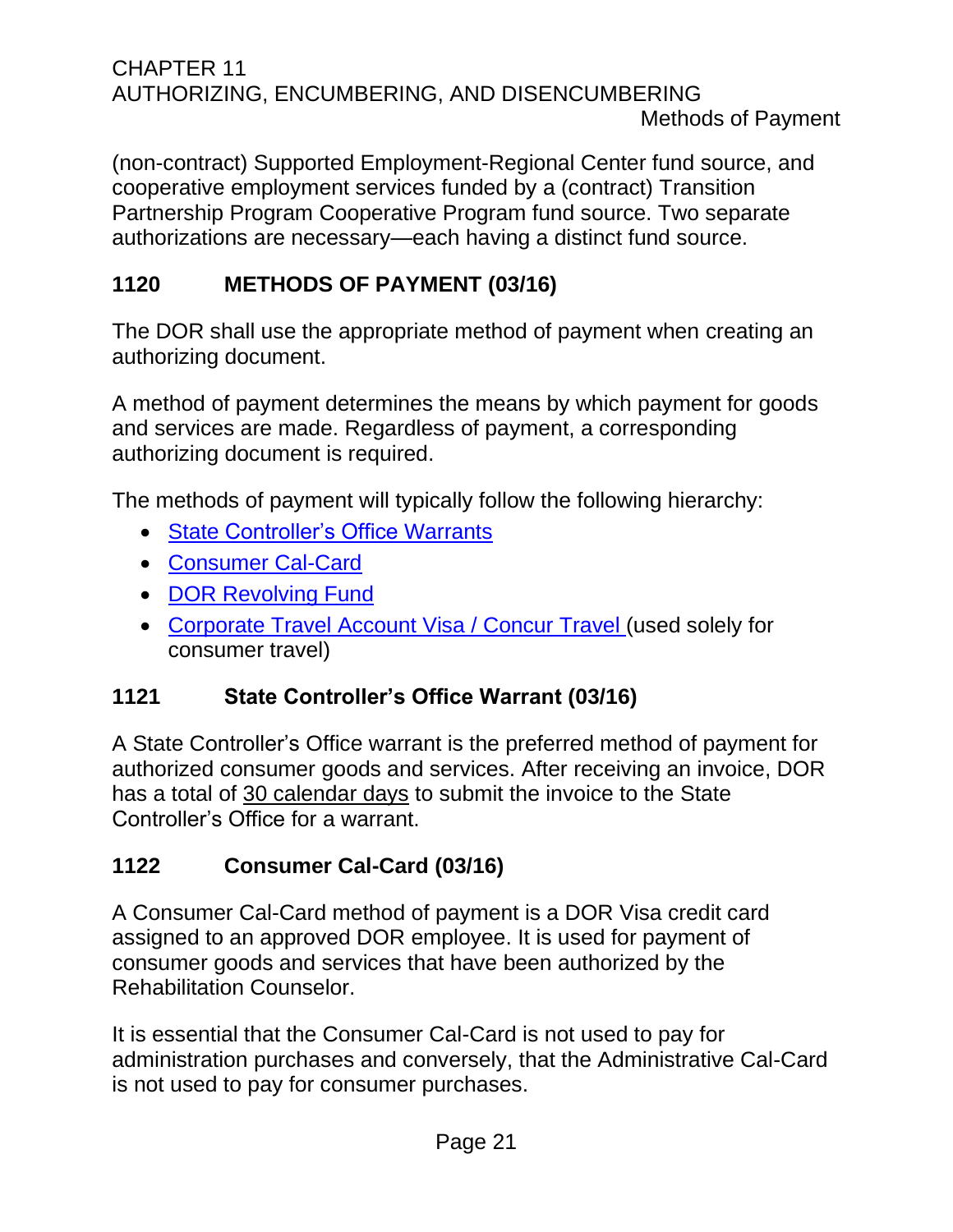Contact Contracts and Procurement Section for questions and more information on becoming an approved Cal-Card holder.

## <span id="page-25-0"></span>**1123 Revolving Fund Overview (03/16)**

The DOR Revolving Fund is used for imprest cash, immediate payment demands, bank drafts, and participant authorizations.

## <span id="page-25-1"></span>**1124 Revolving Fund: Bank Drafts (02/20)**

Designated district staff will follow the guidelines below when issuing a bank draft.

A bank draft is a check issued by DOR to pay a vendor directly for consumer books and supplies, related non-refundable fees to educational institutions such as registration, parking, lab fees, etc. Additionally, bank drafts may be issued for over-the-counter purchases of goods and services for consumers, such as clothing, tools, training materials, and office supplies associated with a college/university or other educational program.

The [State Administrative Manual,](http://sam.dgs.ca.gov/Home.aspx) section 8124 states that State agencies may use a bank draft for purchases that have all of the following conditions:

- Immediate payment is necessary.
- Purchase is an over-the-counter transaction.
- Supplier is reluctant to accept a sub-purchase authorization or unable to accept Cal-Card.
- Alternative payment methods are not available and are impractical.
- The dollar amount of the purchase is \$500 or less (inclusive of taxes).

Bank Drafts must be hand carried and presented by the consumer to the vendor at the time of purchase.

A bank draft is void after 60 days and will automatically disencumber at 90 days if not cashed.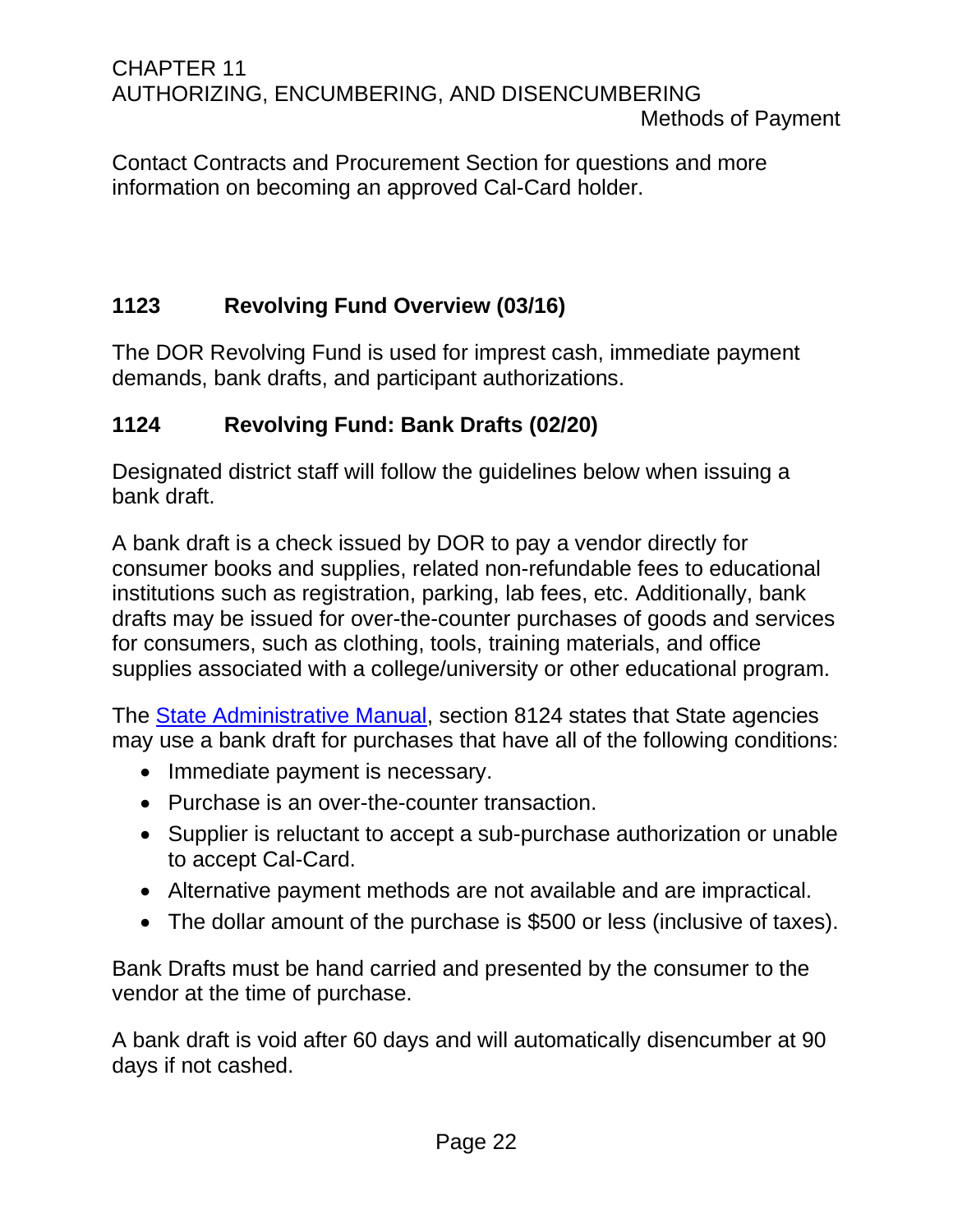Additional bank drafts may only be issued in the following instances:

- If classes were added and require additional books and supplies.
- If books are on backorder and will be paid for separately.

The Rehabilitation Counselor and the consumer will determine the additional cost based on the actual cost or reasonable estimate using information obtained from the consumer and/or school.

A bank draft shall **not** be used for tuition or refundable fees.

Designated district staff will issue a bank draft if the cost does not exceed \$500 and it meets one of the following conditions:

- The vendor refuses to accept other forms of payment such as a DR 297D Purchasing Authority/Purchase Order form or the Consumer Cal-Card.
- The vendor charges a service fee for processing an authorization.

The following are **improper** uses of a bank draft:

- Mailing a bank draft directly to vendors.
- Using a bank draft to avoid the use of sub-purchase orders.
- Splitting purchases to avoid the \$500 limit or other control agency approved limits.

Refer to RAM [Chapter 16](http://indor/ram/ram/rehabilitation-administrative-manual-ram) for more detailed information on bank drafts.

<span id="page-26-0"></span>1124.1 Bank Draft Requirements (03/16)

Designated district staff will ensure bank draft procedures meet the requirements in the [State Administrative Ma](http://sam.dgs.ca.gov/Home.aspx)nual.

The VR team will perform the following actions to ensure bank drafts are used appropriately as a method of payment:

- Make efforts to use a Warrant or the Consumer Cal-Card in lieu of a bank draft. The team will only use a bank draft when no other method of payment is possible.
- Work collaboratively with each consumer to facilitate timely provision of required books and supplies.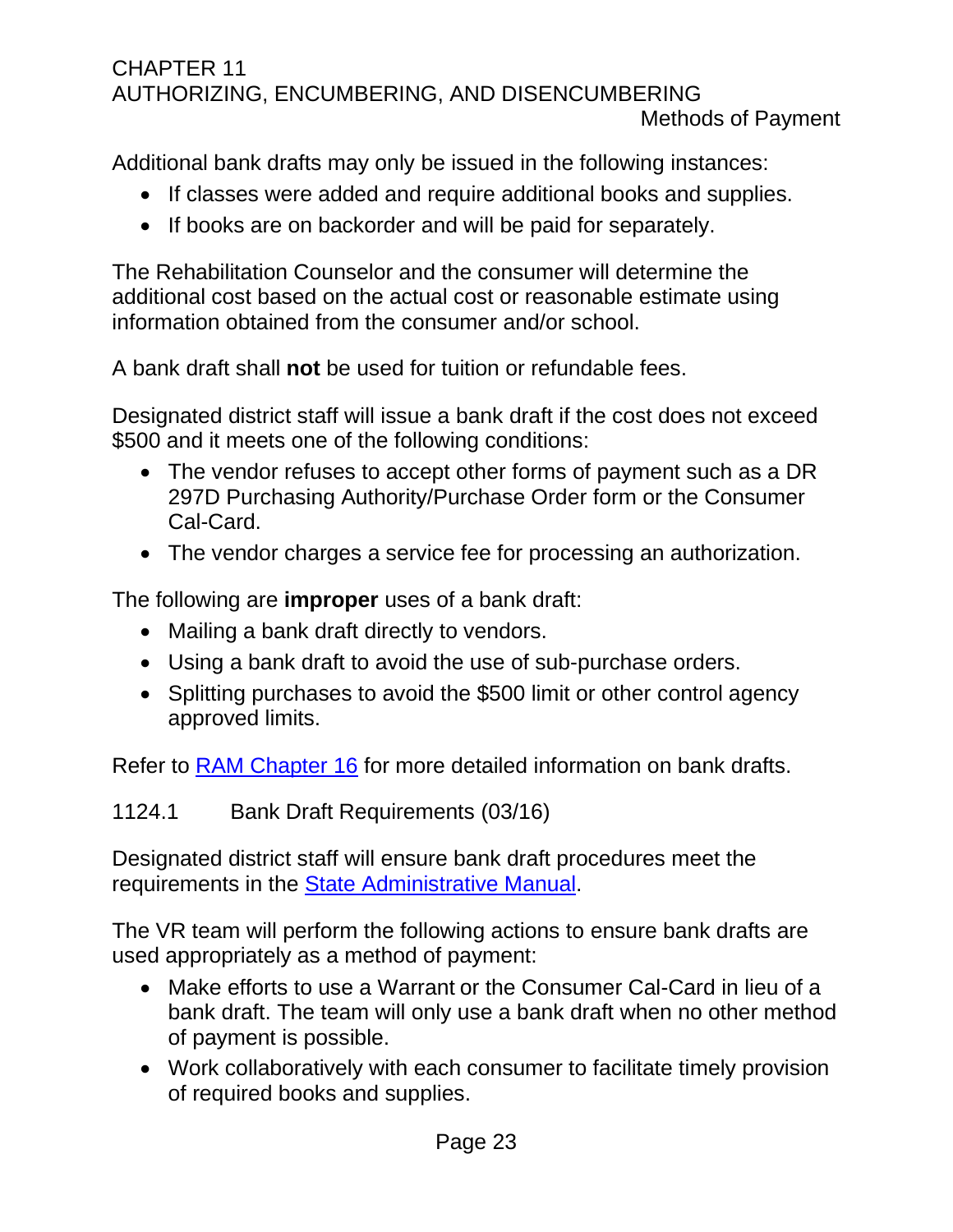- Collect receipts for all bank drafts—including bank drafts for books and supplies—within 30 days of issuance. In rare cases, the Rehabilitation Counselor may approve a longer time due to exceptional circumstances and document the reason in the record of services.
- Document delays in receiving receipts in the record of services.

The Rehabilitation Counselor or designated district staff will perform the following actions to collect bank draft receipts:

- Review with the consumer their responsibilities as described in their Individual Plan for Employment.
- Notify the consumer of his or her responsibilities to submit bank draft receipts within 30 days of issuance.
- Document in a record of service's case note if there are discrepancies between the authorization and the items purchased, or no receipt submitted and document the outcome of the discussion with the consumer.
- Document the reason a receipt cannot be submitted within 30 days.
- Monitor the activity due related to the bank draft in AWARE.
- Amend the specific bank draft custom activity due assigned to the designated district staff with the new due date for submission of receipts, if extended.

The Team Manager record of services review will include an examination of bank draft receipts, including those for books and supplies.

## <span id="page-27-0"></span>1124.2 Bank Draft Documentation Procedures (02/20)

The Rehabilitation Counselor or designated district staff will perform the following actions for each consumer prior to authorization and issuance of the bank draft:

- Discuss the responsibilities and requirements for the provision of books and supplies with the consumer.
- For existing Individualized Plan for Employment, document this discussion in a case note.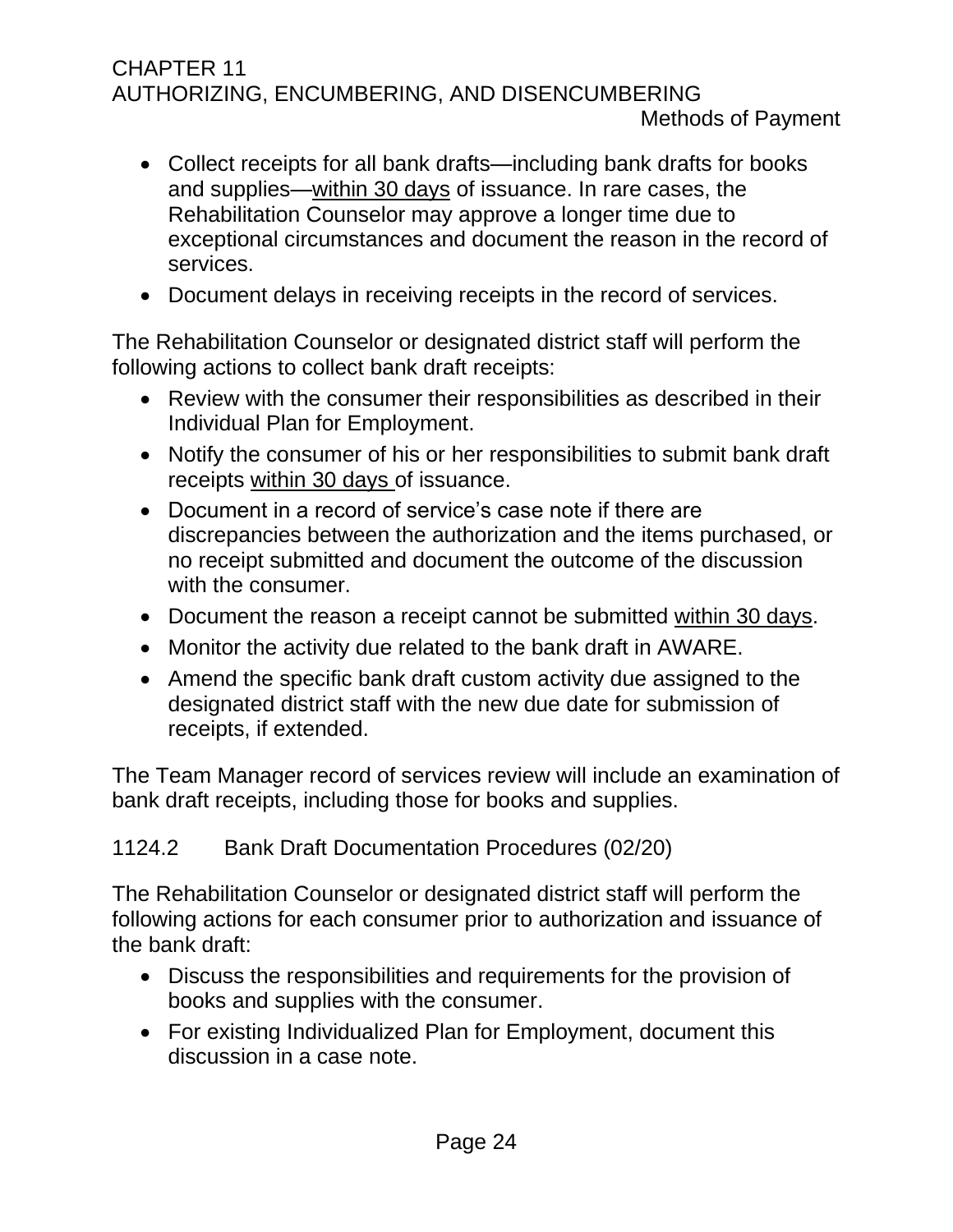• For new Individualized Plan for Employment and amendments, note the requirements as part of the "Consumer's bank draft Responsibilities."

An itemized list of books and supplies needed for the upcoming semester, quarter, or other term of training is not required. The estimated cost for books and supplies, whenever possible, will be determined by the school's standard allowance for books and supplies which can be obtained directly from the college financial aid office or the school's Internet site. When the estimated cost is not available from the school, the standard allowances in the chart below may be used.

## STANDARD ALLOWANCES

Full Time Students (based on school's definition of full-time student, which is usually  $12 + \text{units}$ :

| <b>SCHOOL TERM</b> | ALLOWANCE                        |
|--------------------|----------------------------------|
| Quarter            | \$240                            |
| <b>Semester</b>    | \$475                            |
| + Summer School    | Use the quarter or semester rate |

Part Time Students (less than full-time, based on school's definition of fulltime student):

| <b>SCHOOL TERM</b> | <b>ALLOWANCE</b>                 |
|--------------------|----------------------------------|
| Quarter            | \$20 per unit                    |
| Semester           | \$40 per unit                    |
| + Summer School    | Use the quarter or semester rate |

## <span id="page-28-0"></span>**1125 Revolving Fund: Immediate Payment Demand (03/16)**

Designated district staff will issue an Immediate Payment Demand check when payment is required at the time services are rendered or when it is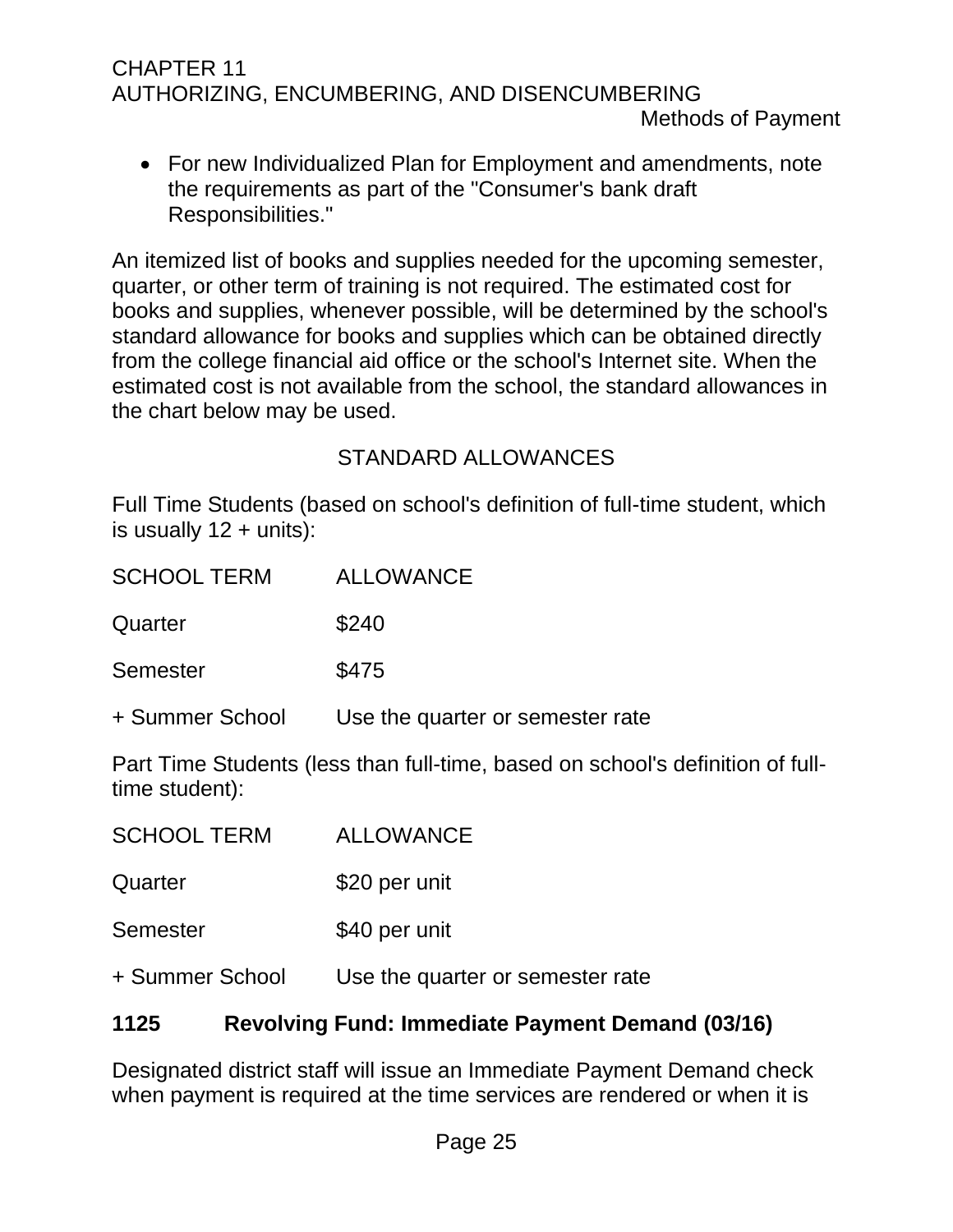#### CHAPTER 11 AUTHORIZING, ENCUMBERING, AND DISENCUMBERING Methods of Payment

necessary to expedite the service. This type of payment method is typically used to make a payment to another state agency for vocational license or other required fees required as part of a consumer's participation in the Individualized Plan for Employment.

Refer to [RAM Chapter 16](http://indor/ram/ram/rehabilitation-administrative-manual-ram) for more details on immediate payment demand.

## <span id="page-29-0"></span>**1126 Revolving Fund: Participant Checks (03/16)**

A Participant Check is a method of payment generated by a participant authorization and is issued to the consumer for the purchase of allowable maintenance, transportation, and other goods and services.

Designated district staff will refer to the following resources for procedures related to completing the participant authorization in AWARE:

- [Accounting and Support Desk Manual,](file://///dorgroup/group/Public%20Folder/Accounting%20and%20Support%20Desk%20Manuals) Vol.1 Chapter 6, section 6.4.
- [AWARE Reference Guide,](http://indor/division/itsd/aware) Chapter 5, section 5.2.

#### <span id="page-29-1"></span>1126.1 Reimbursement (03/16)

Designated district staff will issue a participant check to reimburse a consumer for a purchase made. Prior to the purchase, the Rehabilitation Counselor must have entered a case note giving the approval to the consumer to make the purchase. This is known as a "prior approval case note." The consumer must supply a receipt before issuance of the participant check.

Reimbursement to the consumer is not allowed for medical services / devices consistent with CCR, title 9, section 7311 and 34 Code of Federal Regulations (commonly known as CFR) section 361.50. Additional approvals may be required as listed in RAM [Chapter 12, Exhibit C](http://indor/ram/ram/rehabilitation-administrative-manual-ram) prior to authorization.

## <span id="page-29-2"></span>**1127 Revolving Fund: Imprest Cash (03/16)**

Designated district staff will use imprest cash to provide consumers up to \$15 in any one day for miscellaneous payments.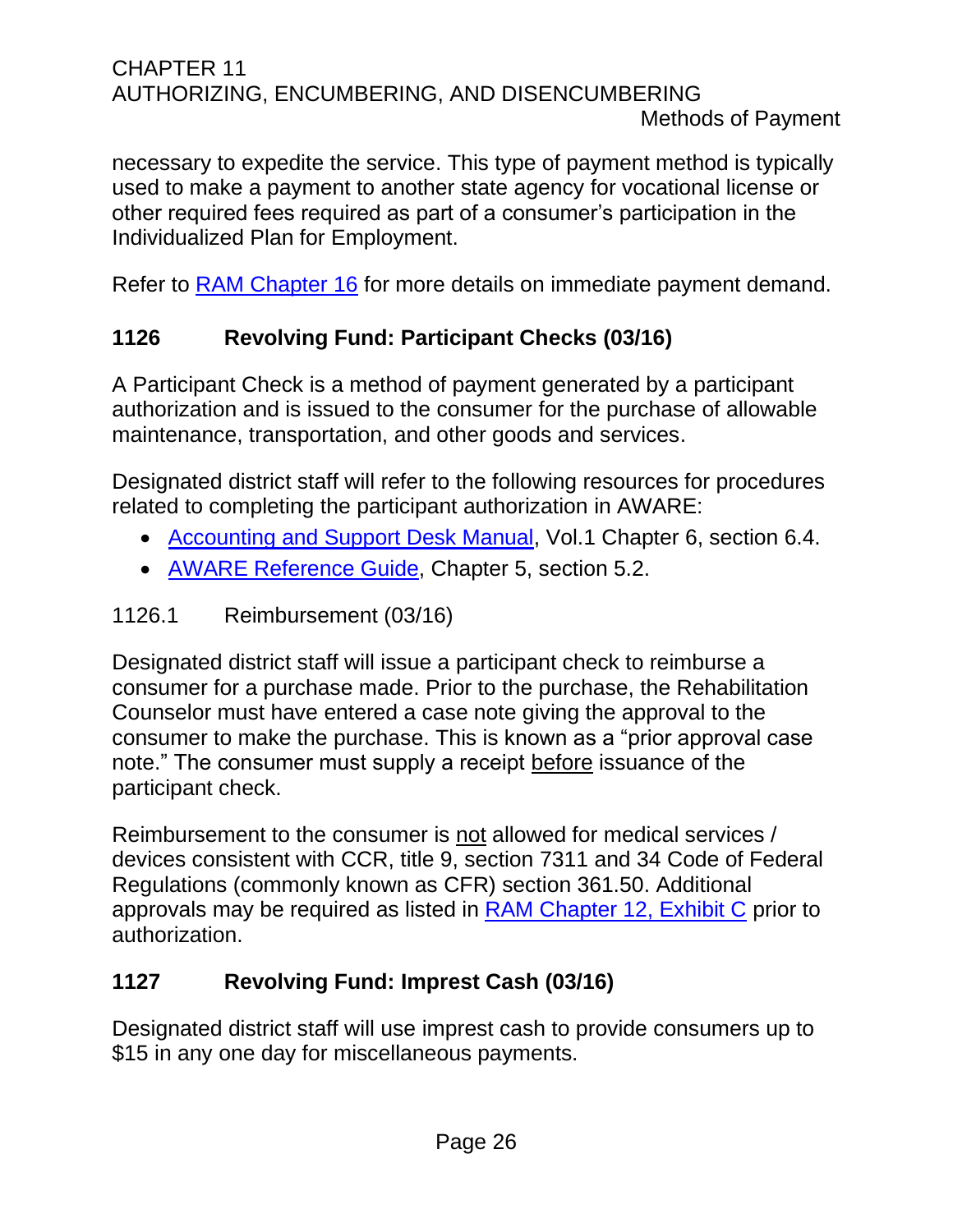Methods of Payment

The imprest cash fund on hand may not exceed \$100 unless a request to increase has been submitted by the District Administrator and approved by the Deputy Director. One reason the fund would be increased is if the fund routinely requires replenishment more than once a month. A safe, vault, or money chest must be used to secure the cash.

## <span id="page-30-0"></span>1127.1 Permissible Use of Imprest Cash (03/16)

Imprest Cash may be used for the following types of service:

- Consumer Imprest Cash Used to provide consumers up to \$15, in any one day, for transportation purposes, necessary meals incidental to travel, and miscellaneous consumer goods and services.
- Administrative Imprest Cash Used for minor administrative reimbursements such as office supplies, which do not exceed \$25 per vendor, per day, (excluding tax) and for employee travel expenses which do not exceed \$10. (Requires submission of a STD 262 Travel Expense Claim form.)

## <span id="page-30-1"></span>1127.2 Prohibited Use of Imprest Cash (03/16)

Imprest Cash may **not** be used for the purchase of:

- Aspirin and personal items
- Coffee and party supplies
- Rubber stamps
- Business cards
- Printing
- Consumer medical services
- First aid supplies
- Software
- Any items available from State Contracts

Refer to [RAM Chapter 16,](http://indor/ram/ram/rehabilitation-administrative-manual-ram) for more details on the imprest cash fund.

## <span id="page-30-2"></span>**1128 Revolving Fund Controls (02/20)**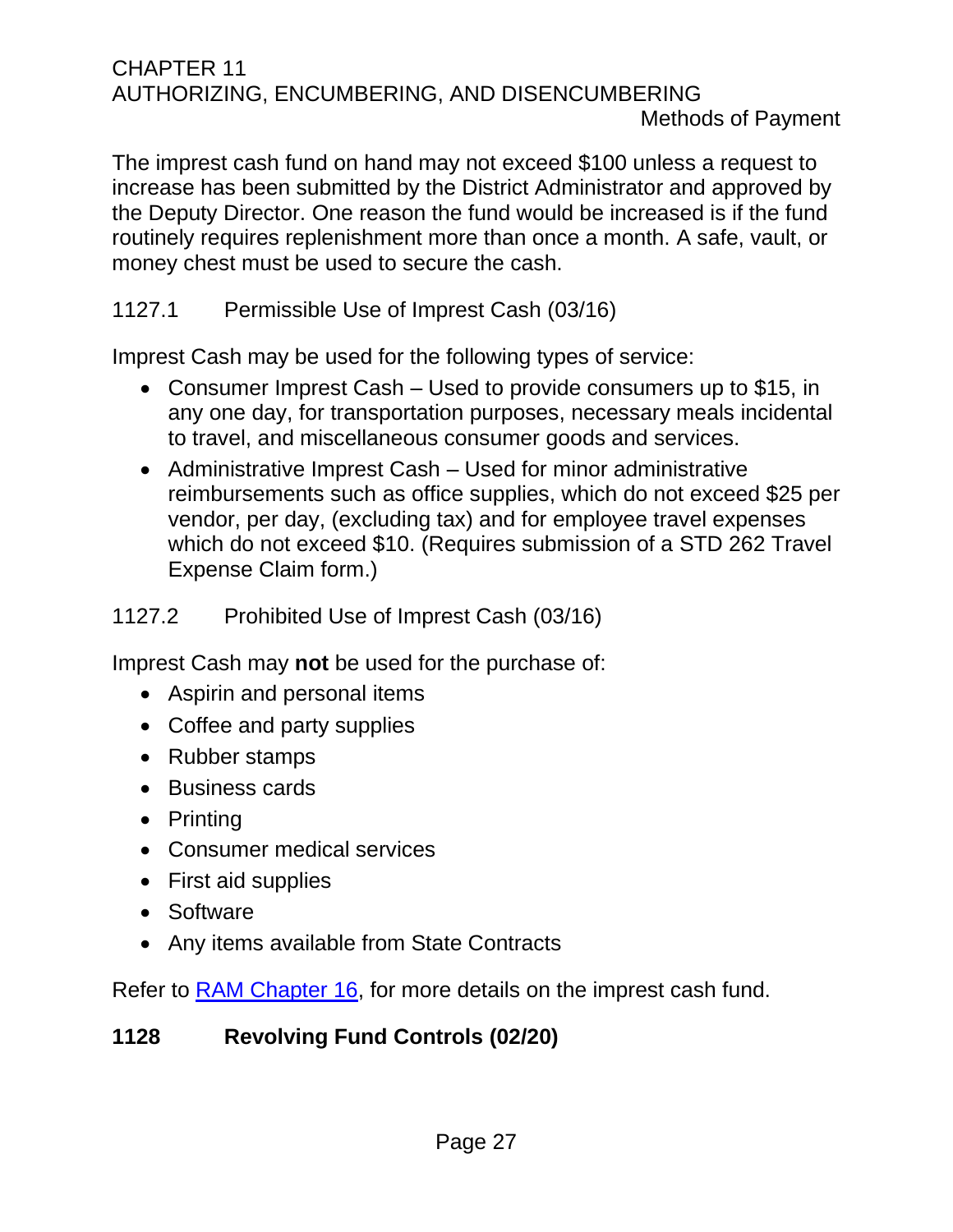Designated district staff will maintain revolving fund controls to ensure that revolving fund checks are not cashed multiple times.

The DOR Audit Services will notify the assigned Rehabilitation Counselor and Team Manager, via email, of instances where checks have been cashed on multiple occasions. A copy of the check in question will be provided.

Designated district staff will perform the following actions when a check is cashed multiple times:

- 1. Contact the consumer within 30 days to discuss the situation.
- 2. Use discretion to determine whether the consumer had knowledge of the revolving fund check being cashed multiple times and whether it appears intentional or unintentional.
- 3. Provide guidance to ensure the consumer understands their responsibility to safeguard and appropriately utilize funds provided by DOR.
- 4. Create a case note in AWARE documenting the discussion.
- 5. Notify Audit Services of the discussion/outcome.

## <span id="page-31-0"></span>**1129 Consumer Travel Account / Concur Travel (02/20)**

Designated district staff will use the consumer travel account when authorizing travel plans for a consumer using the Concur Travel website. The Consumer Travel Account method of payment is a "card-less" account that is used solely for the purchase of consumer travel. The account is used in conjunction with the Concur Travel site to pay for a consumer's airfare, car rental, and or hotel reservations. In addition to these travel expenses, DOR shall pay concur booking fees which are the fees charged for using this service.

## Changing Travel Plans

Designated district staff will inform the consumer that during business hours, if they will not be able to make their flight or if any other reservation changes are needed, they should contact their counselor immediately. After business hours, the consumer should contact the CalTravelStore directly to make changes to their travel plans, the phone number is provided on the itinerary. Changes should be made only in extreme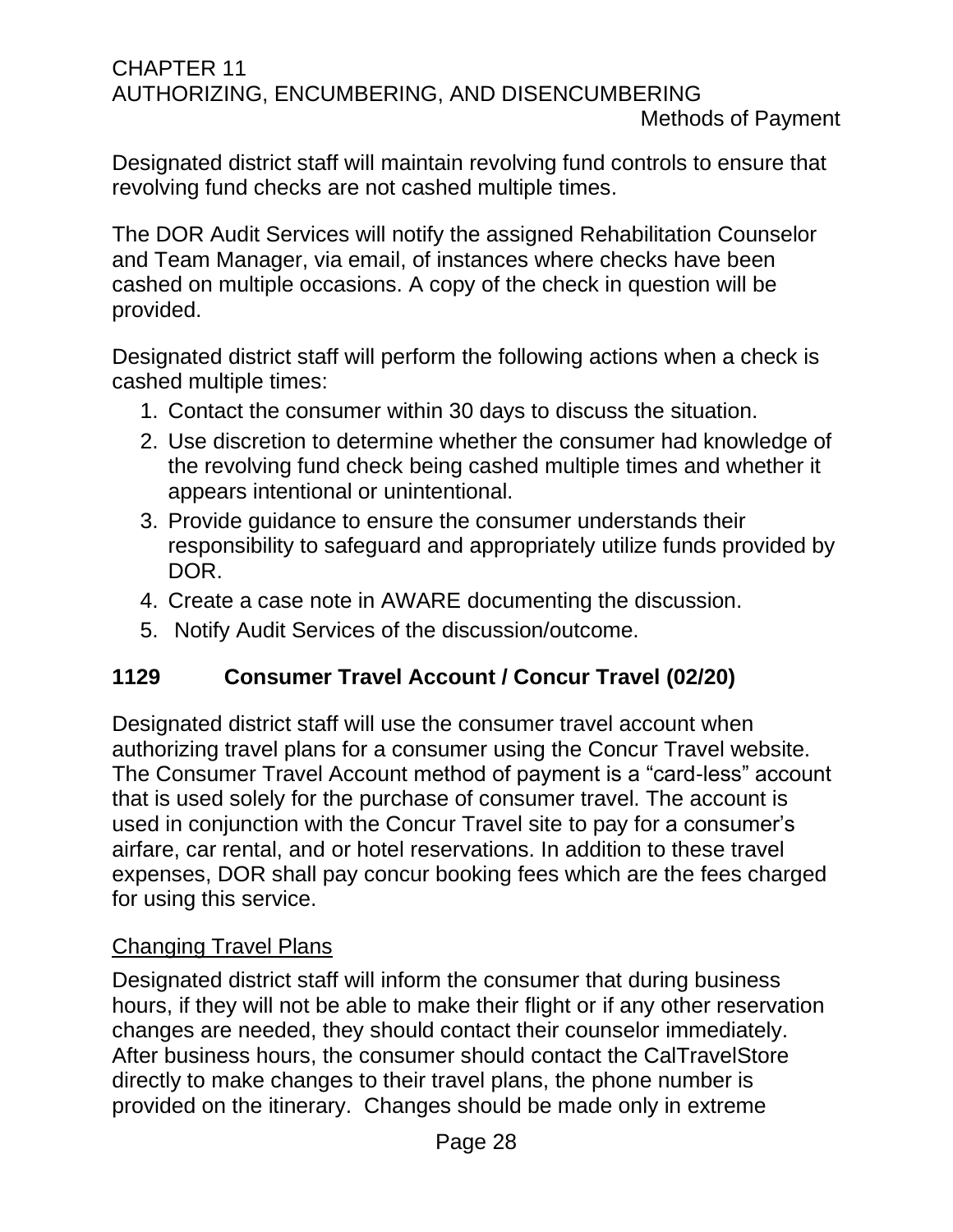Methods of Payment

situations, for example, if the car breaks down en route to the airport or if there is an accident on the road.

Refer to the [Accounting Support Desk Manual Volume 1](file://///dorgroup/group/Public%20Folder/Accounting%20and%20Support%20Desk%20Manuals/ASDM%20Volume%201%20(VR%20Teams)%20Fourth%20Edition%20(2019).docx) and [Creating a](http://indor/asd/financial-management-branch/accounting-services/consumer-travel-guide)  [Group Authorization in AWARE f](http://indor/asd/financial-management-branch/accounting-services/consumer-travel-guide)or more details on Consumer Travel Booking Fees.

Refer to [Frequently Asked Questions for Statewide Travel Program](https://www.dgs.ca.gov/OFAM/Travel/Resources/Page-Content/Resources-List-Folder/FAQ) located on the Department of General Services website for more details on changes and cancellations to travel reservations.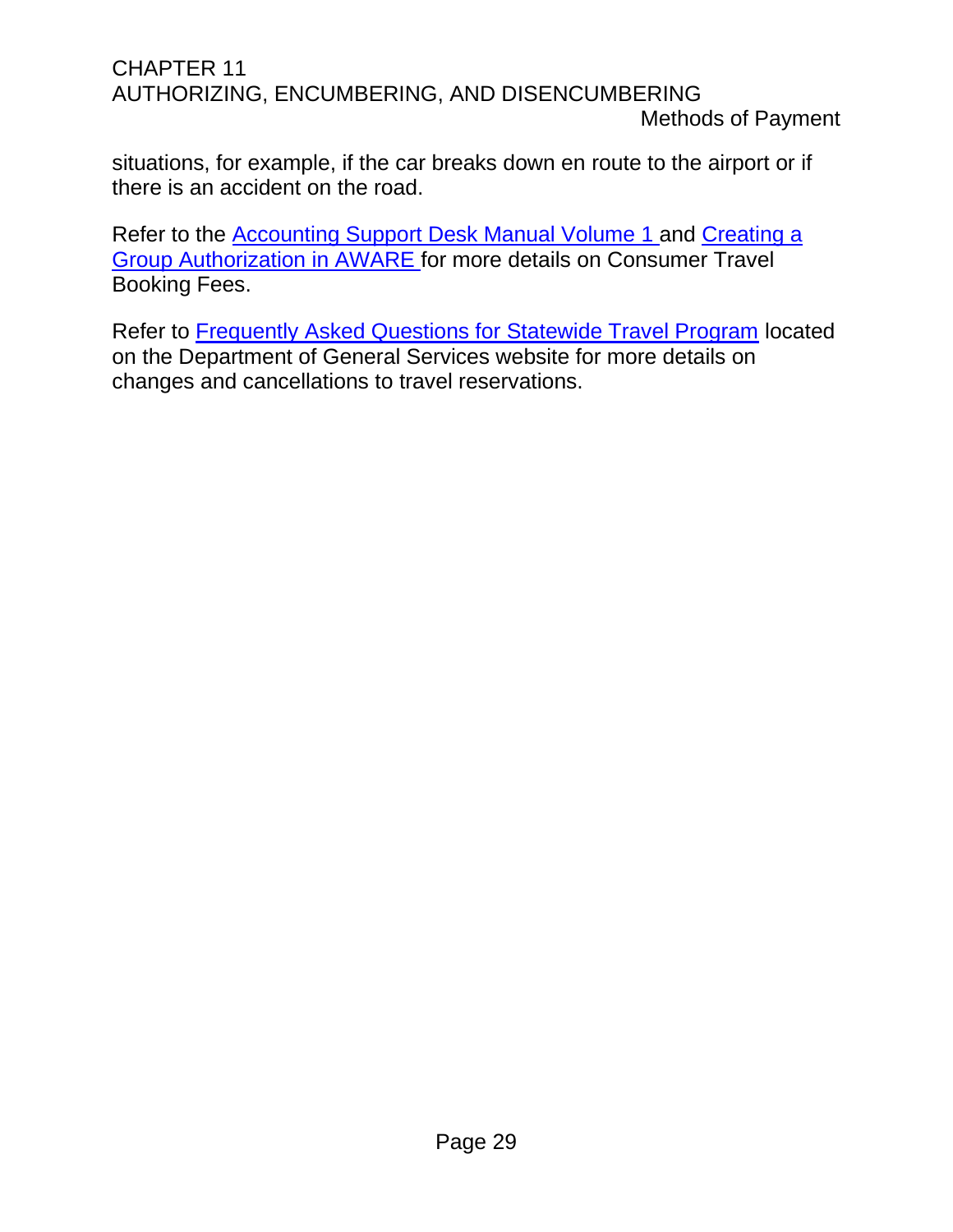Vendor Selection

## <span id="page-33-0"></span>**1130 VENDOR SELECTION (03/16)**

The DOR shall maintain a standardized, statewide vendor records database in the AWARE vendor module.

The DOR shall use the vendor module to select vendors for the authorization of goods and services to consumers who have an open record of services in the AWARE Participant module.

To select a vendor, district staff can search vendor record's in AWARE.

## <span id="page-33-1"></span>**1131 STD 204 Payee Data Record (03/16)**

California requires a STD 204 Payee Data Record form to be on file for each vendor doing business with the State (see exceptions below). The completed STD 204 form must include the vendor's name, address, Federal Employer Identification Number or Social Security Number, and signature. The federal tax identification form or W-9 Request for Taxpayer Identification Number and Certification form may be used in lieu of the STD 204 for only government / public entities.

California requires that all parties entering into business transactions that lead to payments from the State must provide their taxpayer identification number as required by the State Revenue and Taxation Code, Section 18646.

In order to pay a vendor for services rendered through an authorizing document, DOR must have a completed STD 204 form from the vendor. The STD 204 form must be completed by the vendor and returned to the district office where the responsible staff member must enter the information into AWARE.

**Exception:** Federal, State, and local governmental entities including school districts and companies located outside the United States are not required to complete a STD 204 form.

Refer to the [State Administrative Manual,](http://sam.dgs.ca.gov/Home.aspx) section 8422.190 for more information on the STD 204 form.

Refer to RAM [Chapter 9](http://indor/ram/ram/rehabilitation-administrative-manual-ram) for more information on the STD 204 form.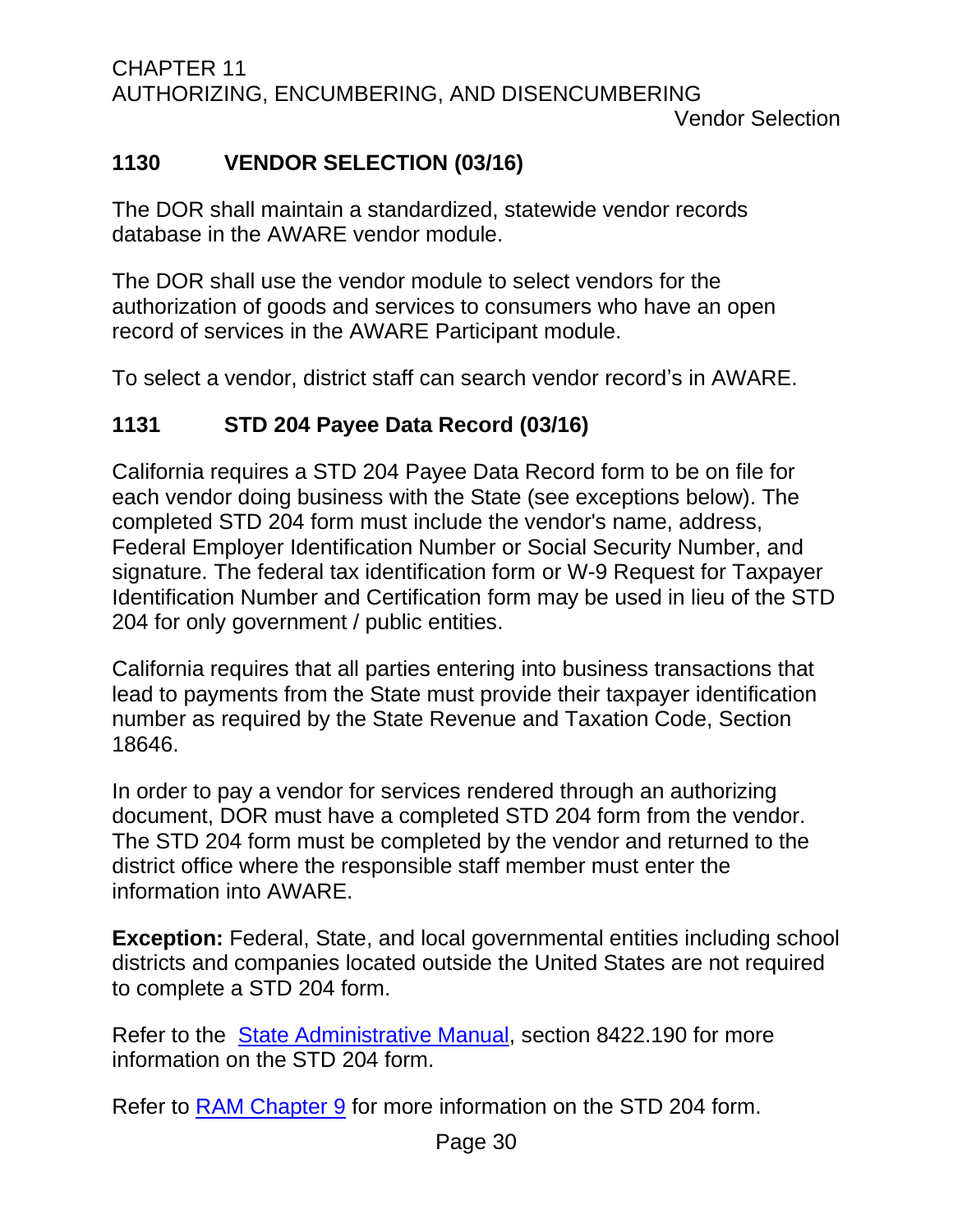## <span id="page-34-0"></span>**1132 Vendor Requirements (03/16)**

A vendor must meet the following requirements to engage in business with DOR:

- For the purchase of goods, the vendor must possess a valid California Seller's Permit.
- For the purchase of services, the vendor must be a California resident or for nonresidents, the vendor must possess an approved Form 588 Nonresident Withholding Waiver Request form through the Franchise Tax Board.
- The vendor must not be identified as tax delinquent by the Franchise Tax Board or the Board of Equalization. If the vendor is identified as tax delinquent, they are ineligible to enter into any contract with the state for the acquisition of goods and services.
- If the vendor currently, or within the previous three years, has had business activities or other operations outside of the United States, it must certify that it is not a "scrutinized" company. (Refer to the Darfur Contracting Act for more information)

Refer to RAM [Chapter 9](http://indor/ram/ram/rehabilitation-administrative-manual-ram) Procurement for more details on requirements for vendors doing business with DOR.

<span id="page-34-1"></span>1132.1 Small Business / Disabled Veteran Business Enterprise Requirements (03/16)

A goal of 25% of the total dollar value of departmental purchases and contracts shall be placed with small business enterprises that have been certified by the Office of Small Business and Disabled Veteran Business Enterprise service. Buyers must obtain quotes from certified Small Business, Microbusiness, or Disabled Veteran Business Enterprise vendors before placing an order with a non-small business, microbusiness, or Disabled Veteran Business Enterprise vendor.

Refer to RAM [Chapter 9](http://indor/ram/ram/rehabilitation-administrative-manual-ram) Procurement for more details on small business, microbusiness, or Disabled Veteran Business Enterprise vendors.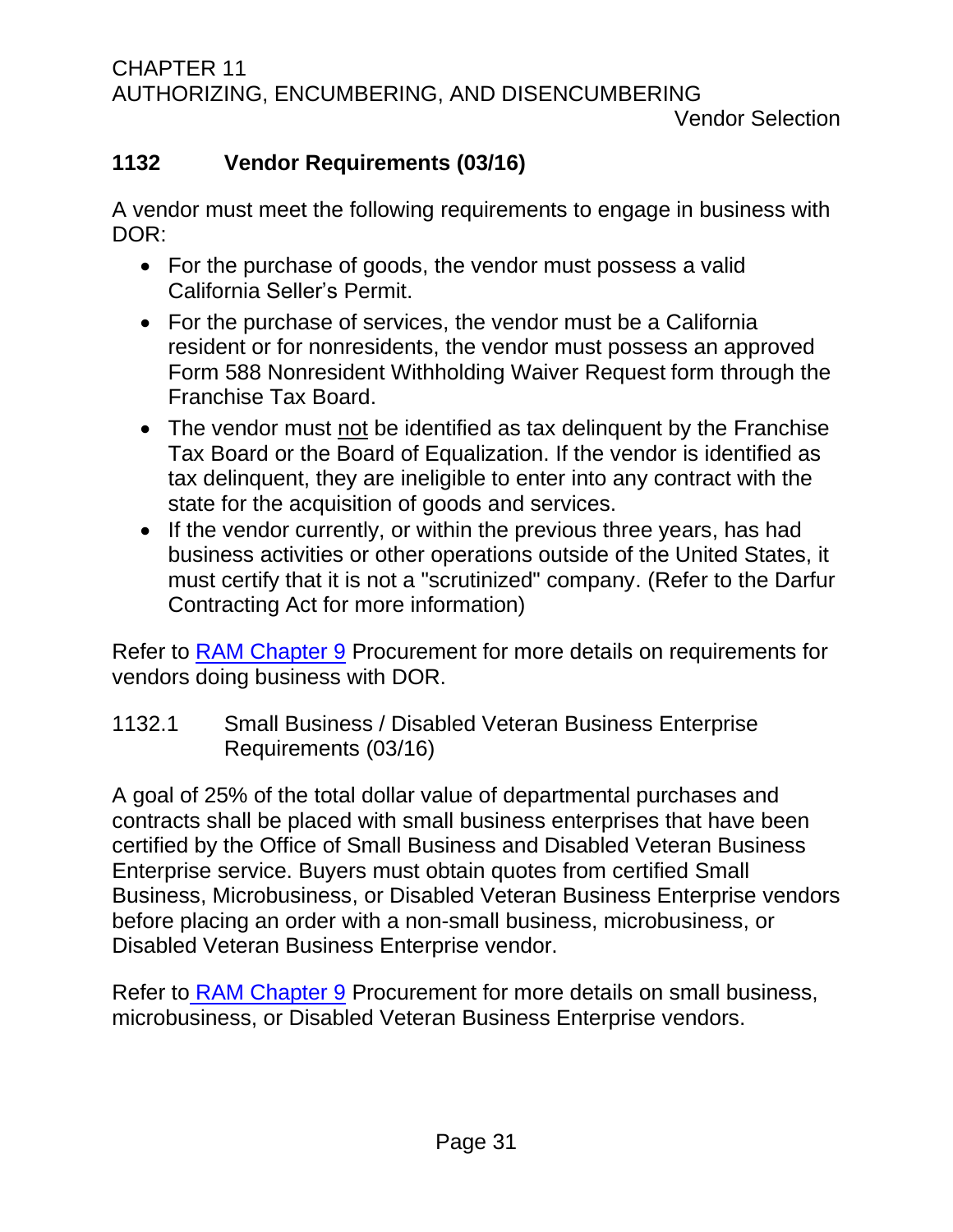#### <span id="page-35-0"></span>1132.2 California Assistive Technologies, Services and Devices Supplier Directory (02/20)

Designated district staff will utilize the California Assistive Technologies, Services, and Devices Supplier Directory when purchasing assistive technology and related services.

The California Assistive Technologies, Services, and Devices Supplier Directory, (commonly known as the Cal-ATSD), replaced the State Price Schedule for Assistive Technology as of January 1, 2019. Vendors on the Supplier Directory are primarily used for assistive technology goods and services.

An Assistive Technology Device is any item, piece of equipment, software or system that is designed to increase, maintain, or improve the functional capabilities of individuals with disabilities. An Assistive Technology Service directly assists individuals with disabilities in the selection, acquisition, or use of an assistive technology device. Assistive Technology Devices and Services include, but are not limited to:

- Interpreter services for individuals who are deaf or hard of hearing.
- Items such as wheelchairs, height adjustable desks, power lifts, eyegaze, head trackers and environmental controls.
- Customized computer hardware and accessories.
	- o custom switches
	- o keyboards
	- o mouse alternatives

The objective of the Supplier Directory is to foster support of the timely delivery of assistive technology and related services. State employees with disabilities or consumers of DOR can gain the benefits of reasonable accommodation in a prompt manner due to the timely delivery of the assistive technology or related services.

Another goal is to provide a listing of qualified suppliers who provide the specialized products and services designed for individuals with disabilities.

Refer to [California Assistive Technologies, Services, and Devices Supplier](https://www.dor.ca.gov/CAL-ATSD)  [Directory,](https://www.dor.ca.gov/CAL-ATSD) located on the DOR internet, for more details on the Supplier Directory.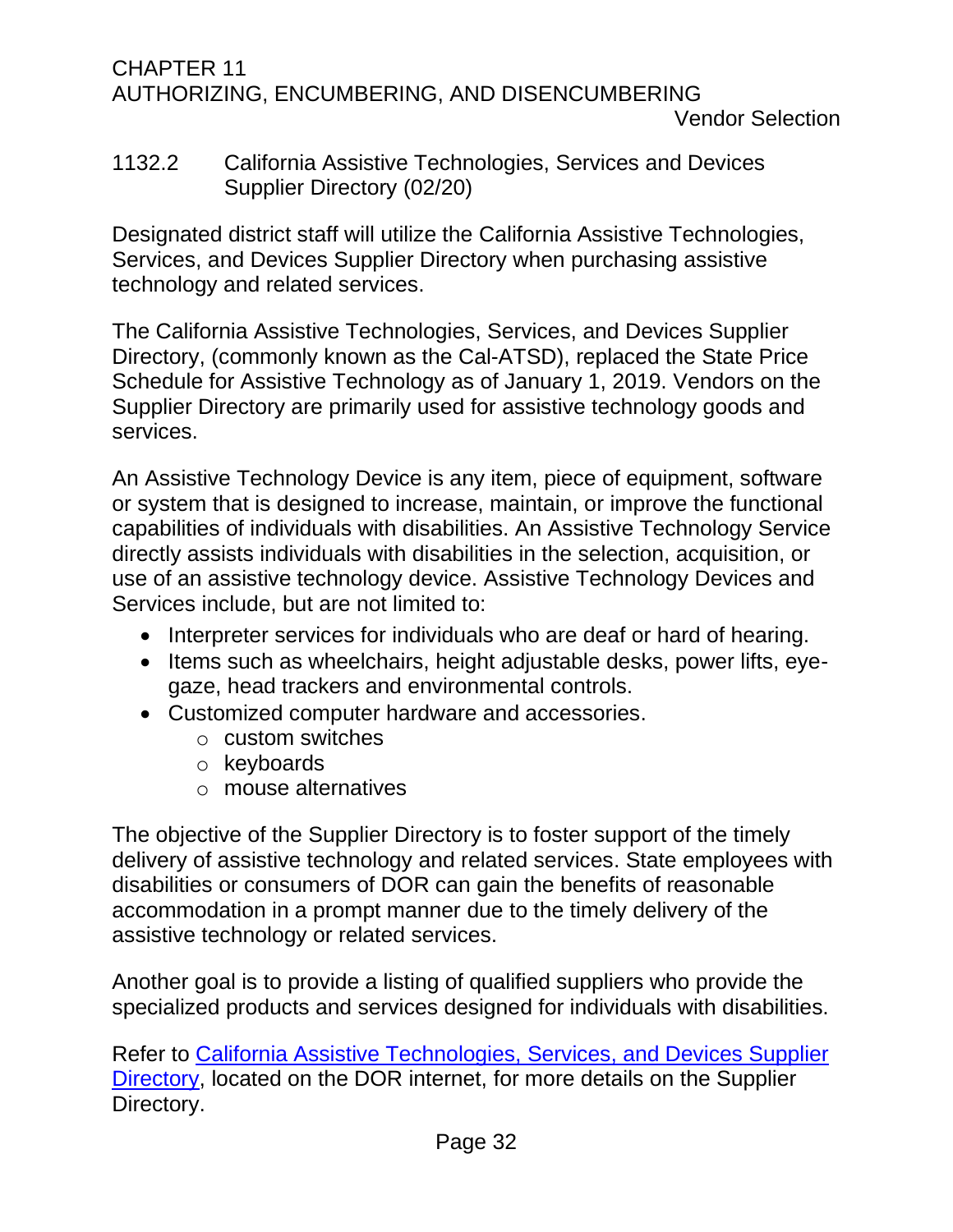Vendor Selection

## <span id="page-36-0"></span>**1133 Vendor File Maintenance (03/16)**

Designated district and central office staff who are authorized to create, edit, or inactivate vendor records will maintain all vendor records located in the AWARE vendor module.

Each district's Supervising Program Technician II or Staff Services Analyst–District Operations Support will act as the district Vendor Records Technician and perform the duty of district vendor records maintenance.

Designated central office staff will maintain special registration vendors. Special registration refers to the required qualification and documentation needed for certain vendors. Records for vendors requiring special registration are not entered and maintained by the district Vendor Records Technicians; instead, they are handled by specialists trained for the specific registration type.

The district Vendor Records Technicians and designated central office staff will ensure the following district vendor records maintenance requirements are met:

- Accurate and non-duplicated vendor data is available for authorizations in AWARE.
- Services for each vendor are accurately assigned and described in AWARE.
- For special registration vendors, vendor certification or approval is obtained prior to entering the vender in AWARE.

Refer to the [Vendor Records Overview](file://///dorgroup/group/Public%20Folder/Clerical%20-%20Fiscal%20Information/Training%20Materials/Vendors/Vendor%20records%20overview%20April%202014%20update%202014-03-24%20(Final).pdf) for more information on creating, editing, or inactivating vendor records.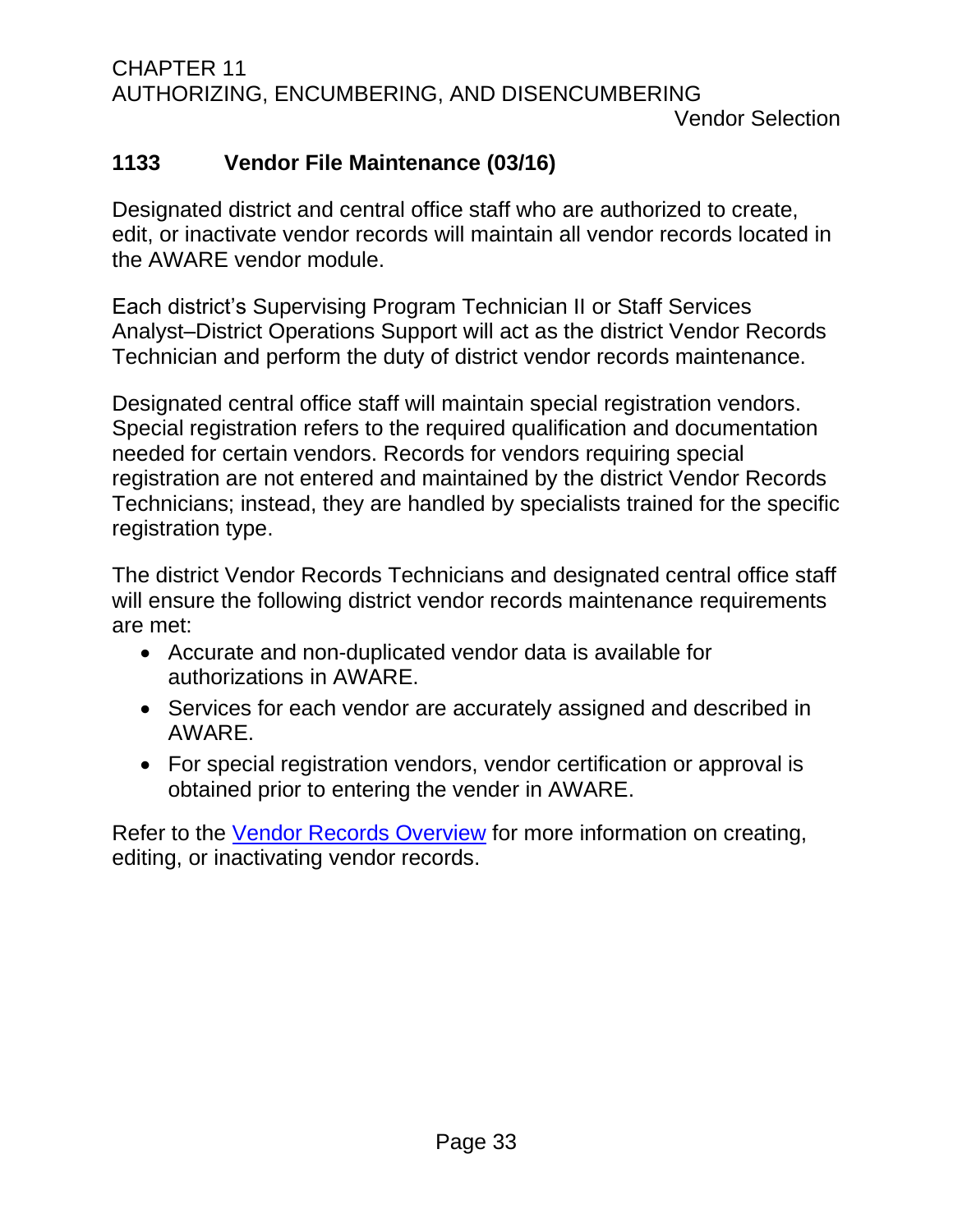## <span id="page-37-0"></span>**1140 ENCUMBERING (03/16)**

Case service encumbrances are legal commitments to purchase goods and services for DOR consumers.

When a Rehabilitation Counselor commits DOR to provide specific goods and services for consumers, the actual costs are set aside or "encumbered." If goods and services encumbered for a consumer are not provided and no legal obligation remains to pay for the goods and services, the funds are "disencumbered", and the vendor is notified when appropriate.

The DOR shall implement responsibility and accountability for compliance with encumbering policies, business processes, and procedures as follows:

- District Administrators will ensure compliance with encumbering in their respective districts.
- DOR Contract Administrators will ensure that are oriented to the cooperative program contract—and associated case services contract, if any —in their service area and the services provided within each contract.
- District Team Managers will ensure district staff compliance when encumbering funds in the staff work completed in their respective supervisory units.
- Rehabilitation Counselors and designated district staff will ensure compliance in their own work on individual records of services, and as part of a VR teams, including proper encumbering and disencumbering of funds.

Authority: 34 CFR 361.12

## <span id="page-37-1"></span>**1141 Electronic Encumbering System (03/16)**

The DOR shall use a dual electronic encumbering system as follows:

- Designated district staff will draft, issue, and amend authorizing documents in AWARE.
- Central Office Accounting staff will review and reconcile encumbrances through the Client Encumbering System in the mainframe.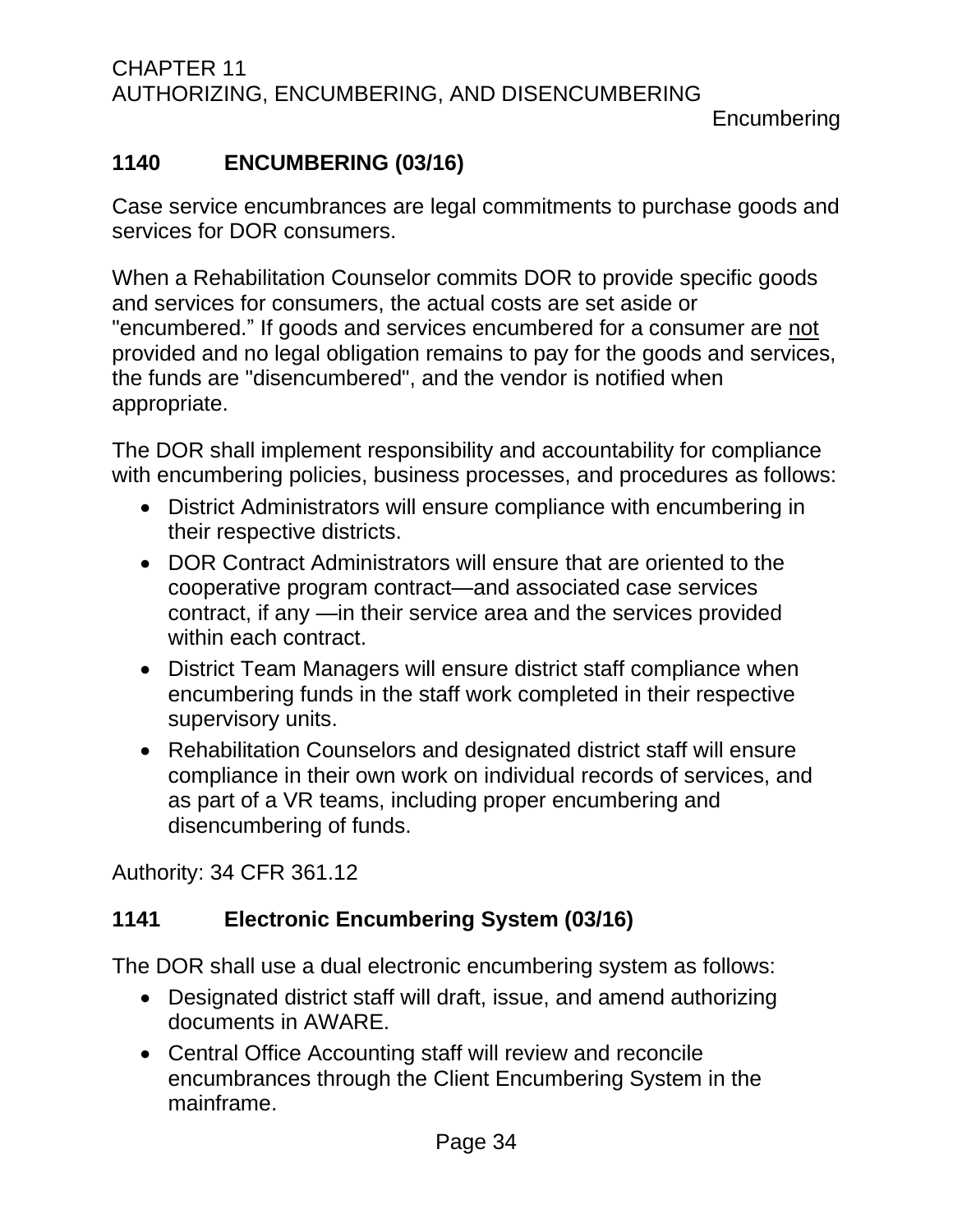AWARE will electronically collect information in real time for financial and federal reporting and for required reporting to control agencies.

Information Technology Services Division will ensure proper integration between AWARE and Client Encumbering System for monitoring, liquidating, and reporting encumbrances.

## <span id="page-38-0"></span>**1142 Maintaining Encumbering Records (02/20)**

Designated district staff will follow the record retention schedule while maintaining the following encumbering records, including but not limited to:

- Case service expenditure authorizing documents (RAM [Chapter 12\)](http://indor/ram/ram/rehabilitation-administrative-manual-ram).
- Case service property authorizing documents (RAM [Chapter 15\)](http://indor/ram/ram/rehabilitation-administrative-manual-ram).
- Check/Bank Draft Counterfoil File (RAM [Chapter 16\)](http://indor/ram/ram/rehabilitation-administrative-manual-ram).
- Procurement Audit file/documentation (RAM [Chapter 9\)](http://indor/ram/ram/rehabilitation-administrative-manual-ram).

Case service records are retained for a total of five years after case closure, one year in-house and four years at the State Records Center.

Refer to RAM [Chapter 20](http://indor/ram/ram/rehabilitation-administrative-manual-ram) for more details on the records retention schedule.

## <span id="page-38-1"></span>**1143 Encumbering Process (03/16)**

The VR team, in collaboration with the consumer will work together to determine and provide appropriate services. The following two actions will occur prior to the encumbering process:

- 1. The Rehabilitation Counselor documents planned services in the consumer's Individualized Plan for Employment or pre-plan services in a case note. This action identifies goods and services that are necessary for the individual to participate in the VR program.
- 2. The Rehabilitation Counselor or designated district staff communicates the request for goods and services in an activity due that is sent to the designated district support staff.

Designated district staff will perform the following processes and procedures to complete the encumbering process for each authorization:

• Review the activity due request.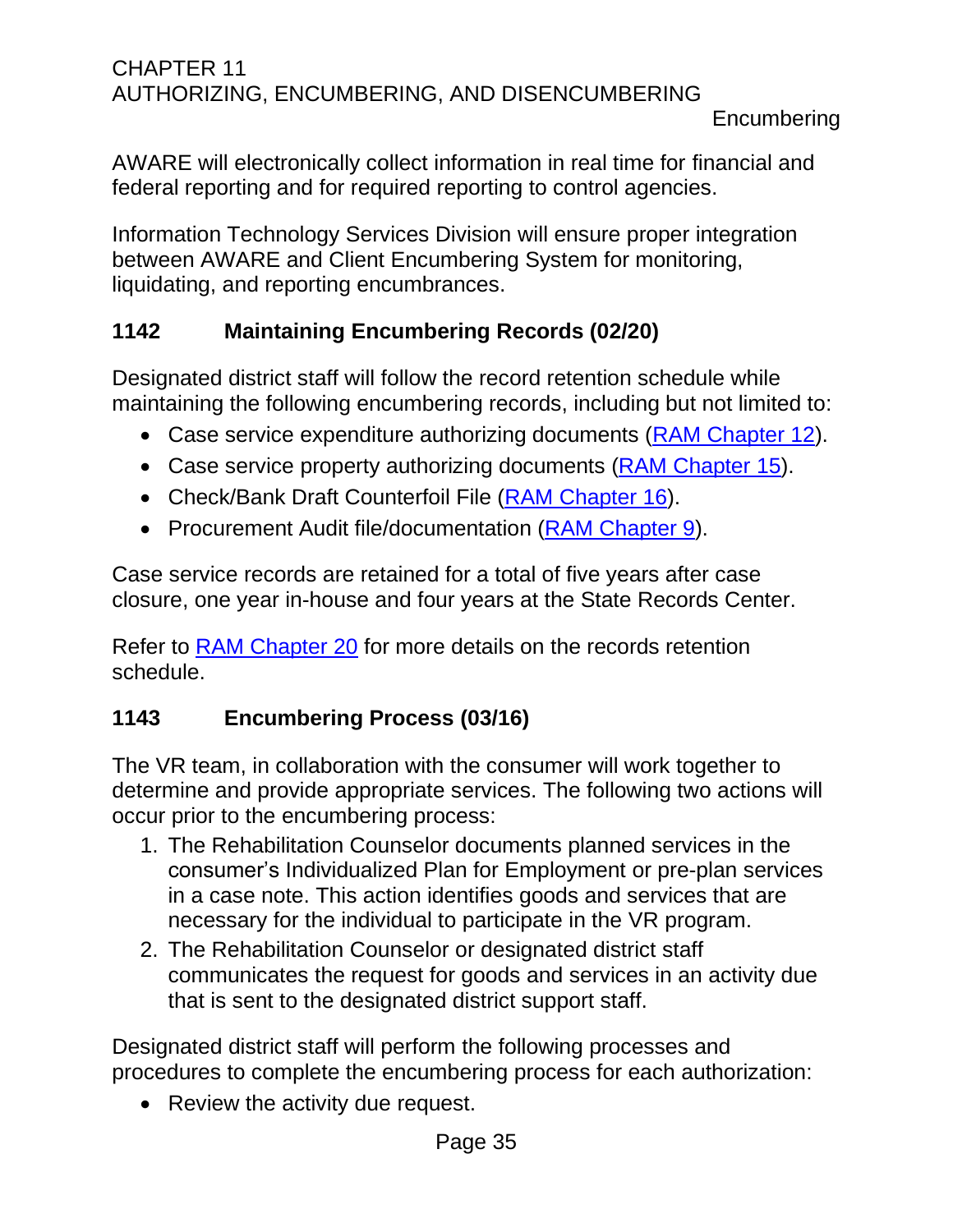**Encumbering** 

- Select the appropriate authorizing document.
- Verify prior approvals.
- Create and issue the authorizing document in AWARE.
- Follow purchase authority and procurement guidelines.
- Accurately select the appropriate fund source (budget) at authorization.
- Accurately select service categories, procedure categories and procedure codes.
- Accurately select the appropriate vendor record.

The Team Manager will monitor the encumbrance process to ensure compliance with the processes and procedures in this section.

Refer to the [Accounting and Support Desk Manual](file://///dorgroup/group/Public%20Folder/Accounting%20and%20Support%20Desk%20Manuals) and [AWARE Reference](http://indor/division/itsd/aware)  [Guide](http://indor/division/itsd/aware) for procedures on creating authorizing document.

#### <span id="page-39-0"></span>**1144 Encumbrance of Non-Leveraged Procurement Agreement Purchases (02/20)**

Designated district staff will ensure all Non-Leveraged Procurement Agreement (commonly known as Non-LPA) purchases of \$10,000 or more are forwarded to Contracts and Procurement to initiate the solicitation phase of the procurement process.

The following are examples of Non-LPA purchases \$10,000 or more:

- Tools and equipment
- Storage units
- Website design services
- Marketing and advertising services
- Printing/Art services
- Medical goods and services (excluding Medi-Cal rates)
- Editor/Publisher services

Designated district staff will forward the activity due for Non-LPA purchases of goods and services \$10,000 or more (including tax and shipping), prior to soliciting quotes, to the assigned Contracts and Procurement Section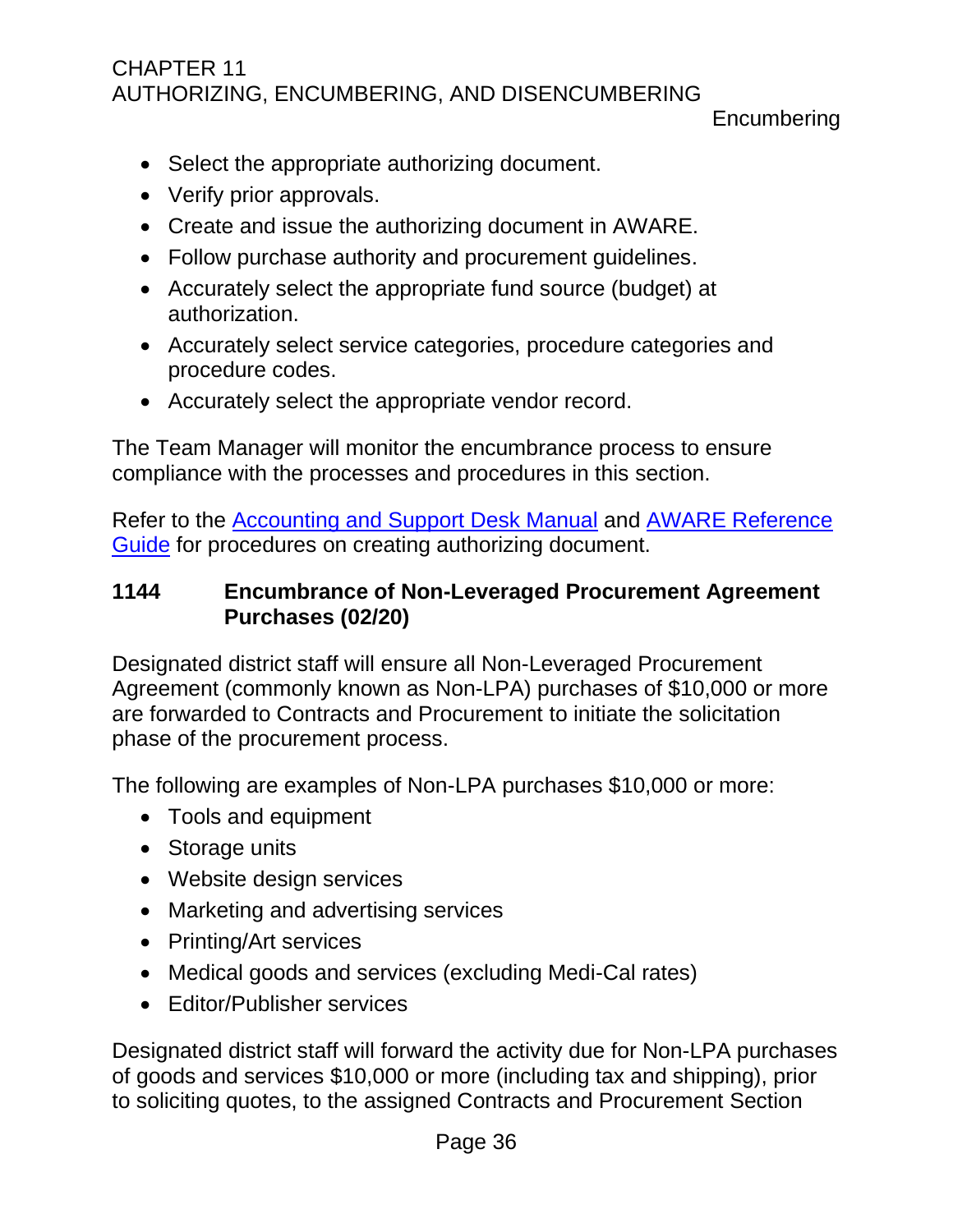Procurement Analyst for processing. The analyst will initiate solicitations using the Non-LPA solicitation template approve by the Department of General Services Procurement Division. After the solicitation process has been completed, the Procurement Analyst will forward the solicitation package back to the designated district staff to complete the procurement process.

Refer to RAM [Chapter 9](http://indor/ram/ram/rehabilitation-administrative-manual-ram) for more details on Non-Leveraged Procurement Agreements of \$10,000 or more.

## <span id="page-40-0"></span>**1145 Fair and Reasonable Pricing (02/20)**

Designated district staff have the ability to use the fair and reasonable pricing method for purchases up \$9,999.99. The dollar threshold for fair and reasonable was increased from \$4,999.99 to \$9,999.99. This was done to streamline the procurement process and ensure consumers receive items needed in a timely fashion.

The increase in fair and reasonable affects both consumer and administrative purchases for both Non-Information Technology and Information Technology goods and services.

Refer to RAM [Chapter 9](http://indor/ram/ram/rehabilitation-administrative-manual-ram) for more details on Fair and Reasonable Pricing.

## <span id="page-40-1"></span>**1146 RSA Prior Approval (11/21)**

The Office of Special Education and Rehabilitative Services is granting prior approval for certain expenditures for the following two direct cost categories:

- Participant support cost (PSC)
- Equipment

## Participant Support Cost

Participant support costs, as defined in the Uniform Guidance, 2 Code of Federal Regulations (CFR) 200, are direct costs for items such as stipends or subsistence allowances, travel allowances, and registration fees paid to or on behalf of participants or trainees (state employees not included) in connection with conferences or training projects.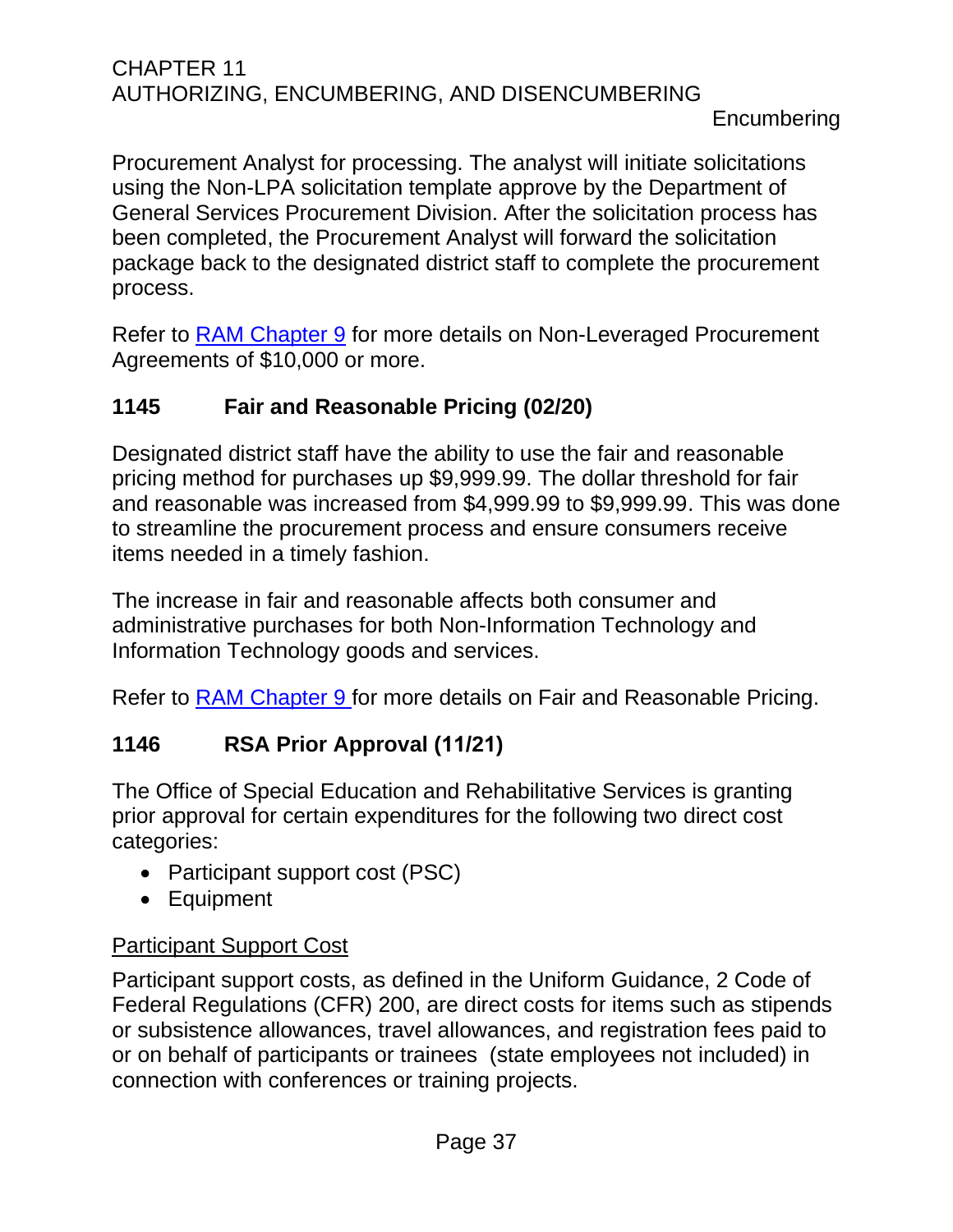Designated district staff will no longer need to request prior written approval for any participant support costs that do not exceed \$5,000 per individual participant or trainee per conference training or event. Additionally, prior approval is not required for vendors or committee quarterly meetings if the cost for travel for any individuals involved does not exceed \$5,000 per person per event.

Designated district staff will request prior approval if participant support costs exceed \$5,000 per individual participant or trainee per conference training or event.

For additional questions on participant support costs, please contact the Contracts and Procurement Section [Procurement.Section@dor.ca.gov.](mailto:Procurement.Section@dor.ca.gov) For questions regarding participant support costs for third-party cooperative agreements, please contact the Cooperative Programs Section at [DOR](mailto:DOR%20Cooperative%20Programs%20Unit%20%3cDORCooperativeProgramsUnit@dor.ca.gov%3e)  [Cooperative Programs Unit.](mailto:DOR%20Cooperative%20Programs%20Unit%20%3cDORCooperativeProgramsUnit@dor.ca.gov%3e)

## Equipment

Equipment is defined in 2 CFR, Section 200.1, as an article of tangible personal property (including information technology systems) having a useful life of more than one year and a per-unit acquisition cost which equals or exceeds the lesser of the capitalization level established by the non-Federal entity for financial statement purposes, or \$5,000.

Designated district staff will no longer be required to request prior approval for consumer equipment purchases that are required under an Individualized Plan for Employment; however, prior approval will be required when the following situations occur:

- The purchase of general-purpose equipment under the Supported Employment program. An aggregate request allowance may be submitted.
- When the renovation or alteration of facilities in connection with the acquisition of a Business Enterprise Program (commonly known as BEP) vending facility or the installation of BEP equipment in accordance with section 103(b)(1) of the Rehabilitation Act.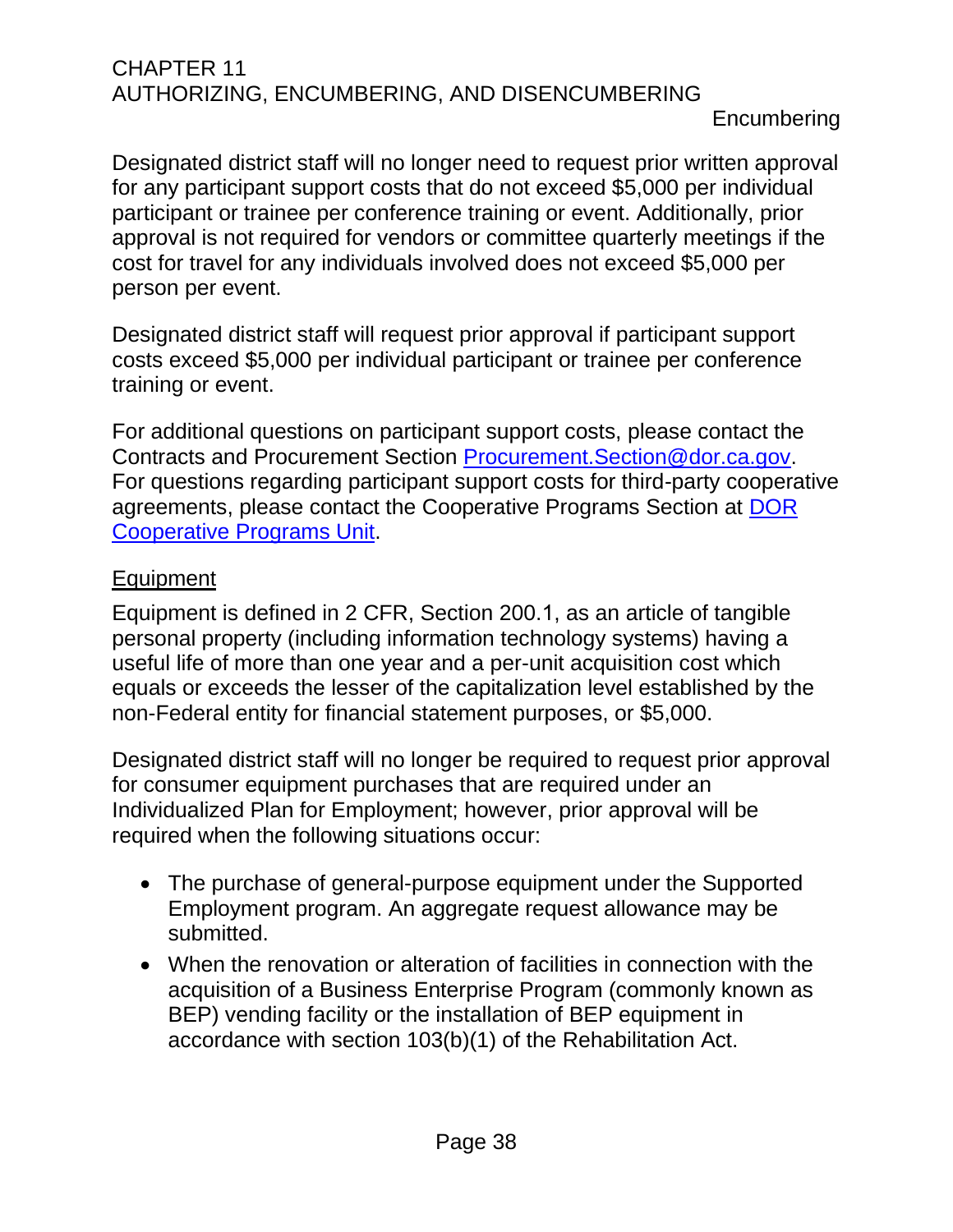• When non-Federal funds will be used to pay for the equipment that is not purchased under the VR program in accordance with an eligible individual's Individualized Plan for Employment.

For additional questions on equipment purchases, please contact the Contracts and Procurement Section [Procurement.Section@dor.ca.gov.](mailto:Procurement.Section@dor.ca.gov)

## <span id="page-42-0"></span>**1147 Encumbrances Covering Two Fiscal Years (03/16)**

Encumbrances are typically created for the current state fiscal year, ending June 30. However, if a service crosses two state fiscal years, designated district staff will create a new authorization for the next state fiscal year.

## <span id="page-42-1"></span>**1148 Encumbrances and a Single Fund Source (03/16)**

An authorization may not have multiple fund sources. Designated district staff will create an authorization with only one fund source. Group authorizations that provide services to more than one consumer must all have the same fund source.

## <span id="page-42-2"></span>**1149 Encumbrance Amendments (03/16)**

Designated district staff will amend an authorization if actual paid costs for any good or service is greater than the amount encumbered and is determined to be an allowable increase. An amendment is not required if the cost of shipping and handling exceeds the authorized amount within the \$20 limit. Amendments, cancellations, and corrections shall be made for current and one carry-over state fiscal year data only. The following rules apply:

- If an authorization is in **Draft** status an amendment to the amount encumbered can be made before the authorization is issued.
- If an authorization is in **Void** status it must be opened before an amendment to the amount encumbered can be made.
- If an authorization is in **Closed** status designated district staff shall check to see if a payment matching the invoice has already posted and released prior to reopening the authorization to amend the amount encumbered.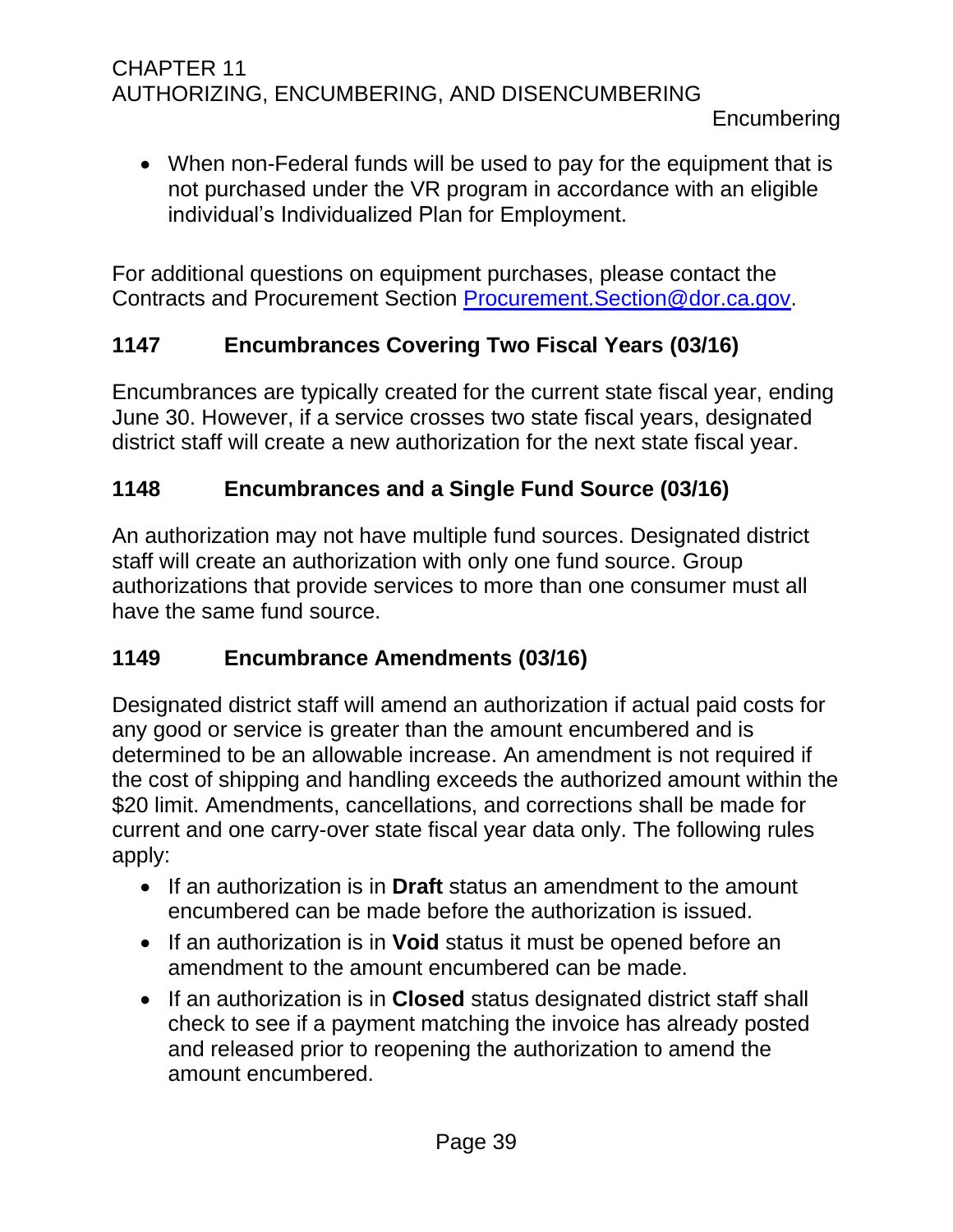• If an authorization is in **Canceled** status it must be reopened before an amendment to the amount encumbered can be made.

The Rehabilitation Counselor or designated district staff will perform the following actions when requesting an amendment:

- Obtain appropriate approvals prior to requesting to add funds or change an authorization service period.
- Notify the appropriate district support staff through an activity due that an amendment to the amount encumbered for a good or service on an authorization is needed.

Designated district staff will amend the amount encumbered on the authorization.

Designated district staff will review all encumbrances monthly for accuracy and possible disencumbering.

The Team Manager will monitor encumbrance amendments to ensure compliance with the processes and procedures in this section.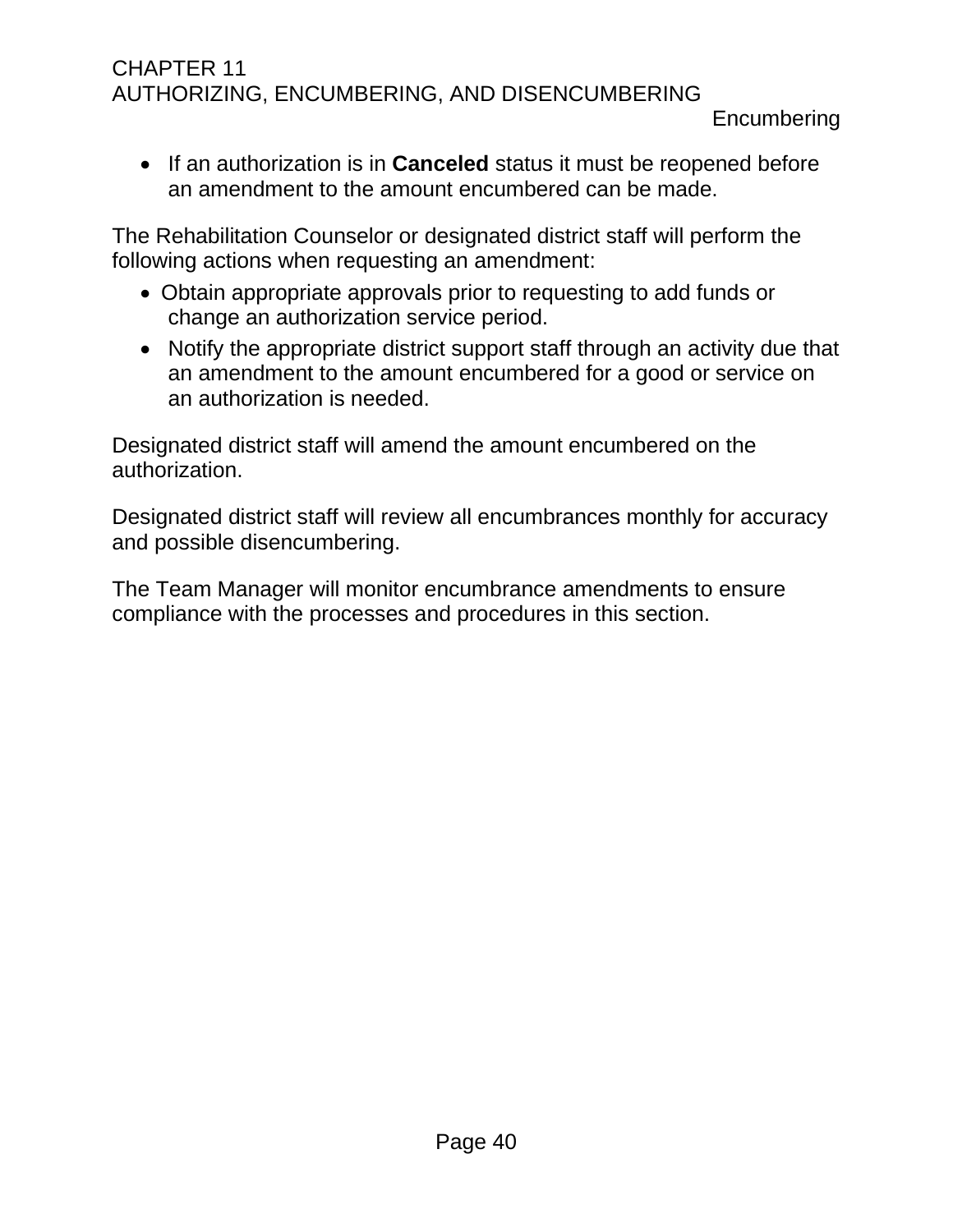## <span id="page-44-0"></span>**1150 CASE TRANSFER ADJUSTMENTS (03/16)**

When a consumer's record of services is transferred from one district to another, DOR shall ensure encumbrance adjustment requirements are met before completing the transfer.

## <span id="page-44-1"></span>**1151 Intra-District Transfers (03/16)**

When a consumer's record of services is transferred within a district, encumbrance transfers will occur automatically at the time the record of services is statistically transferred. No adjustment is required for encumbrances transferred within the district.

## <span id="page-44-2"></span>**1152 Inter-District Transfers (03/16)**

When a consumer's record of services is transferred between districts, designated district staff in the sending district will perform the following actions:

- Obtain an on-line Authorization Register.
- Disencumber all outstanding encumbrances for services still pending except for a participant authorization.
- Make appropriate notations of action taken and file the Authorization Register in the record of services.
- Provide the receiving district with sufficient information to maintain continuity of services in the transfer case note.
- Process outstanding invoices at time of transfer.

The Team Managers of the sending and receiving districts will monitor inter-district transfers to ensure compliance with the processes and procedures in this section.

## <span id="page-44-3"></span>**1153 Case Service Contract Encumbrances (03/16)**

Central Office Accounting staff will encumber and disencumber case service contracts, as necessary.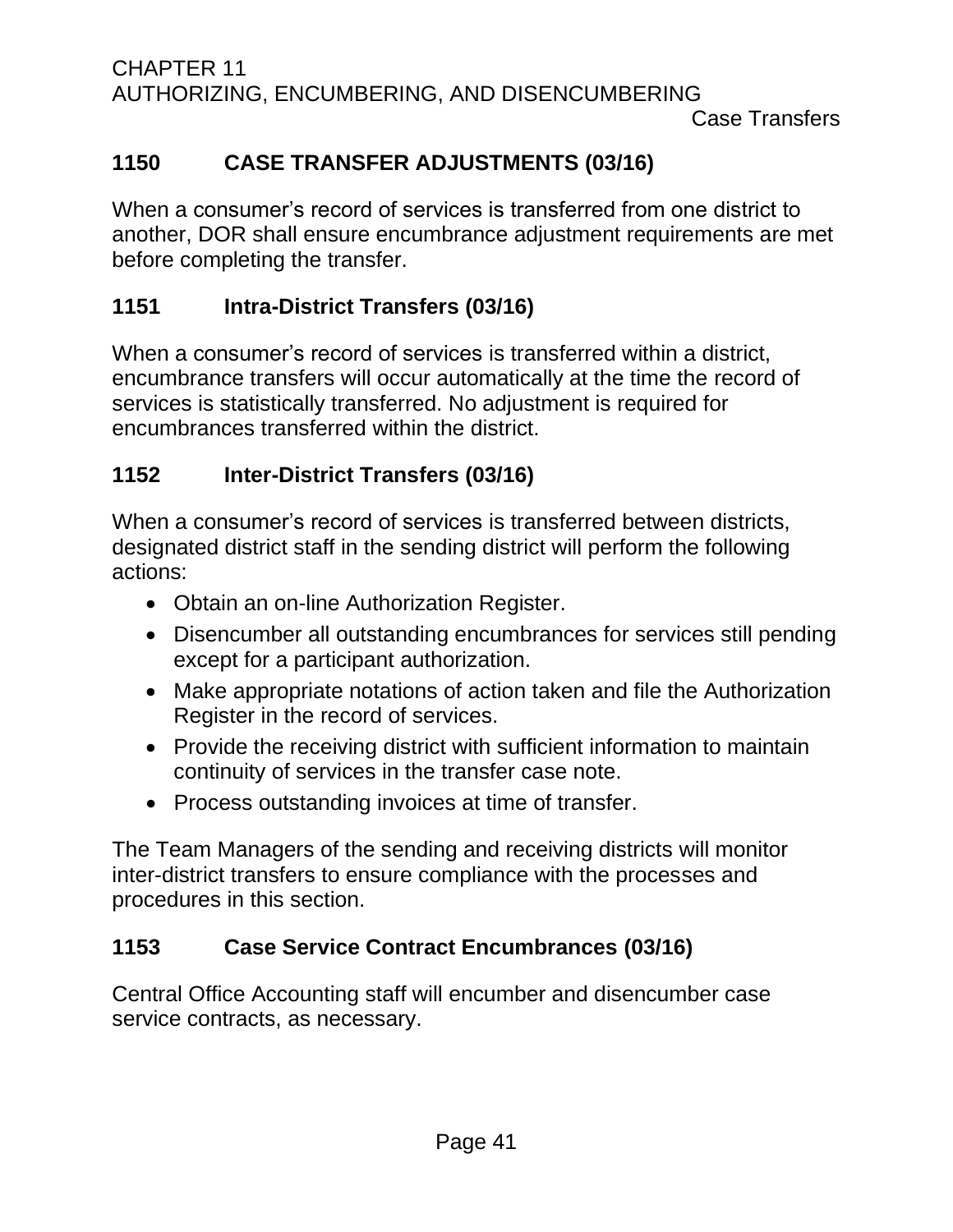## <span id="page-45-0"></span>**1160 DISENCUMBERING (03/16)**

The DOR shall ensure disencumbering occurs timely and with sufficient lead time to allow for the reutilization of funds for the authorization of goods and services. As federal grant funds are time limited, DOR shall ensure vendors submit invoices timely and outstanding encumbrances are followed up on at regular intervals.

The following standards shall be applied:

- Invoices shall be submitted by vendors within 60 days from the date the goods and services were provided in order to be paid from the appropriate federal funds.
- Authorizations still outstanding, and for which it is known that the goods and services will not be provided, shall be disencumbered.
- Authorizations outstanding for goods and services that were provided will need follow-up with vendors to ensure invoices are submitted timely for payment.

The DOR shall utilize a standardized process for disencumbering to ensure appropriate utilization of federal and state funds. District Administrators will ensure that staff track and monitor encumbrances and expenditures. The Rehabilitation Counselor or designated district staff will enter a case note explaining any disencumbered monies and the reason that services were discontinued. This monitoring ensures that funding is available to support DOR consumers.

The DOR shall disencumber funds immediately when any of the following actions occur:

- A consumer discontinues services under their Individualized Plan for Employment.
- An authorization will not be used in its entirety.
- A participant authorization or bank draft is no longer needed or a change in the Individualized Plan for Employment service or vendor occurs.
- The amount authorized, or date of service is in excess of what will be needed.
- The record of services is closed.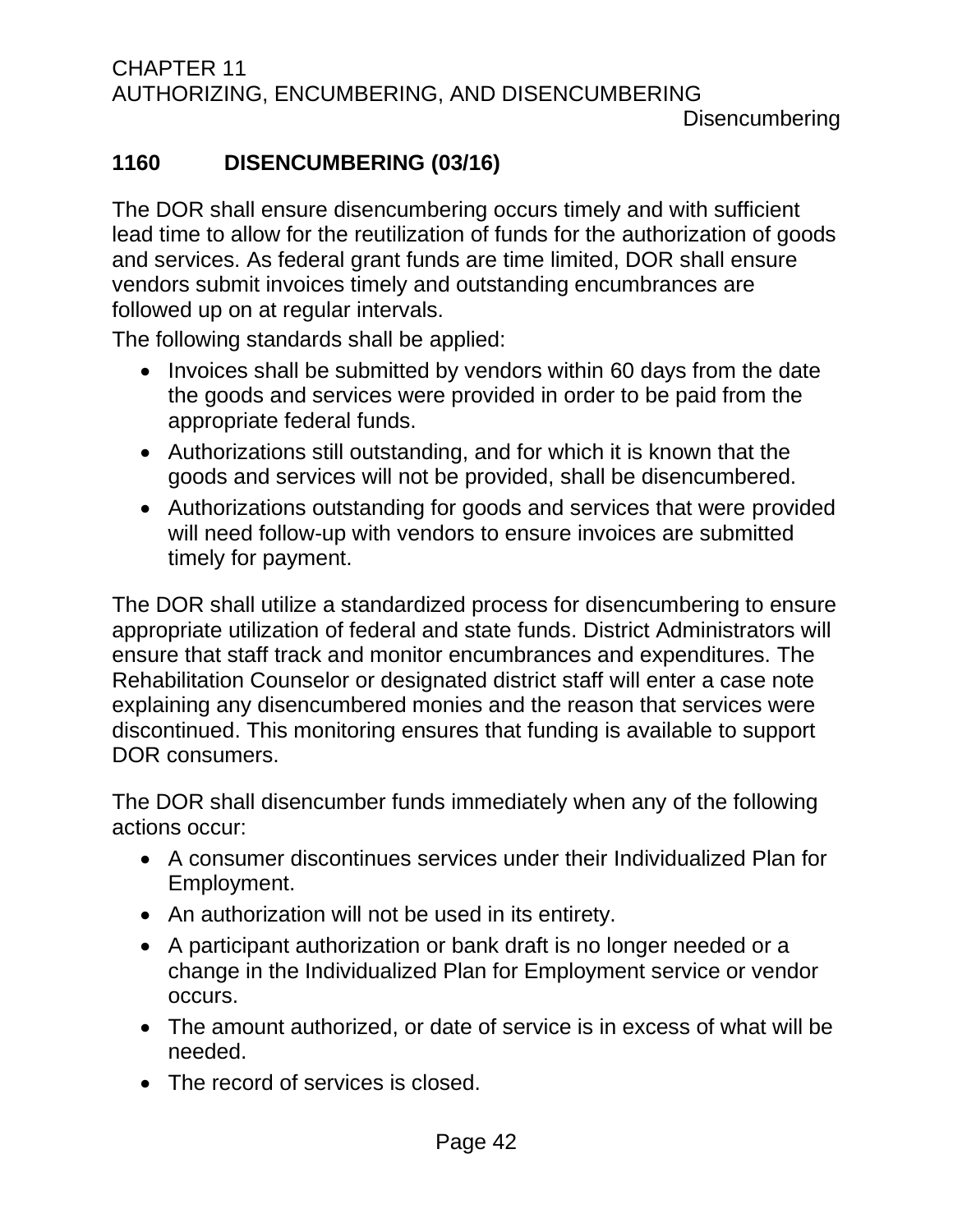## <span id="page-46-0"></span>**1161 Disencumbering Monitoring Tools (02/20)**

Team Managers will work with their designated district staff to conduct monthly reviews of encumbrances and expenditures to ensure VR program compliance.

Designated district staff will complete monthly reviews of encumbrances and expenditures in the first week of each month. The following reports and layouts may be used to identify disencumbering needs and needed follow up with vendors for invoice submission:

#### Unliquidated Encumbrances Layout:

The Unliquidated Encumbrances Layout, available in AWARE, is an important tool to view outstanding authorizations. Designated district staff will use this layout to locate and disencumber authorizations that should be canceled or for appropriate follow-up with the vendor if information has been received that the consumer received the goods and services. This will ensure timely disencumbering and use of VR funds, and timely payment to vendors for goods and services provided.

## Auto Age-Off Report:

The Auto Age-off Report, available in AWARE, is a tool to view and monitor automatically aged off authorizations, after 90 days from the End Date, if there have been no adjustments or invoices posted to avoid reverted year payments, that no longer show on the Unliquidated Encumbrances Layout. The report allows districts to analyze auto-disencumbered items from the previous month and follow up with the vendor as to whether goods and services authorized were provided and should have been invoiced by the vendor. This process assists in eliminating federal reverted year invoices.

## Authorization Register:

The Authorization Register, available in AWARE, lists all the services authorized for the consumer along with the expenditures and balances on each authorization. Designated district staff will:

• Review the register at least quarterly during the life of the record of services to identify unneeded goods and services to be disencumbered. Review the register to disencumber all outstanding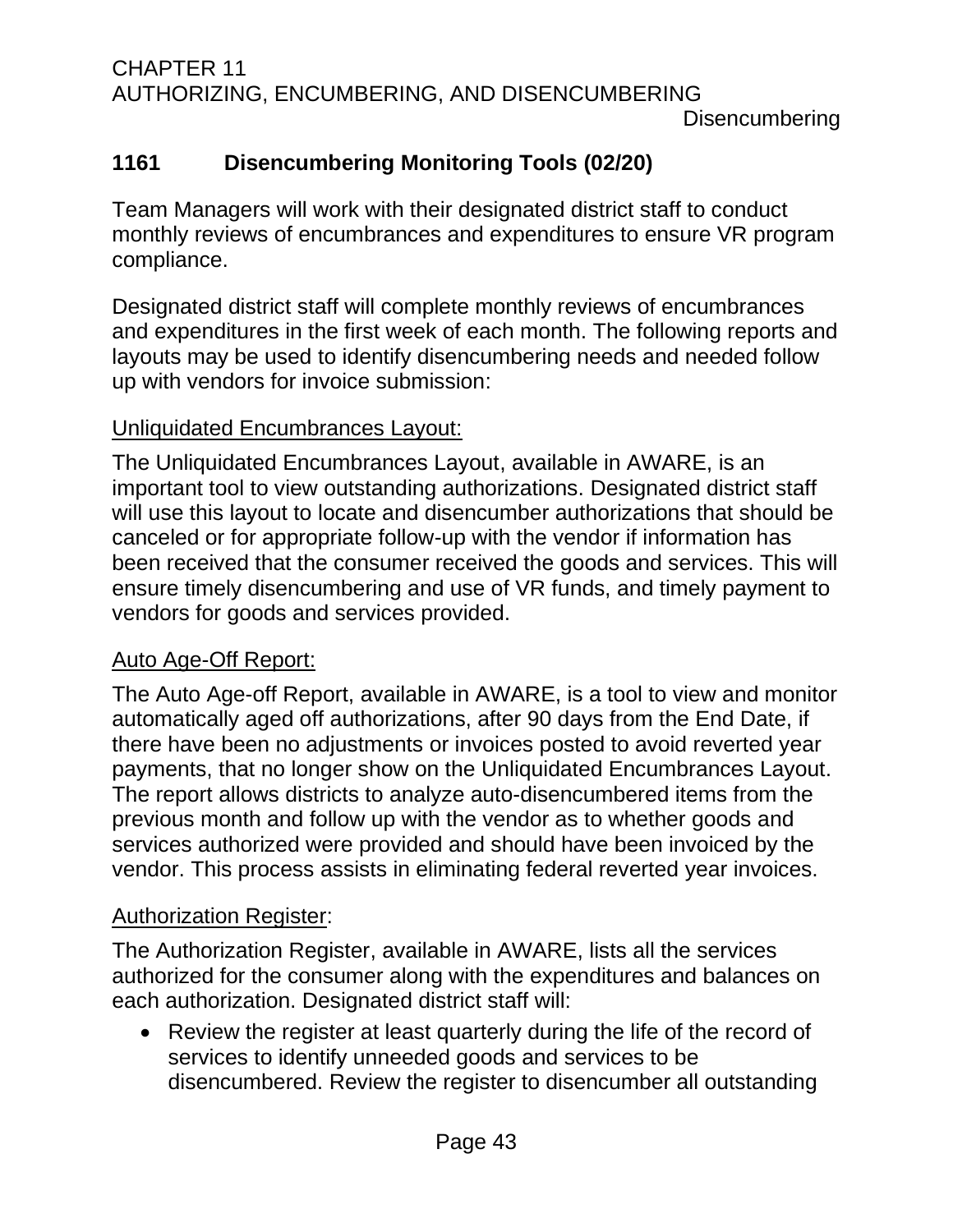balances at time of record of services closure or when transferring a record of services to another district.

## Year to Date Bank Drafts by District Report (AWARE)

The Year to Date Bank Drafts by District Report, available in AWARE, provides information for bank drafts that were issued in the AWARE Checkwrite system. The Year to Date Bank Drafts by District Report is available on the first working day of the month. Designated district staff will print and review the report each month.

The following table shows specific areas to be monitored and corresponding monitoring instructions on how to use the reports.

| <b>Areas to Monitor</b>                                                                                                                                                                                              | <b>Bank Draft Report</b>                                                                                                                                                                                                                                                                                                   |
|----------------------------------------------------------------------------------------------------------------------------------------------------------------------------------------------------------------------|----------------------------------------------------------------------------------------------------------------------------------------------------------------------------------------------------------------------------------------------------------------------------------------------------------------------------|
| Splitting the amount between<br>two bank drafts to circumvent<br>the \$500 limit as specified in<br>the State Administrative<br>Manual.                                                                              | Are sorted by district, counselor, and<br>consumer to enable the reviewer to<br>identify possible bank draft splitting<br>requiring further analysis.                                                                                                                                                                      |
| Bank drafts that have been<br>encumbered but have not been<br>cashed.                                                                                                                                                | For bank drafts with zero dollar amounts<br>in the "Cashed Amount" column and a<br>date in the "Auto Closed Date", the<br>reviewer should notify the rehabilitation<br>counselor to ascertain and document in a<br>case note why the bank draft was never<br>used.                                                         |
| Improper use of bank draft<br>including: using bank drafts to<br>avoid the use of a purchase<br>order, or using bank drafts<br>when an alternative payment<br>method is preferred as<br>specified in RAM Chapter 12. | The bank draft report is sorted by "Client"<br>Name"; therefore, the reviewer is able to<br>identify the number of bank drafts issued<br>for the same consumer and the same<br>vendor. Also, utilizing the Vendor Names<br>provided, the reviewer can follow up on<br>whether the vendor accepts a Warrant or<br>Cal Card. |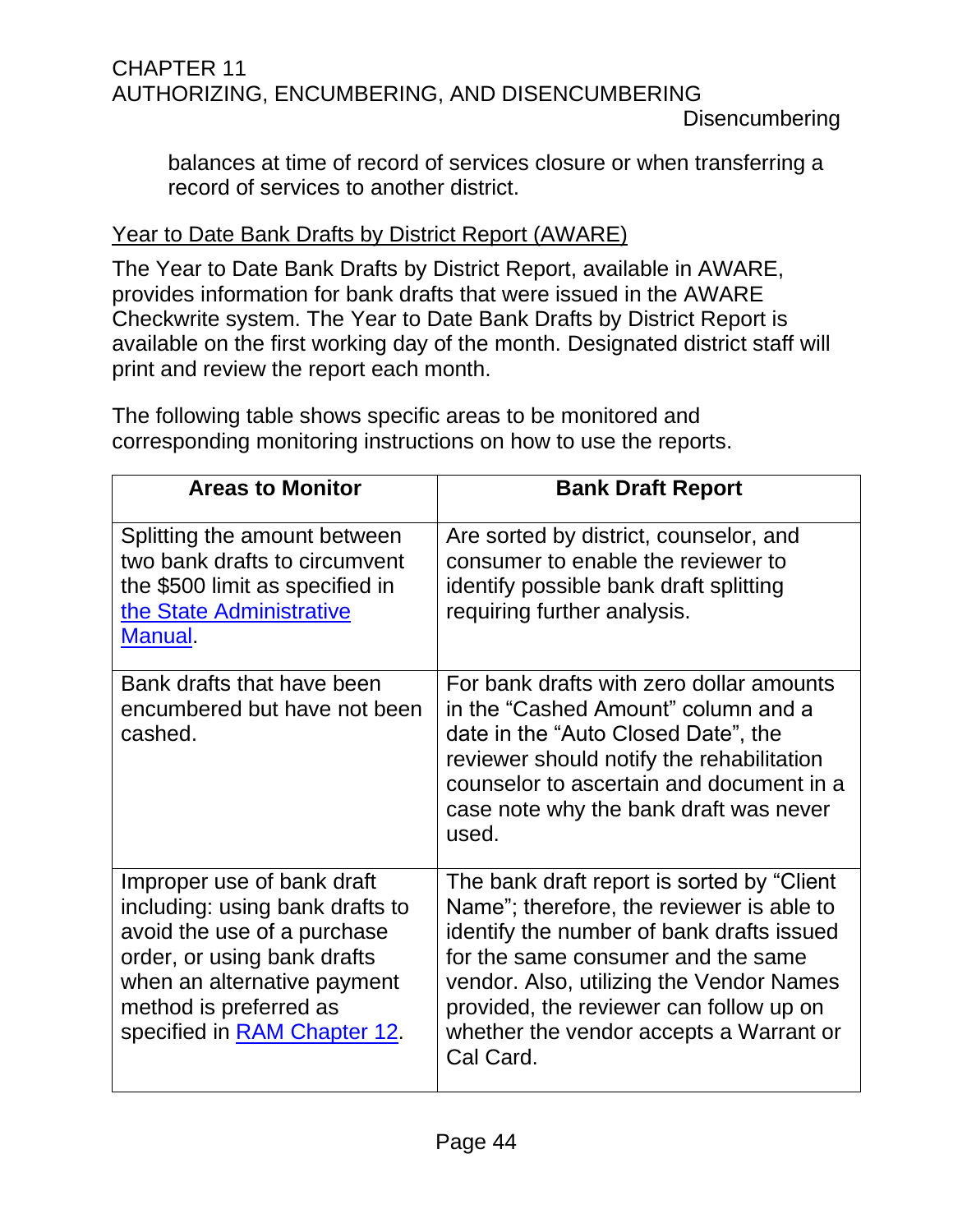Disencumbering

| <b>Areas to Monitor</b>                                                                                                                                                                                                                                                  | <b>Bank Draft Report</b>                                                                                                                                                                                                                                                                                    |
|--------------------------------------------------------------------------------------------------------------------------------------------------------------------------------------------------------------------------------------------------------------------------|-------------------------------------------------------------------------------------------------------------------------------------------------------------------------------------------------------------------------------------------------------------------------------------------------------------|
| Bank drafts that are cashed for<br>exactly \$500.                                                                                                                                                                                                                        | The bank draft report identifies the<br>original encumbrance and the<br>expenditure amount after the bank draft<br>has been cashed.                                                                                                                                                                         |
|                                                                                                                                                                                                                                                                          | Bank drafts shall be used for the exact<br>purchase amount. The report will help<br>identify bank drafts cashed for exactly<br>\$500 for further analysis and action as<br>appropriate.                                                                                                                     |
| Bank drafts that are over-<br>encumbered or encumbered<br>based on the maximum<br>allowable amount of \$500.                                                                                                                                                             | The report is sorted by district and<br>counselor and provide the original<br>encumbered amount and the expended<br>(cashed) amount. The reviewer is able to<br>monitor bank drafts continually over-<br>encumbered or encumbered based on the<br>maximum allowable amount and follow up<br>as appropriate. |
| Dates identified in the "Void<br>Date" column must be the<br>same date as identified in the<br>"Printed Date" column to be a<br>true void. Otherwise, if after the<br>print date, it is determined that<br>it will not be cashed, it shall be<br>manually disencumbered. | The report provides a Printed Date, Void<br>Date, Reprinted Date, and Auto Closed<br>Date. This information allows the reviewer<br>to determine whether the bank drafts with<br>a date voided entry were a true void.                                                                                       |

## <span id="page-48-0"></span>**1162 Automated Disencumbering (03/16)**

Designated district staff will utilize a consistent statewide automated process to disencumber unused authorized funds. This process shall ensure timely disencumbering of medical and non-medical goods and services, and bank drafts.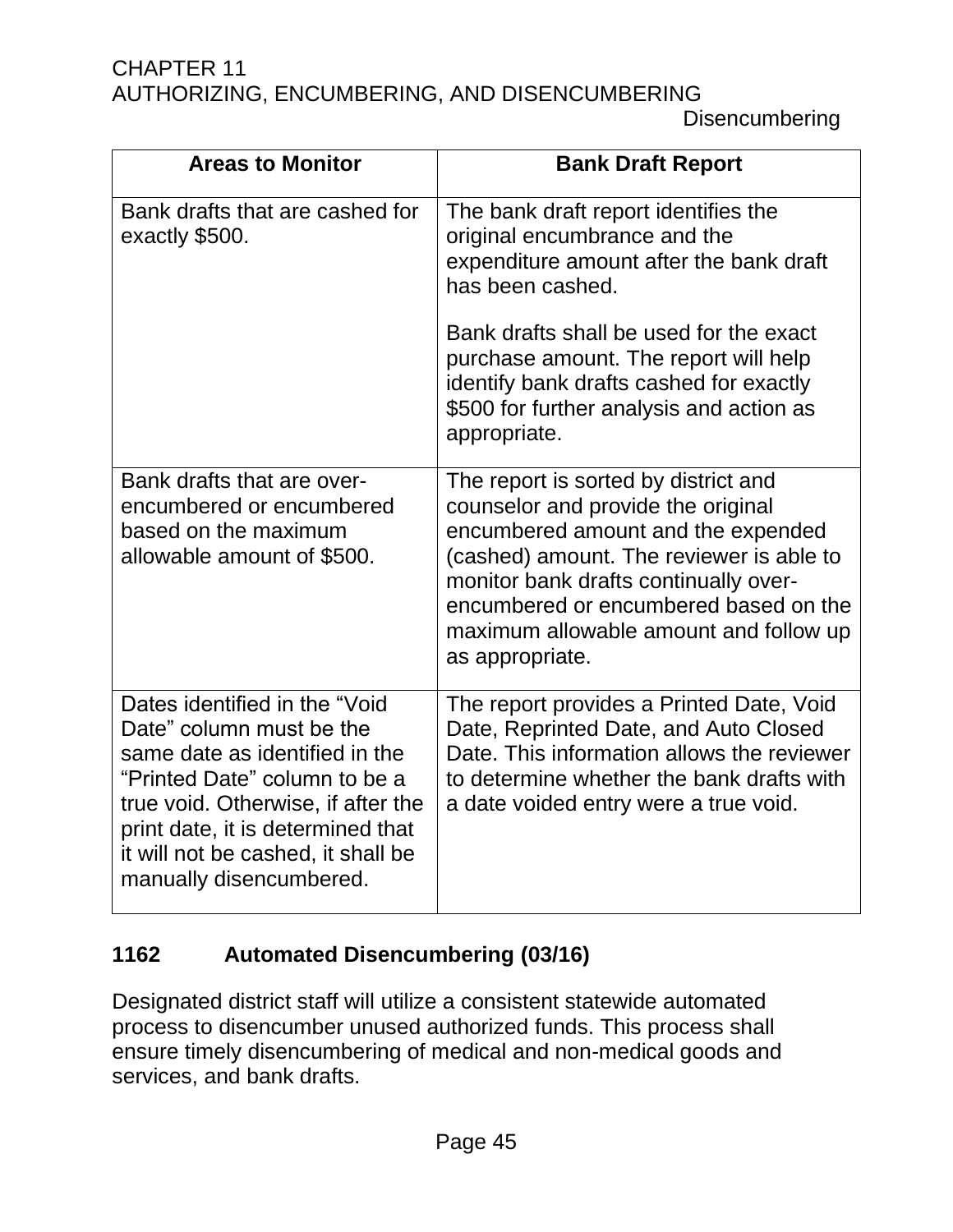If designated district staff becomes aware of an authorization that will not be used the following actions will occur:

- Designated district staff will disencumber the authorization immediately. They shall not wait for automatic disencumbering.
- The Rehabilitation Counselor will enter a case note explaining why the service was not used.

All authorizations are included for automated disencumbering except the participant authorization and imprest cash.

## <span id="page-49-0"></span>1162.1 Automatic Disencumbering of Goods and Services (03/16)

Designated district staff will utilize the following automated disencumbering process for authorized goods and services:

- A batch process will run monthly to scan the entire AWARE system for open authorizations that have reached 90 days after the authorization end date during the preceding month.
- For those authorizations, the batch process checks the associated encumbrance to see if there has been any activity.
- If there has been no activity, the batch process will automatically disencumber and cancel the authorization.

## <span id="page-49-1"></span>**1163 Final and Partial Payment Feature (03/16)**

The invoicing functions in AWARE provide for control of the automated disencumbering of associated encumbrances. Upon posting an invoice payment request, designated district staff will select either Final or Partial Payment in accordance with the [AWARE Reference Guide,](http://indor/division/itsd/aware) Chapter 5, section 5.3 to ensure case service funds are disencumbered appropriately.

Designated district staff will adhere to the following requirements:

- Select Final Payment to disencumber the balance of an associated line item on an authorization.
- Select Partial Payment to retain the remaining balance on a line item for use of subsequent payments.
- Use the verification of goods and services function in AWARE to verify if disencumbering is appropriate for a specific authorization.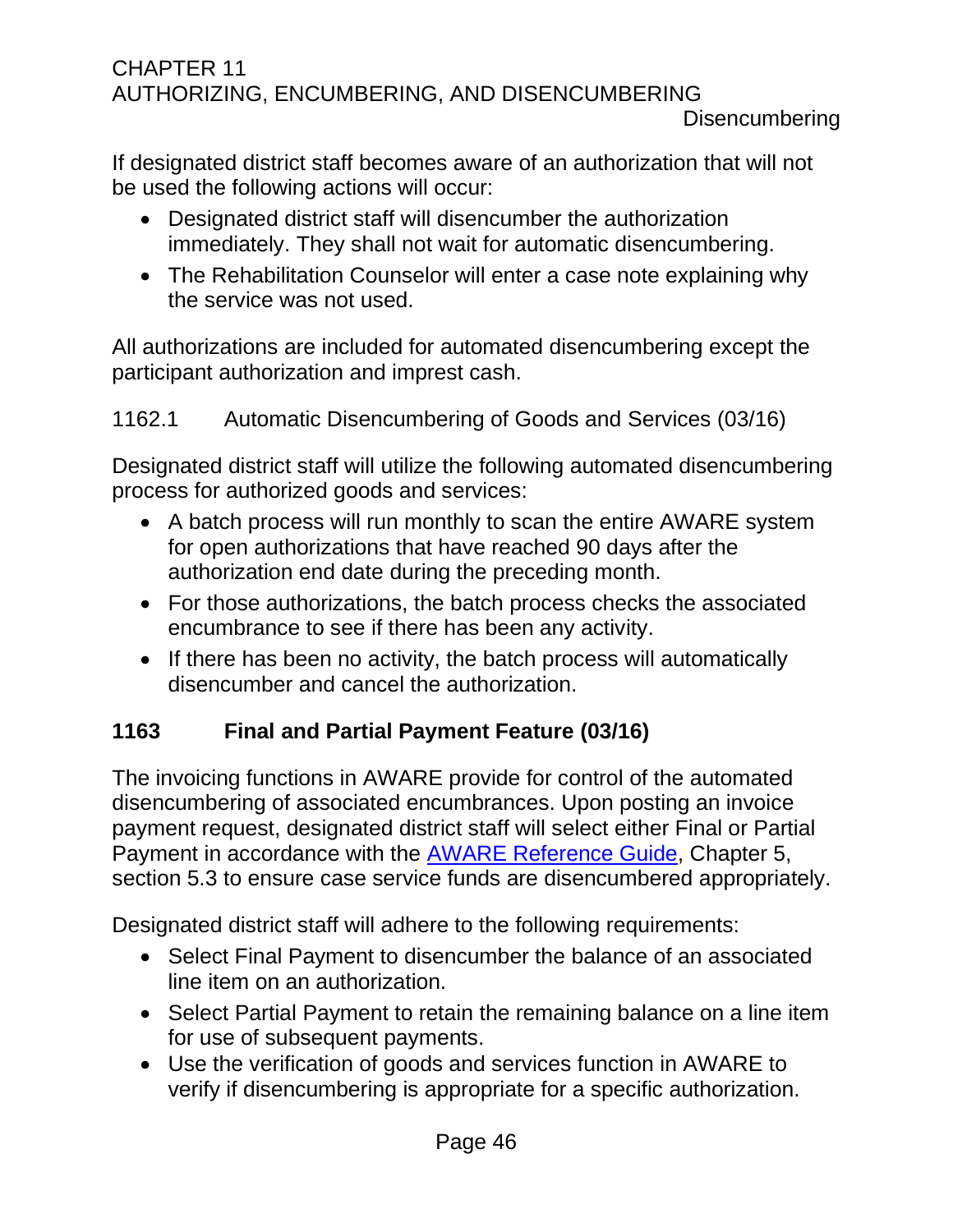The District Operations Support team will coordinate with the VR team to ensure there is sufficient information to select the appropriate payment action, i.e. Final or Partial Payment.

## <span id="page-50-0"></span>**1164 Closed Record of Services (03/16)**

At the time of record of services closure, designated district staff will perform the following actions:

- To ensure that services are not provided to the consumer after record of services closure, cancel all recurring planned participant authorization payments.
- Complete appropriate disencumbering.
- Ensure all authorizations are closed or canceled. This may require contact with the vendor to discontinue services as of the record of services closure date and to request outstanding invoices be submitted.
- File the Authorization Register that is attached to the closure report.
- Make appropriate notations as to action taken in the consumer's record of services.

Team Managers will monitor disencumbering at record of services closure to ensure compliance with the processes and procedures in this section.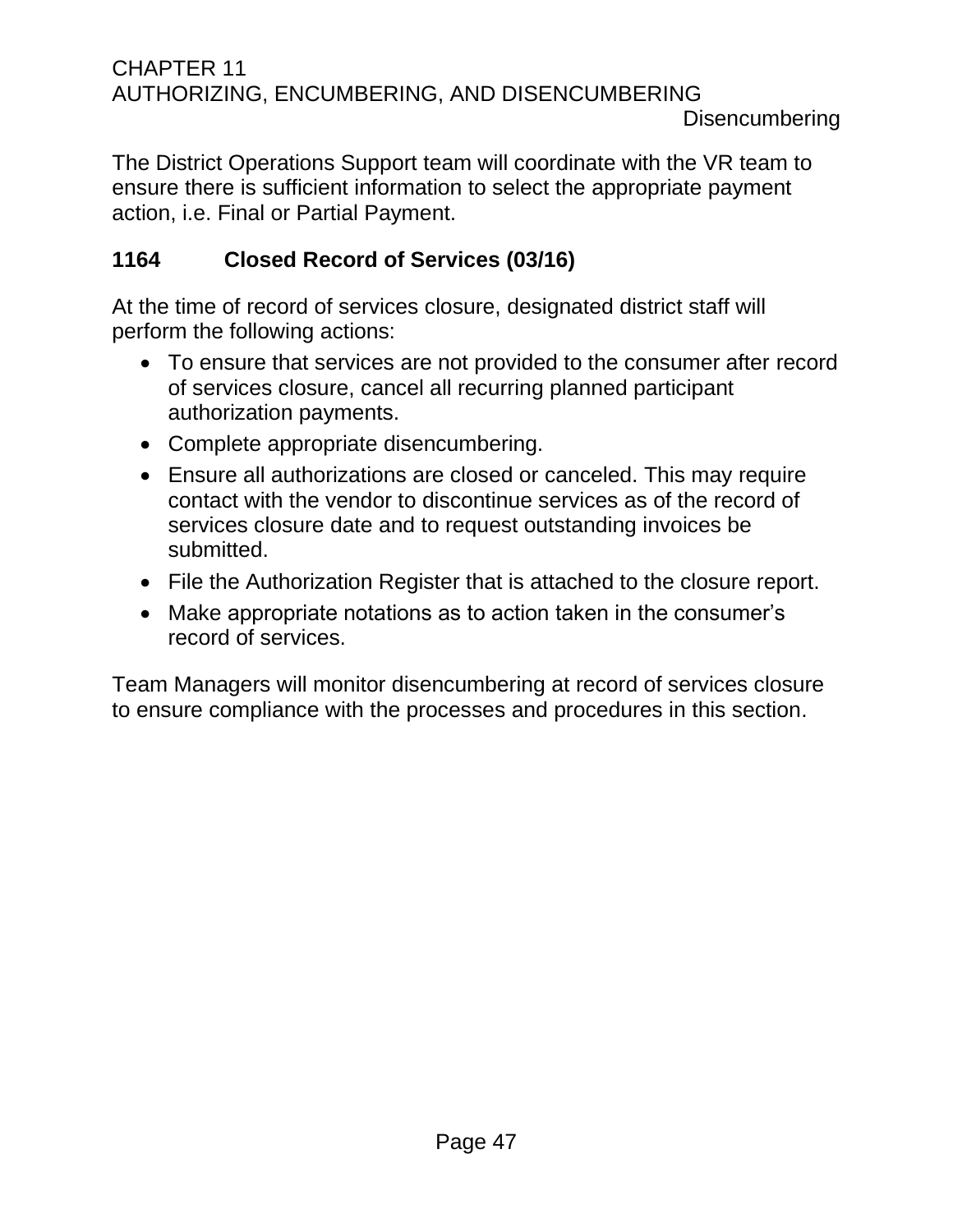#### CHAPTER 11 AUTHORIZING, ENCUMBERING, AND DISENCUMBERING Records and Forms

## <span id="page-51-0"></span>**1170 RECORDS AND FORMS (02/20)**

## **Authorization Register**

The Authorization Register is a financial report in AWARE that lists all the VR services and commodities provided to a consumer.

## **Bank Draft Report (AWARE) - Year to Date Bank Draft by District Report**

The Year to Date Bank Draft by District Report is a report in AWARE used to view bank drafts that were issued in the AWARE Checkwrite system.

## **DR 229A Closure-Rehabilitated form**

The DR 229A is a letter provided to a consumer when their record of services is closed.

## **DR 229B Closure-Other Than Rehabilitated form**

The DR 229B is a letter provided to a consumer when their record of services is closed.

## **DR 253 Claim for Maintenance and/or Transportation form**

The DR 253 form is used as a record for controlling and tracking services provided through a participant authorization.

## **DR 297B Authorization for Vocational Rehabilitation Services form**

The DR 297B form is used to purchase non-medical services or consumer goods and non-contract group authorizations.

## **DR 297C Medical Services Authorization and Invoice form**

The DR 297C form is used to purchase medical services, dental services, medical equipment / device repairs, medical records, and medical evaluations, and medical goods.

## **DR 297D Purchasing Authority Purchase Order form**

The DR 297D form is used to purchase non-medical goods other than extended warranties within DOR purchasing authority, medical goods, and for bank drafts.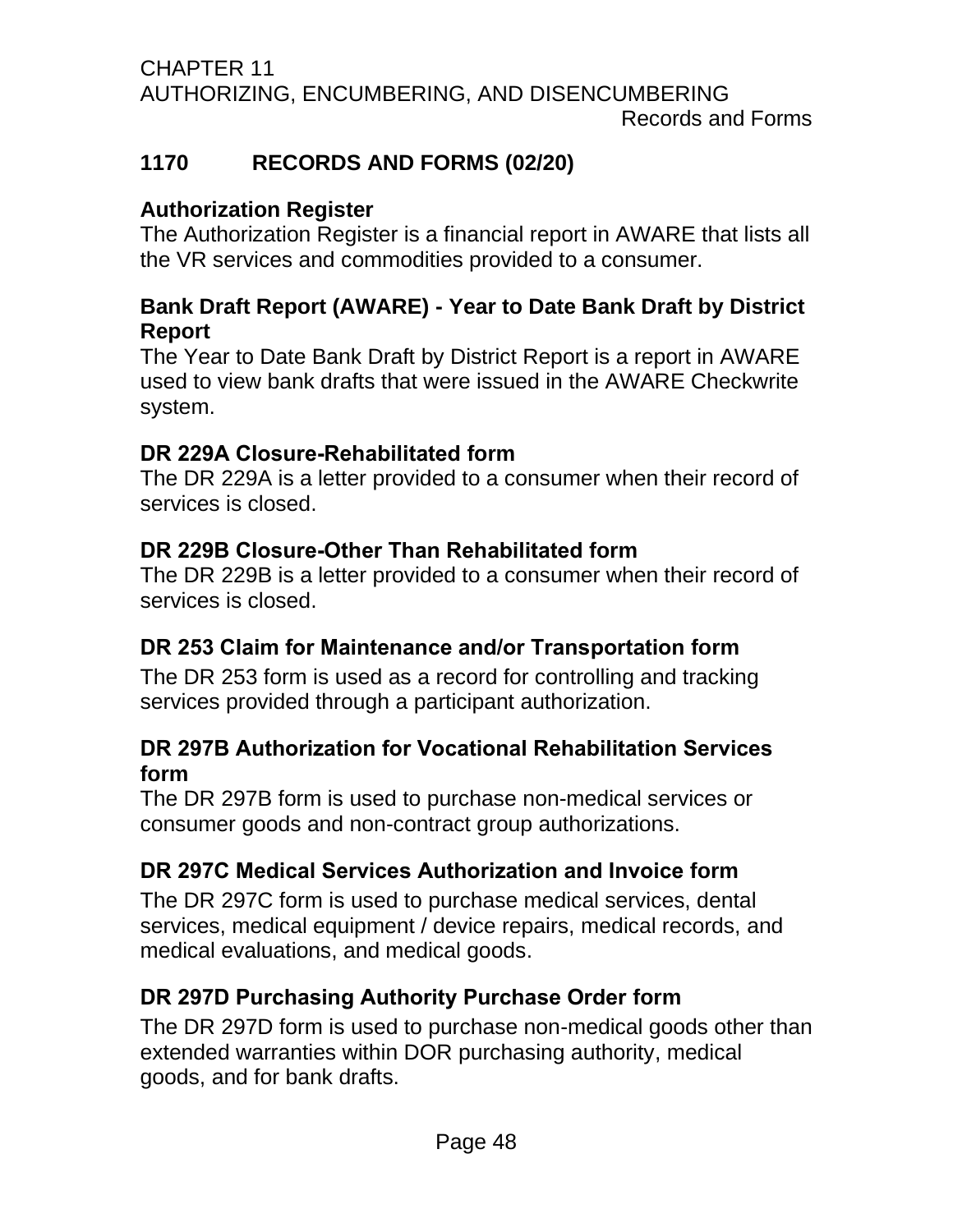#### CHAPTER 11 AUTHORIZING, ENCUMBERING, AND DISENCUMBERING Records and Forms

## **DR297F Authorization and Invoice for Direct Service Fees form**

The DR297F form is a dual-purpose form, which will authorize fixedcost fees or act as an invoice that field staff can print when a vendor does not provide an invoice.

## **DR297JC Authorization for Non-Contract Se Group Job Coaching Hours form**

The 297JC form is used to authorize hours for Non-Contract SE Group Job Coaching Services.

## **DR 812 Fiscal Review and Approval Request form**

The DR 812 form is used for approval of each consumer case service purchase request over \$20,000 and administrative purchase requests over \$5,000.

## **STD 204 Payee Data Record form**

The STD 204 form is a form a vendor must complete in order to do business with California. The form includes the vendor's name, address, Federal Employer Identification Number or Social Security Number, and signature.

## **Unliquidated Encumbrances Layout**

The Unliquidated Encumbrances Layout is a layout in AWARE used to view outstanding authorizations.

## **W-9 Request for Taxpayer Identification Number and Certification form**

The W-9 form is an Internal Revenue Service form that government / public entities may submit in lieu of a STD 204 in order to do business with California. The form includes the vendor's name, address, Federal Employer Identification Number or social security number, and signature.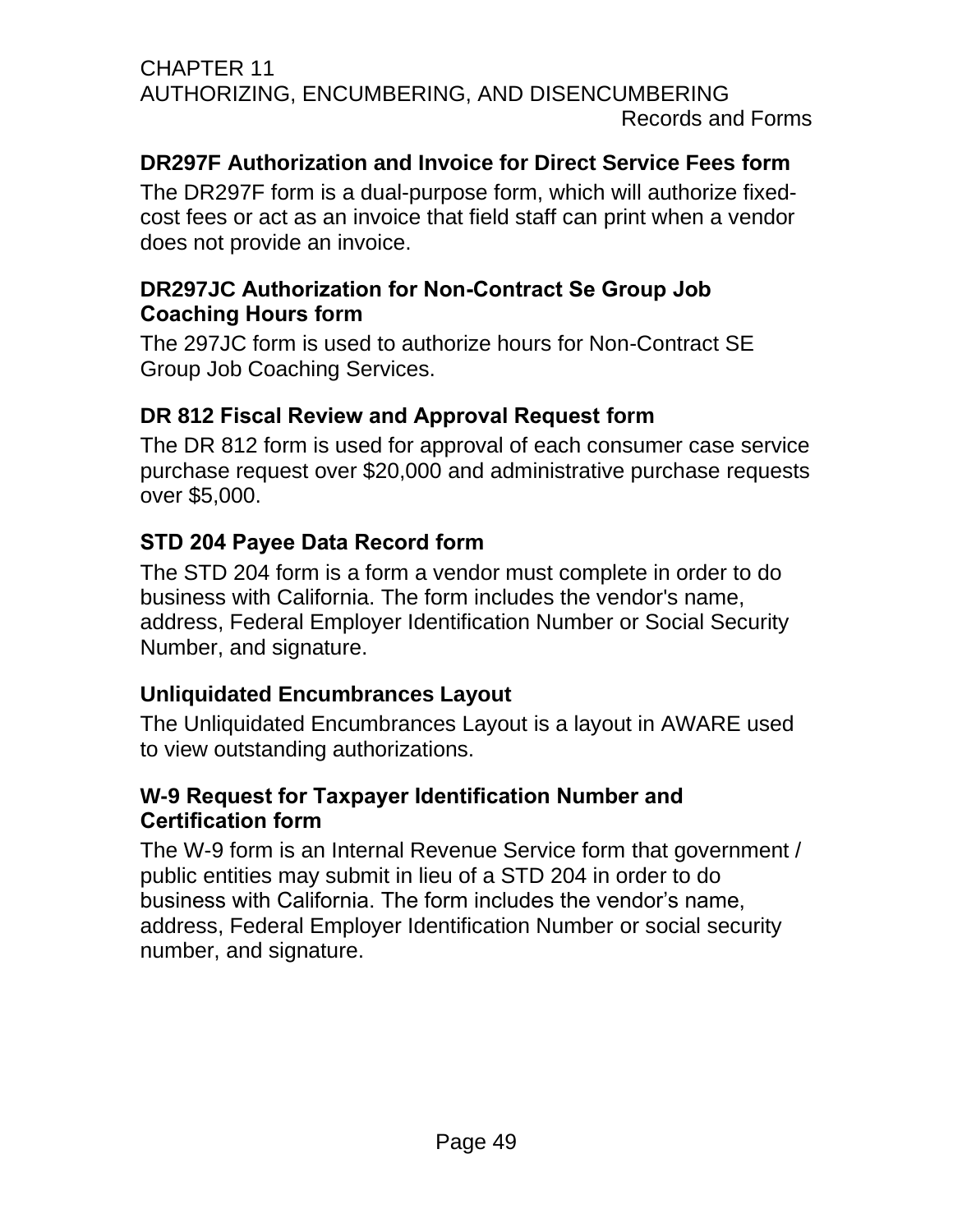## <span id="page-53-0"></span>**1180 DEFINITIONS (03/16)**

This section provides definitions pertaining to DOR policies for authorizing, encumbering, and disencumbering.

**Activity Due**: An electronic communication in AWARE from one person to another requesting some record of services action to be performed using a required format.

**Amendment**: For the purposes of this chapter, amendment refers both to (1) the process of adjusting an authorization; and, (2) the document that communicates and records the amendment.

**Authorization**: Refers both to (1) the process of documenting a commitment to pay for goods and services in the future; and, (2) the document that communicates and records the commitment.

**Authorizing Document**: A written commitment to pay for a specific good or service for a consumer during a particular timeframe and at a specific cost.

**Bank Draft**: A type of revolving fund payment authorized and printed by DOR with payment guaranteed by the bank. Its function is very similar to a cashier's check.

**Budget**: Refers both to (1) an estimate of income and expenditure for a set period of time; and, (2) a set allocation of funds for a particular program or service, generally within a state fiscal year. Also see Fund Source.

**Client Accounting System**: Encompasses the Client Encumbering System and Client Invoicing System. It is located on the DOR mainframe, outside of the AWARE system. AWARE communicates with Client Accounting System via program interfaces.

**Commodity**: Durable goods. In AWARE, "commodity" is an authorization type used to purchase goods.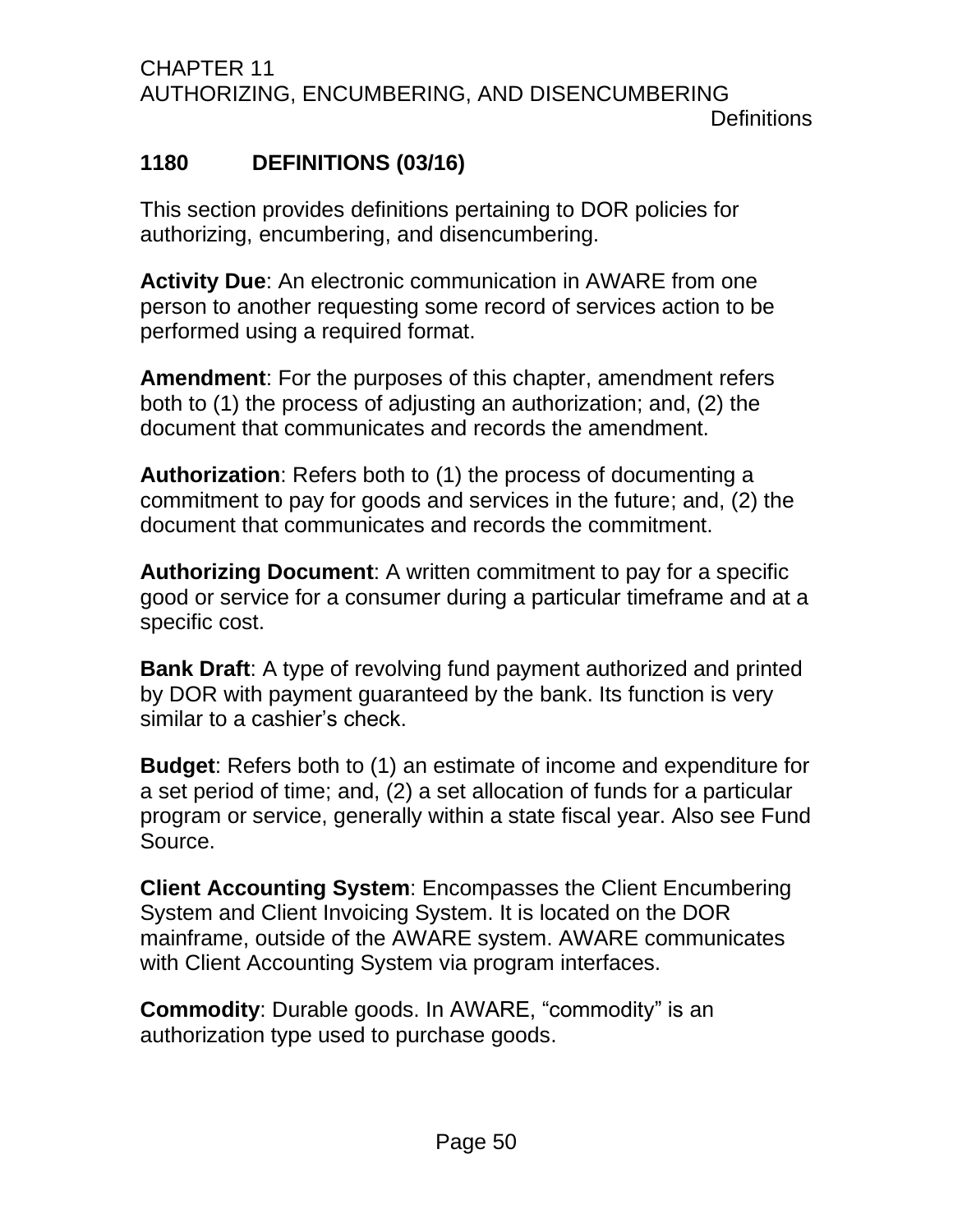#### CHAPTER 11 AUTHORIZING, ENCUMBERING, AND DISENCUMBERING **Definitions**

**Dates of Service**: The term is commonly known as the "service period" or "service dates," and refers to the begin date through the end date of an authorization.

**Disencumbering**: The process of canceling all or any portion of encumbered (obligated) funds that were originally authorized and committed for the procurement of goods and services.

**Encumbering**: The process of securing funds, obligated by an authorization in AWARE, for the purpose of procuring consumer goods and services.

**Expenditure**: Refers to the dollar amount of the actual payment made to a vendor or consumer as the result of an encumbered authorization.

**Fiscal Year:** The 365-day period of time defined for budgeting and accounting purposes. The DOR references two types of Fiscal Years: state and federal. The state fiscal year begins on July 1 and ends on June 30 of the following calendar year. The federal fiscal year begins on October 1 and ends on September 30 of the following calendar year.

**Fund Source**: Refers to an allocated sum of money for a specific VR program or service. The term "fund source" is synonymous with the term "budget" in AWARE at authorization.

**Fund Source Assignment**: Refers to the assignment of one or more fund sources that are available to a particular consumer for the purchase of goods and services.

**Imprest**: Refers to cash on-hand in offices to provide consumers with small amounts of cash to pay for goods and services. Imprest cash is periodically replenished through the revolving fund to restore the full cash on-hand amount.

**Item Begin Date**: The first date in which each line item within the authorization, whether it is a good or service, may begin. The item begin date must not occur prior to the authorization begin date.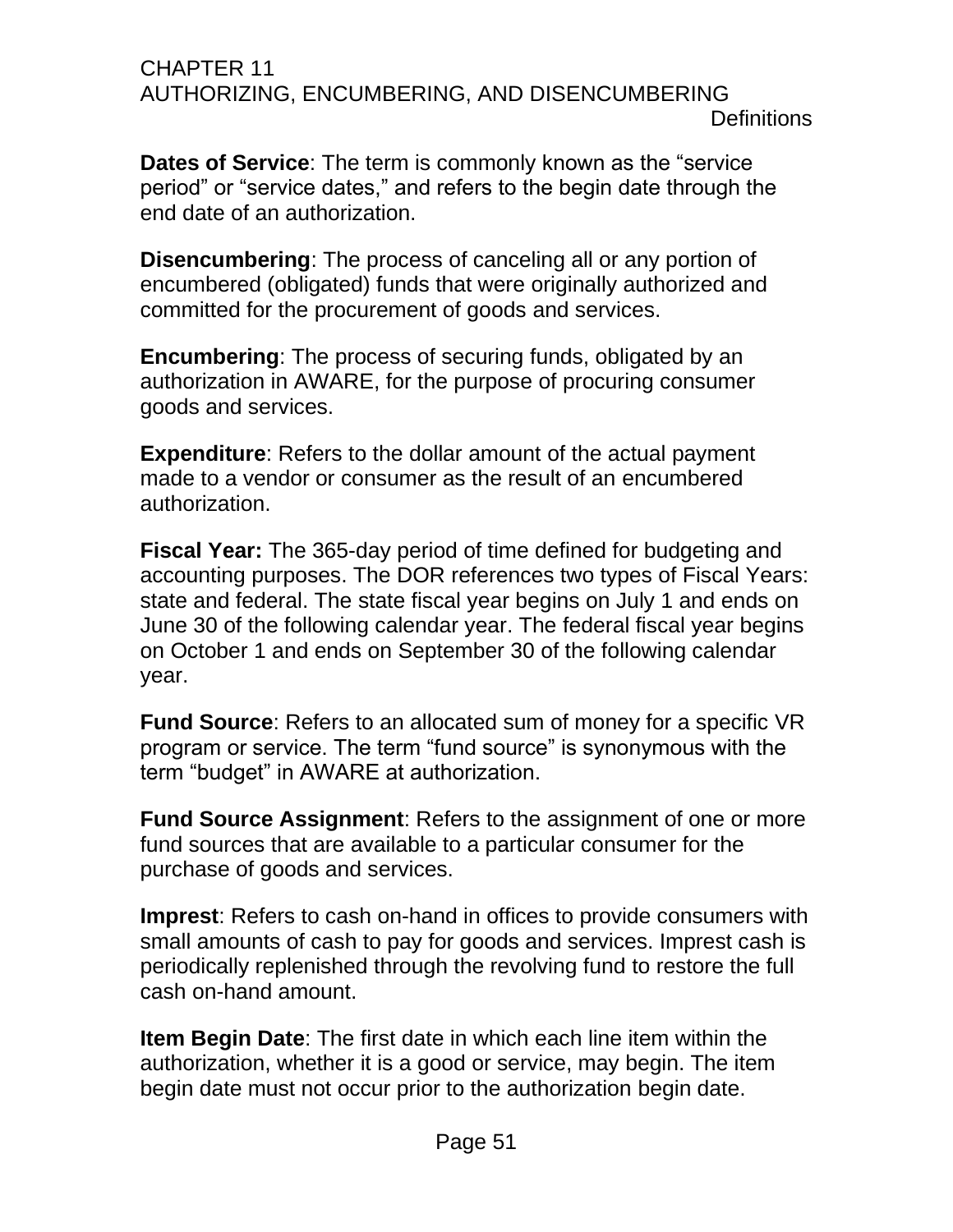#### CHAPTER 11 AUTHORIZING, ENCUMBERING, AND DISENCUMBERING **Definitions**

**Item End Date**: The last date in which each line item within the authorization, whether it is a good or service, must be completed. The end date must not go beyond the date the authorization covers.

**Medical**: Refers to (1) the practice of medicine, or something done or received in regard to the state a consumer's health; and, (2) the AWARE authorization type used to authorize the purchase of prescribed medical goods or procedures.

**Non-Medical**: Refers to the AWARE authorization type used to authorize the purchase of services (e.g., tuition, employment services, etc.), other than medical.

**Participant**: For the purpose of this chapter, participant refers to an AWARE authorization type used to authorize the issue of planned payments directly to a consumer.

**Payment**: Refers to the funds paid to a vendor in exchange for goods and services received.

**Planned Payment**: Refers to a request added to a participant authorization to provide a consumer with funds to pay for maintenance, transportation, and other goods and services when appropriate.

**Planned Services**: Refers to the itemization of service categories and procedure categories in AWARE as part of a consumer's Individualized Plan for Employment.

**Prefix:** The authorization prefix is the first part of the authorization number. It is printed on the authorizing document and is also used in AWARE to identify the authorization type to be selected (e.g. MED, NMED, etc.).

**Procurement File:** The Procurement file is a record of purchasing documents that provides justification for the procurement activities of DOR.